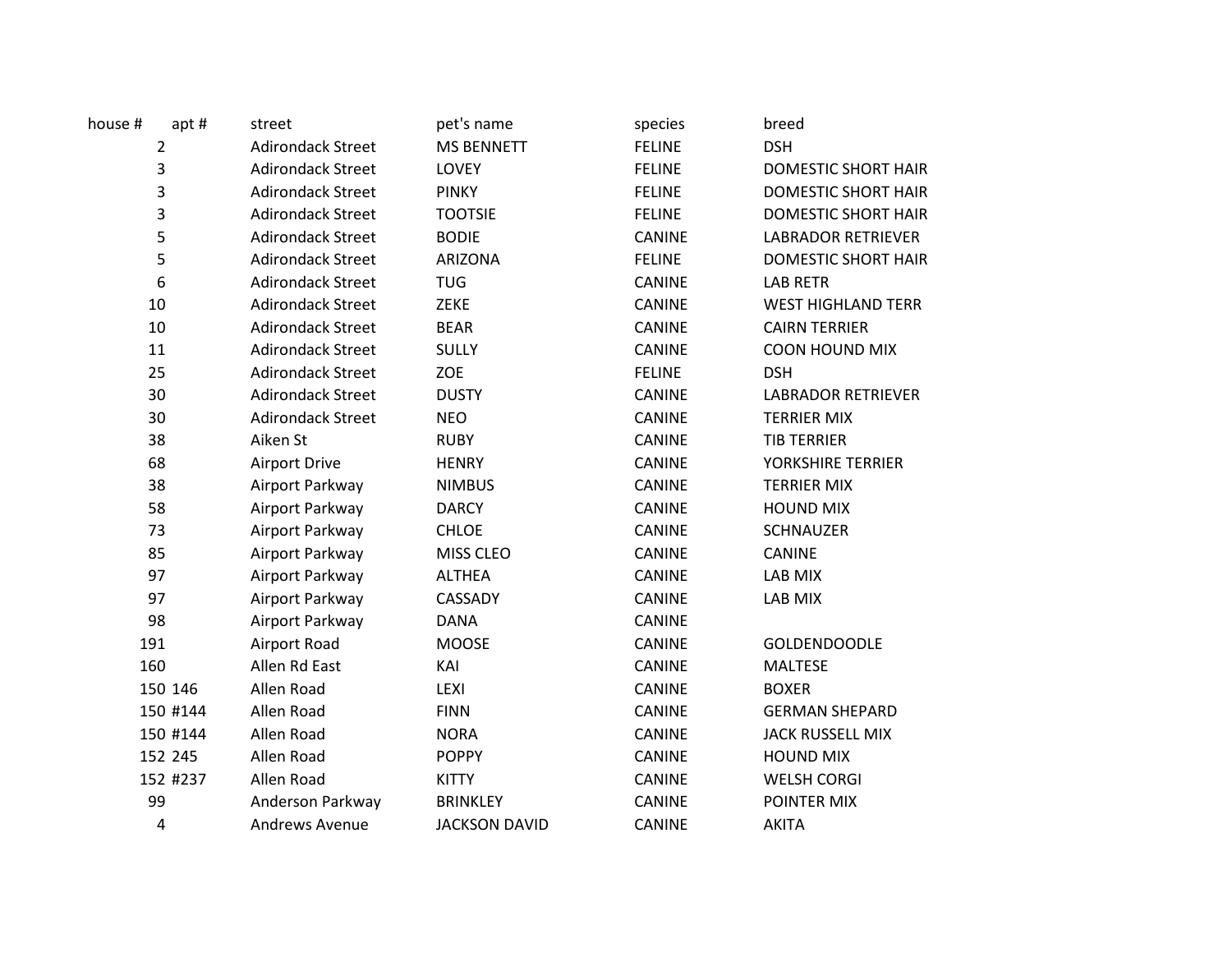| 14             | <b>Andrews Avenue</b> | <b>ELLIE</b>   | CANINE        | <b>CANINE</b>              |
|----------------|-----------------------|----------------|---------------|----------------------------|
| 16             | Andrews Avenue        | <b>BELLA</b>   | <b>CANINE</b> | RETRIEVER/COLLIE MIX       |
| 18             | Andrews Avenue        | PILOT          | <b>CANINE</b> | <b>GOLDENDOODLE</b>        |
| 27             | Andrews Avenue        | <b>LUCY</b>    | <b>CANINE</b> | <b>HOUND MIX</b>           |
| $\overline{2}$ | Arbor Road            | <b>REX</b>     | <b>CANINE</b> | <b>GERMAN SHEPHERD MIX</b> |
| 4              | Arbor Road            | <b>LEXIE</b>   | <b>CANINE</b> | <b>COCKER SPANIEL</b>      |
| 10             | Arbor Road            | <b>TEDDY</b>   | <b>CANINE</b> | <b>LABRADOODLE</b>         |
| 14             | Arbor Road            | PEMI           | CANINE        | <b>GOLDENDOODLE</b>        |
| 24             | Arbor Road            | <b>CHLOE</b>   | <b>CANINE</b> | <b>TERRIER MIX</b>         |
| $\overline{2}$ | Arlington Green       | <b>MORGAN</b>  | <b>CANINE</b> | <b>GERMAN SHEPARD</b>      |
| 7 #130         | Aspen Drive           | <b>LYNDON</b>  | CANINE        | POMERANIAN                 |
| 25 302         | <b>Bacon Street</b>   | Gus            | <b>CANINE</b> | <b>BULLDOG</b>             |
| 25 305         | <b>Bacon Street</b>   | Chico          | <b>FELINE</b> | <b>DOMESTIC SHORT HAIR</b> |
| 25 305         | <b>Bacon Street</b>   | Jane           | <b>FELINE</b> | <b>DOMESTIC SHORT HAIR</b> |
| 25 #201        | <b>Bacon Street</b>   | <b>GANDALF</b> | <b>CANINE</b> | <b>HUSKY</b>               |
| 25 #301        | <b>Bacon Street</b>   | <b>AVIVA</b>   | <b>FELINE</b> |                            |
| 26 #106        | <b>Bacon Street</b>   | <b>SULLY</b>   | <b>CANINE</b> | <b>CANINE</b>              |
| 25             | <b>Baldwin Avenue</b> | <b>OLIVER</b>  | <b>CANINE</b> | SHEPARD MIX                |
| 26             | <b>Baldwin Avenue</b> | <b>RUBY</b>    | <b>CANINE</b> | <b>BORDER COLLIE MIX</b>   |
| 50             | <b>Baldwin Avenue</b> | MAX            | <b>FELINE</b> | <b>DSH</b>                 |
| 50             | <b>Baldwin Avenue</b> | SMUDGE         | <b>FELINE</b> | <b>DSH</b>                 |
| 5              | <b>Barber Terrace</b> | <b>RITA</b>    | <b>FELINE</b> | <b>DLH</b>                 |
| 14             | <b>Barrett Street</b> | <b>FRIDAY</b>  | <b>CANINE</b> | <b>LABRADOR RETRIEVER</b>  |
| 22             | <b>Barrett Street</b> | <b>SUNNY</b>   | <b>FELINE</b> | <b>DSH</b>                 |
| 22             | <b>Barrett Street</b> | SOX            | <b>FELINE</b> | <b>DSH</b>                 |
| 33             | <b>Barrett Street</b> | Indiana        | <b>CANINE</b> | <b>MIXED</b>               |
| 52             | <b>Barrett Street</b> | OLIVER         | CANINE        | <b>BEAGLE</b>              |
| 57             | <b>Barrett Street</b> | <b>OHREN</b>   | <b>CANINE</b> | <b>TERRIER MIX</b>         |
| 57             | <b>Barrett Street</b> | <b>CLOVER</b>  | CANINE        | PITBULL MIX                |
| 64             | <b>Barrett Street</b> | <b>TYSON</b>   | CANINE        | <b>BOXER</b>               |
| 74             | <b>Barrett Street</b> | <b>TRUFF</b>   | <b>CANINE</b> | POINTER CROSS              |
| 74             | <b>Barrett Street</b> | <b>ED</b>      | <b>FELINE</b> | <b>DOMESTIC SHORT HAIR</b> |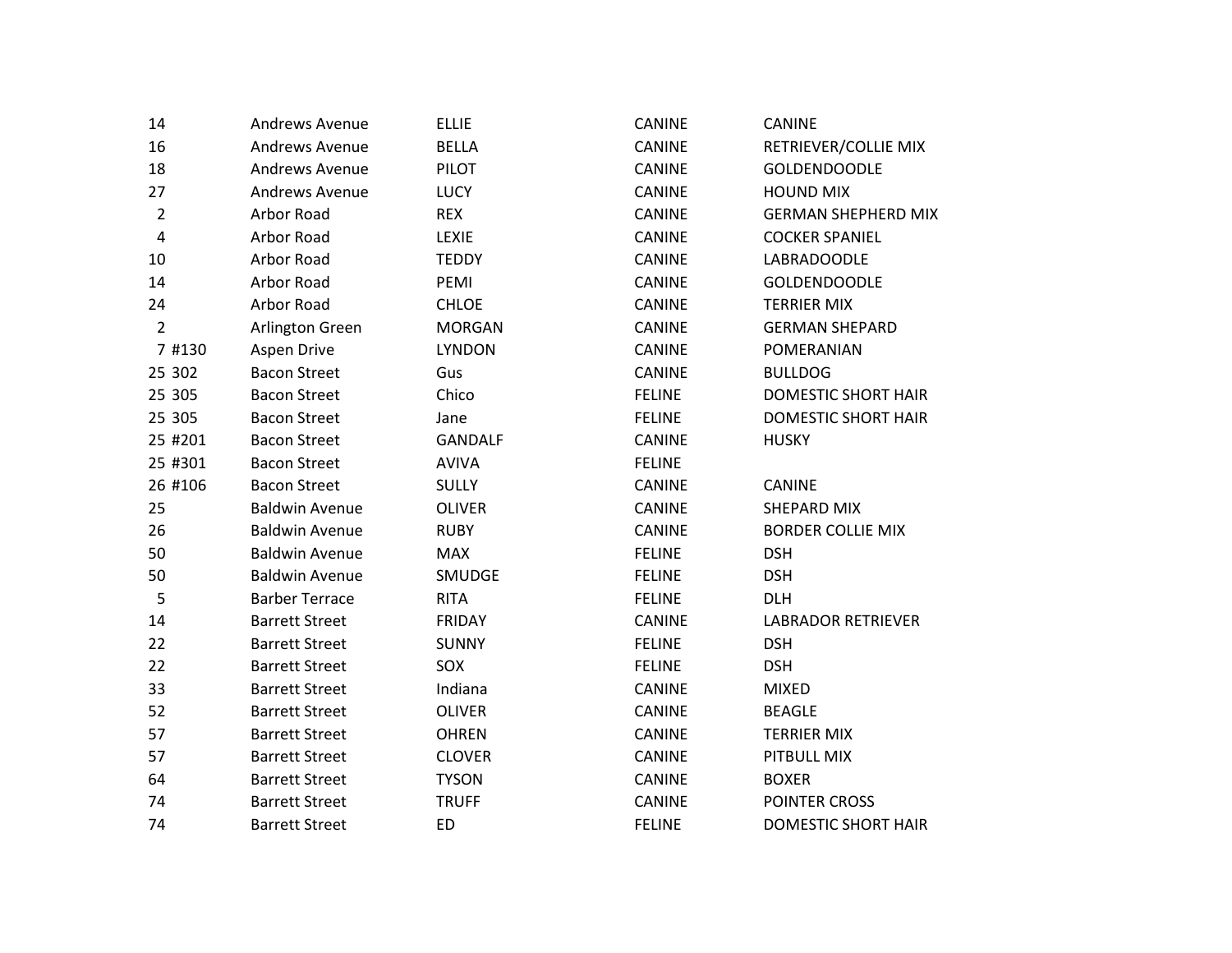| 76             | <b>Barrett Street</b>    | <b>PENNY</b>                | <b>FELINE</b> | DOMESTIC SHORT HAIR        |
|----------------|--------------------------|-----------------------------|---------------|----------------------------|
| 80             | <b>Barrett Street</b>    | <b>MACEY</b>                | CANINE        | <b>RETRIEVER MIX</b>       |
| 80             | <b>Barrett Street</b>    | <b>BAUER</b>                | <b>CANINE</b> | LAB RETRIEVER MIX          |
| 82             | <b>Barrett Street</b>    | LUCY                        | CANINE        | LAB                        |
| 25             | Bartlett Bay Road        | <b>FINN</b>                 | CANINE        | <b>CANINE</b>              |
| 25             | <b>Bartlett Bay Road</b> | <b>JUNIPER</b>              | <b>CANINE</b> | SHEPHERD MIX               |
| 25             | Bartlett Bay Road        | <b>KILA</b>                 | <b>FELINE</b> | DOMESTIC MED. HAIR         |
| 54             | Bartlett Bay Road        | <b>BUDDY</b>                | <b>FELINE</b> | <b>DSH</b>                 |
| 60             | <b>Bartlett Bay Road</b> | <b>OLIVE</b>                | CANINE        | BERNESE MOUNTAIN DO        |
| 71             | <b>Bartlett Bay Road</b> | <b>MAISIE</b>               | CANINE        | MIN DACHSHUND              |
| 71             | Bartlett Bay Road        | <b>FRODO</b>                | <b>FELINE</b> | DOMESTIC MED. HAIR         |
| $\overline{2}$ | <b>Bay Court Drive</b>   | <b>BENNY</b>                | CANINE        | <b>BICHON FRISE</b>        |
| 3              | <b>Bay Court Drive</b>   | <b>RITA</b>                 | <b>FELINE</b> | <b>DOMESTIC SHORT HAIR</b> |
| 3              | <b>Bay Court Drive</b>   | <b>BONNIE PRINCESS CHAR</b> | <b>CANINE</b> | <b>LABRADOR RETRIEVER</b>  |
| 6              | <b>Bay Crest Drive</b>   | <b>FRANKIE</b>              | <b>FELINE</b> | DOMESTIC MED. HAIR         |
| 8              | <b>Bay Crest Drive</b>   | <b>LUKE</b>                 | <b>CANINE</b> | LAB MIX                    |
| 20             | <b>Bay Crest Drive</b>   | <b>HERO</b>                 | CANINE        | <b>ITALIAN GREYHOUND</b>   |
| 25 #503        | <b>Bay Crest Drive</b>   | <b>FRANKLIN</b>             | <b>CANINE</b> | <b>TERRIER MIX</b>         |
| 26 #503        | <b>Bay Crest Drive</b>   | <b>WINSTON</b>              | CANINE        | PEKINGESE                  |
| 28             | <b>Bay Crest Drive</b>   | <b>TUNA</b>                 | <b>FELINE</b> | <b>DOMESTIC SHORT HAIR</b> |
| 32             | <b>Bay Crest Drive</b>   | <b>HAZEL</b>                | <b>FELINE</b> | <b>TABBY</b>               |
| 32             | <b>Bay Crest Drive</b>   | <b>FIONA</b>                | <b>FELINE</b> | <b>DSH</b>                 |
| 231            | <b>Bay Crest Drive</b>   | <b>MAGGIE</b>               | <b>CANINE</b> | <b>CANINE</b>              |
| 240            | <b>Bay Crest Drive</b>   | WILLOW                      | CANINE        | <b>CORGI</b>               |
| 270            | <b>Bay Crest Drive</b>   | <b>LINCOLN</b>              | CANINE        | LAB RET MIX                |
| 270            | <b>Bay Crest Drive</b>   | <b>BEATRIX</b>              | <b>CANINE</b> | POMERANIAN MIX             |
| 298            | <b>Bay Crest Drive</b>   | <b>MYA</b>                  | CANINE        | TERRIER/RETRIEVER          |
| 15             | <b>Bayberry Lane</b>     | <b>TOBY</b>                 | <b>FELINE</b> | <b>DOMESTIC SHORT HAIR</b> |
| 15             | <b>Bayberry Lane</b>     | <b>KODA</b>                 | <b>FELINE</b> | <b>TABBY</b>               |
| 20             | <b>Bayberry Lane</b>     | <b>DEXTER</b>               | CANINE        | TERRIER/PIT BULL           |
| 47             | <b>Bayberry Lane</b>     | Winston                     | <b>FELINE</b> | DOMESTIC SHORT HAIR        |
| 48             | <b>Bayberry Lane</b>     | <b>FINN</b>                 | <b>CANINE</b> | <b>MIXED</b>               |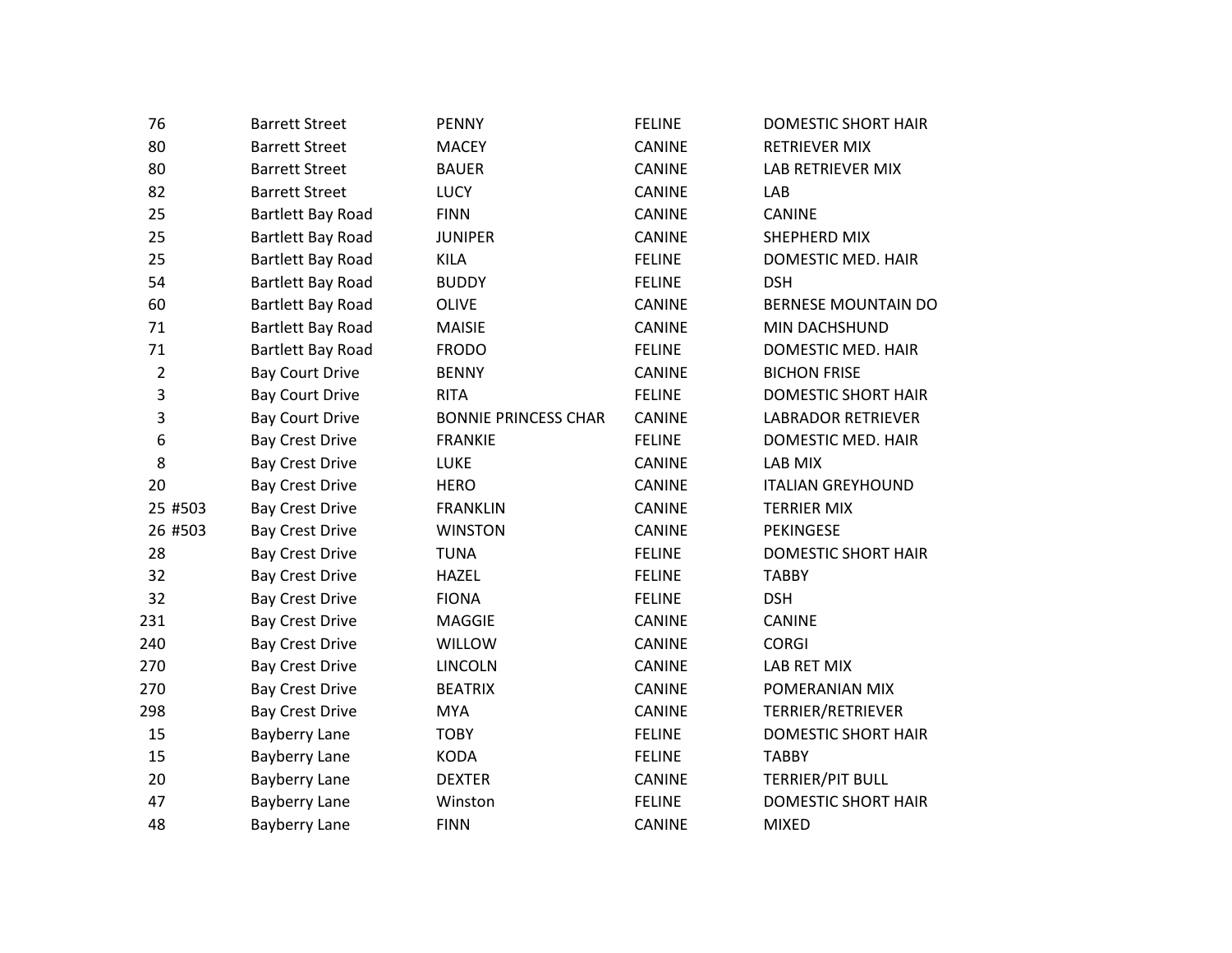| 52             | <b>Bayberry Lane</b>      | <b>JESSE</b>      | <b>FELINE</b> | <b>DSH</b>                 |
|----------------|---------------------------|-------------------|---------------|----------------------------|
| 72             | <b>Bayberry Lane</b>      | <b>MRTUGG</b>     | CANINE        | <b>TERRIER MIX</b>         |
| 72             | <b>Bayberry Lane</b>      | <b>SCOOTER</b>    | CANINE        | SPANIEL/KING CHARLES       |
| 16             | <b>Beacon Street</b>      | <b>PEPPER</b>     | CANINE        | <b>BLUE HEELER MIX</b>     |
| 19             | <b>Beacon Street</b>      | <b>BAILEY</b>     | <b>CANINE</b> | <b>TERRIER MIX</b>         |
| 34             | <b>Beacon Street</b>      | <b>HENRY</b>      | <b>CANINE</b> | <b>GOLDEN RETRIEVER</b>    |
| $\sqrt{4}$     | <b>Bedford Green</b>      | <b>TOBY</b>       | CANINE        | <b>MALTESE</b>             |
| $\overline{2}$ | <b>Berkley Street</b>     | <b>KAYMEN</b>     | CANINE        | <b>LABRADOR RETRIEVER</b>  |
| 18             | <b>Berkley Street</b>     | ZOE               | CANINE        | CHIHUAHUA MIX              |
| 26             | <b>Berkley Street</b>     | <b>PABLO</b>      | CANINE        | <b>BEAGLE MIX</b>          |
| 26             | <b>Berkley Street</b>     | <b>COOPER</b>     | <b>CANINE</b> | PIT BULL MIX               |
| 26             | <b>Berkley Street</b>     | <b>OSCAR</b>      | <b>FELINE</b> | DOMESTIC LONG HA           |
| 26             | <b>Berkley Street</b>     | <b>CASSIUS</b>    | <b>FELINE</b> | <b>DOMESTIC SHORT HAIR</b> |
| 35             | <b>Berkley Street</b>     | <b>CHARLIE</b>    | CANINE        | <b>TOY POODLE</b>          |
| 21             | <b>Birch Street</b>       | <b>GLACIER</b>    | CANINE        | AUSTRIALIAN LABRADOO       |
| 25             | <b>Birch Street</b>       | WILLOW            | <b>CANINE</b> | PIT BULL MIX               |
| 25             | <b>Birch Street</b>       | <b>NESSIE</b>     | <b>FELINE</b> | <b>DOMESTIC SHORT HAIR</b> |
| 25             | <b>Birch Street</b>       | <b>MILEY</b>      | <b>FELINE</b> | <b>DOMESTIC SHORT HAIR</b> |
| 27 REAR        | <b>Birch Street</b>       | <b>TUCKER</b>     | CANINE        | <b>WHEATON TERR</b>        |
| 11             | <b>Birchwood Court</b>    | <b>JAYBOO</b>     | CANINE        | LAB RETRIEVER MIX          |
| 72             | <b>Black Lantern Lane</b> | P.D.              | <b>CANINE</b> | <b>BULLDOG</b>             |
| 85             | <b>Black Lantern Lane</b> | <b>SUNNY</b>      | <b>CANINE</b> | <b>LABRADOR RETRIEVER</b>  |
| 63             | <b>Blackberry Lane</b>    | <b>ZIGGY</b>      | CANINE        | <b>MIXED</b>               |
| 81             | <b>Blackberry Lane</b>    | <b>SOPHIE</b>     | <b>CANINE</b> | <b>BEAGLE MIX</b>          |
| 107            | <b>Blackberry Lane</b>    | <b>JASPER</b>     | CANINE        | <b>CAIRN TERRIER</b>       |
| $\overline{2}$ | <b>Blue Star Lane</b>     | <b>CURLY</b>      | CANINE        | <b>PUG</b>                 |
| 3              | <b>Blue Star Lane</b>     | <b>BIG KITTY</b>  | <b>FELINE</b> | <b>DSH</b>                 |
| $\overline{7}$ | <b>Blue Star Lane</b>     | <b>CASSIE</b>     | CANINE        | <b>GOLDEN RETRIEVER</b>    |
| 10             | <b>Blue Star Lane</b>     | <b>CHARLIE</b>    | CANINE        | <b>BORDER COLL MIX</b>     |
| 53             | <b>Bluff Court</b>        | <b>NEMO</b>       | CANINE        | <b>POODLE</b>              |
| 19             | <b>Bower St</b>           | <b>RIKER</b>      | CANINE        | <b>GOLDEN RETRIEVER</b>    |
| 22             | <b>Bower St</b>           | <b>TINKERBELL</b> | <b>CANINE</b> | MINIATURE POODLE           |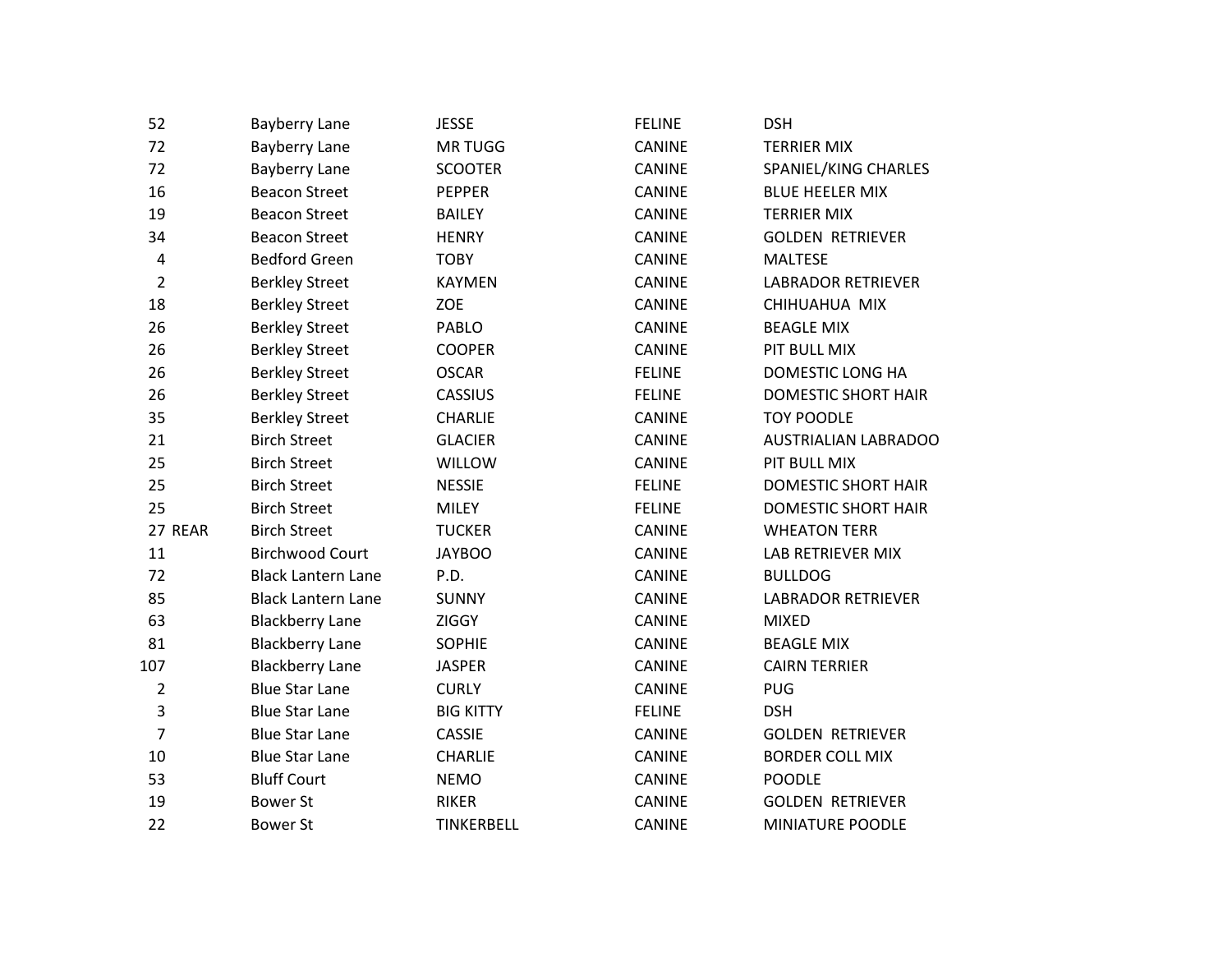| 22     | <b>Bower St</b>    | <b>SIMBA</b>     | CANINE        | <b>MINIATURE POODLE</b>     |
|--------|--------------------|------------------|---------------|-----------------------------|
| 27     | <b>Bower St</b>    | LACY             | CANINE        | <b>MIX</b>                  |
| 28     | <b>Bower St</b>    | LEO              | <b>FELINE</b> | <b>DSH</b>                  |
| 36     | <b>Bower St</b>    | <b>AISHA</b>     | CANINE        | BERNESE MTN DOG MIX         |
| 39     | <b>Bower St</b>    | <b>LUCY</b>      | <b>CANINE</b> | MINIATURE POODLE            |
| 39     | <b>Bower St</b>    | <b>ETHEL</b>     | CANINE        | MINIATURE POODLE            |
| 43     | <b>Bower St</b>    | <b>MAISIE</b>    | CANINE        | LABRADOODLE                 |
| 59     | <b>Bower St</b>    | LOLA             | CANINE        | <b>LABRADOR</b>             |
| 75     | <b>Bower St</b>    | PHOEBE           | <b>CANINE</b> | CAV KING CHAS SPAN          |
| 75     | <b>Bower St</b>    | <b>ROWAN</b>     | <b>CANINE</b> | CAV KING CHAS SPAN          |
| 77     | <b>Bower St</b>    | <b>CHLOE</b>     | CANINE        | <b>GOLDEN RETRIEVER</b>     |
| 78     | <b>Bower St</b>    | <b>DUNCAN</b>    | CANINE        | <b>BEAGLE</b>               |
| 79     | <b>Bower St</b>    | <b>GOZER</b>     | <b>CANINE</b> | <b>LABRADOR RETRIEVER</b>   |
| 28 385 | <b>BRAEBURN ST</b> | <b>RUFUS</b>     | <b>CANINE</b> | <b>MALTESE MIX</b>          |
| 28 385 | Braeburn St        | <b>TEDDY</b>     | CANINE        | POODLE MIX                  |
| 70     | <b>Braeburn St</b> | <b>STITCH</b>    | <b>FELINE</b> | <b>TABBY</b>                |
| 82     | <b>Braeburn St</b> | <b>PUMPKIN</b>   | <b>FELINE</b> | <b>DSH</b>                  |
| 82     | Braeburn St        | <b>MAX</b>       | <b>FELINE</b> | <b>DSH</b>                  |
| 82     | <b>Braeburn St</b> | <b>CALVIN</b>    | <b>CANINE</b> | SHETLAND SHEEPDOG           |
| 82     | <b>Braeburn St</b> | <b>JEFFY</b>     | <b>FELINE</b> | <b>DOMESTIC SHORT HAIR</b>  |
| 90     | <b>Braeburn St</b> | LUNA             | <b>FELINE</b> | <b>DMH</b>                  |
| 93     | <b>Braeburn St</b> | ARROW            | CANINE        | <b>GOLDENDOODLE</b>         |
| 112    | Braeburn St        | <b>PIPER</b>     | <b>CANINE</b> | <b>BORDER COLLIE MIX</b>    |
| 126    | <b>Braeburn St</b> | SANDY            | CANINE        | <b>BOXER MIX</b>            |
| 134    | <b>Braeburn St</b> | <b>MILA VERA</b> | CANINE        | <b>BOSTON TERRIER</b>       |
| 148    | <b>Braeburn St</b> | <b>HARRIET</b>   | CANINE        | LAB MIX                     |
| 148    | Braeburn St        | <b>HAGRID</b>    | CANINE        | NEWFOUNDLAND                |
| 190    | Braeburn St        | <b>MECHO</b>     | <b>CANINE</b> | <b>LABRADOR RETRIEVER</b>   |
| 210    | <b>Braeburn St</b> | <b>FINNIGAN</b>  | CANINE        | <b>WELSH CORGI PEMBROKE</b> |
| 260    | <b>Braeburn St</b> | <b>BAUER</b>     | CANINE        | <b>LAB RETRIEVER</b>        |
| 260    | <b>Braeburn St</b> | <b>BEAR</b>      | CANINE        | <b>LABRADOR RETRIEVER</b>   |
| 286    | Braeburn St        | <b>OLIVER</b>    | <b>CANINE</b> | <b>GOLDEN RETRIEVER</b>     |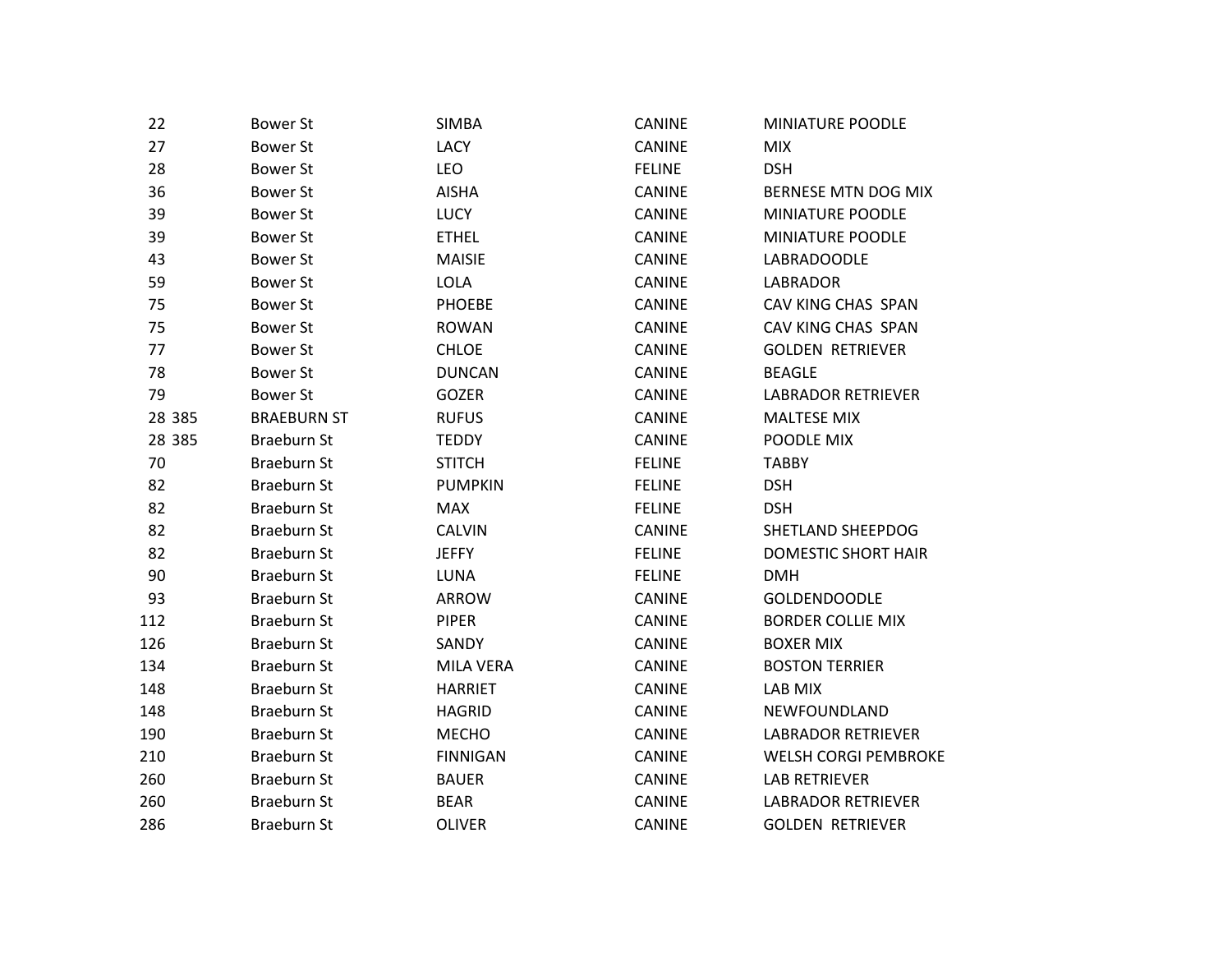| 204            | Brand Farm Dr         | <b>RUBY</b>     | CANINE        | CAV KING CHAS SPAN          |
|----------------|-----------------------|-----------------|---------------|-----------------------------|
| 401            | <b>Brand Farm Dr</b>  | <b>NINA</b>     | <b>FELINE</b> | <b>TABBY</b>                |
| 402            | <b>Brand Farm Dr</b>  | <b>NED</b>      | <b>CANINE</b> | <b>BERNESE MOUNTAIN DOG</b> |
| 404            | <b>Brand Farm Dr</b>  | <b>CUTIE PI</b> | <b>CANINE</b> | SHIH TZU                    |
| 501            | <b>Brand Farm Dr</b>  | <b>BARCLAY</b>  | CANINE        | SHIH TZU MIX                |
| 502            | <b>Brand Farm Dr</b>  | <b>MATILDA</b>  | <b>CANINE</b> | <b>RETRIEVER</b>            |
| 602            | <b>Brand Farm Dr</b>  | <b>HARLEY</b>   | <b>CANINE</b> | LAB MIX                     |
| 802            | <b>Brand Farm Dr</b>  | <b>DAISY</b>    | CANINE        | SHEPARD MIX                 |
| 1201           | <b>Brand Farm Dr</b>  | <b>TEDDY</b>    | CANINE        | <b>LAB PIT BULL</b>         |
| 1201           | <b>Brand Farm Dr</b>  | <b>KANUTE</b>   | <b>CANINE</b> | <b>GERMAN SHEPARD</b>       |
| 1202           | <b>Brand Farm Dr</b>  | <b>ROXY</b>     | <b>CANINE</b> | LAB MIX                     |
| 1403           | <b>Brand Farm Dr</b>  | LOUIE           | CANINE        | <b>FRENCH BULLDOG</b>       |
| 1502           | <b>Brand Farm Dr</b>  | <b>BAXTER</b>   | <b>CANINE</b> | CANINE                      |
| 1502           | <b>Brand Farm Dr</b>  | <b>OSCAR</b>    | <b>FELINE</b> | DOMESTIC MED. HAIR          |
| 1604           | <b>Brand Farm Dr</b>  | <b>DAISY</b>    | <b>FELINE</b> | <b>MAINE COON</b>           |
| 1604           | <b>Brand Farm Dr</b>  | <b>THEODORE</b> | <b>FELINE</b> | <b>DOMESTIC SHORT HAIR</b>  |
| 1702           | <b>Brand Farm Dr</b>  | <b>MOLLY</b>    | <b>CANINE</b> | <b>LABRADOR RETRIEVER</b>   |
| 2302           | Brand Farm Dr         | <b>FANG</b>     | <b>FELINE</b> | <b>DOMESTIC SHORT HAIR</b>  |
| 2304           | <b>Brand Farm Dr</b>  | <b>DORY</b>     | CANINE        | <b>SHELTIE</b>              |
| 3001           | <b>Brand Farm Dr</b>  | <b>NELLIE</b>   | <b>CANINE</b> | <b>WELSH TERRIER</b>        |
| 3004           | <b>Brand Farm Dr</b>  | <b>LUCY</b>     | <b>CANINE</b> | LAB                         |
| $\overline{2}$ | <b>Brewer Parkway</b> | <b>BAILEY</b>   | <b>CANINE</b> | <b>BORDER COLL MIX</b>      |
| 8              | <b>Brewer Parkway</b> | SCOUT           | <b>CANINE</b> | <b>LABRADOR RETRIEVER</b>   |
| 14             | <b>Brewer Parkway</b> | <b>DAISY</b>    | <b>CANINE</b> | LAB SHEPHERD MIX            |
| 23             | <b>Brewer Parkway</b> | <b>BREEZY</b>   | <b>FELINE</b> | <b>DSH</b>                  |
| 26             | <b>Brewer Parkway</b> | Rumi            | CANINE        |                             |
| 33             | <b>Brewer Parkway</b> | <b>FREYA</b>    | CANINE        | <b>MIXED</b>                |
| 37             | <b>Brewer Parkway</b> | <b>BLIZZARD</b> | <b>CANINE</b> | <b>MIX</b>                  |
| 43             | <b>Brewer Parkway</b> | <b>CASSIE</b>   | <b>CANINE</b> | <b>BEAGLE MIX</b>           |
| 46             | <b>Brewer Parkway</b> | MALI            | CANINE        | RHODESIAN RIDGEBACK         |
| 56             | <b>Brewer Parkway</b> | SEBASTIAN       | <b>CANINE</b> | <b>HOUND MIX</b>            |
| 60             | <b>Brewer Parkway</b> | <b>BELLE</b>    | CANINE        | <b>BORDER COLL MIX</b>      |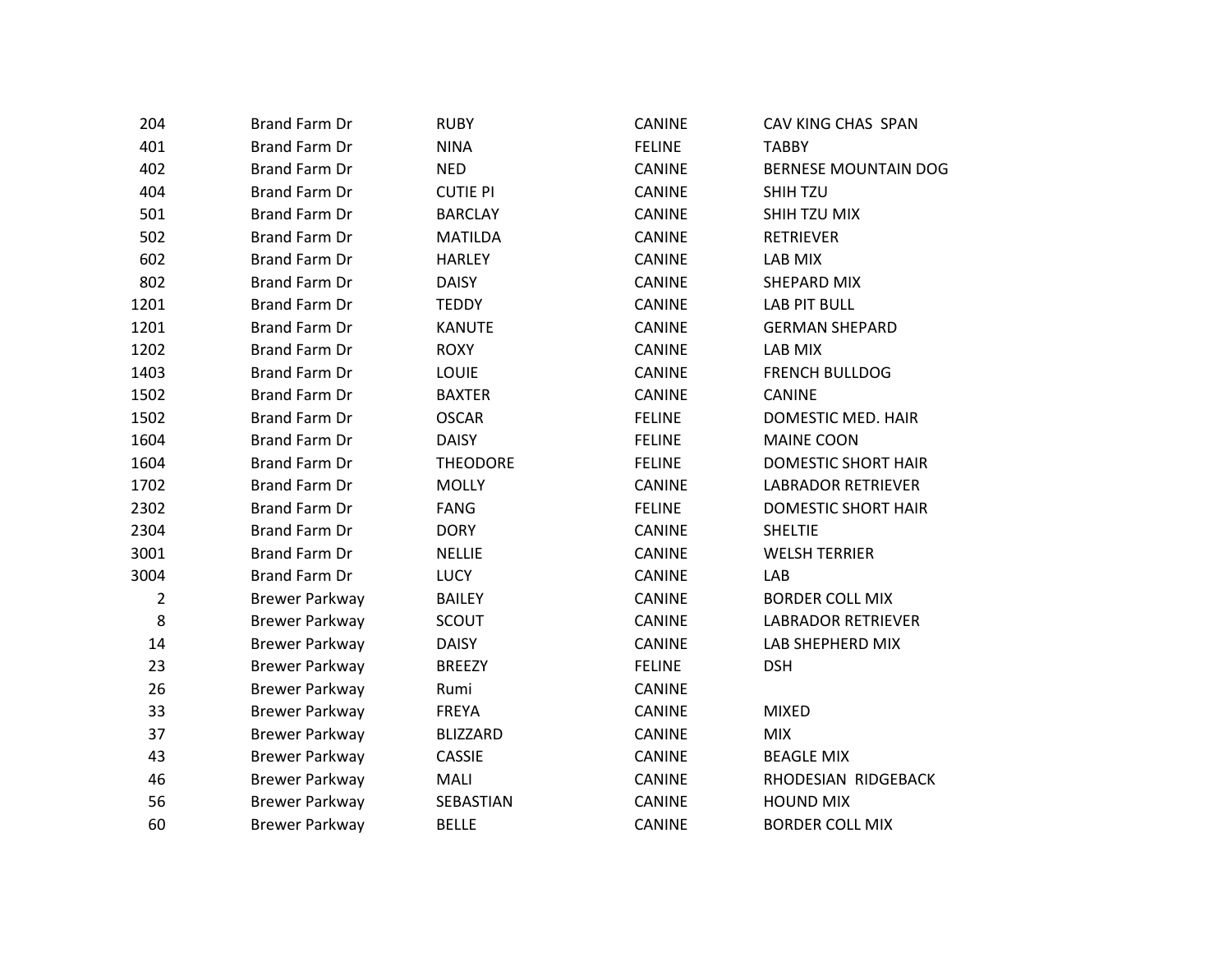| 67 | <b>Brewer Parkway</b> | June Bug       | CANINE        | <b>HOUND TERRIER</b>        |
|----|-----------------------|----------------|---------------|-----------------------------|
| 70 | <b>Brewer Parkway</b> | CASEY          | CANINE        | LAB RETRIEVER               |
| 72 | <b>Brewer Parkway</b> | <b>HOSS</b>    | CANINE        | <b>LABRADOR RETRIEVER</b>   |
| 10 | Brookwood Dr          | <b>POPPY</b>   | <b>FELINE</b> | <b>DOMESTIC SHORT HAIR</b>  |
| 10 | Brookwood Dr          | <b>OLIVE</b>   | CANINE        | <b>LABRADOR RETRIEVER</b>   |
| 18 | Brookwood Dr          | <b>TRAPPER</b> | <b>CANINE</b> | LAB RETRIEVER MIX           |
| 18 | Brookwood Dr          | <b>MAX</b>     | <b>CANINE</b> | <b>GERMAN SHORTHAIR PTR</b> |
| 11 | <b>Brownell Way</b>   | <b>MAKKY</b>   | <b>FELINE</b> | <b>DSH</b>                  |
| 12 | <b>Brownell Way</b>   | GUS            | CANINE        | SPANIEL MIX                 |
| 12 | <b>Brownell Way</b>   | <b>TINKER</b>  | <b>FELINE</b> | <b>DSH</b>                  |
| 10 | <b>Butler Dr</b>      | <b>MILO</b>    | CANINE        | <b>GOLDENDOODLE</b>         |
| 11 | <b>Butler Dr</b>      | <b>HUNTER</b>  | <b>CANINE</b> | <b>BEAGLE</b>               |
| 13 | <b>Butler Dr</b>      | ACADIA(CADI)   | <b>CANINE</b> | LABRADOODLE                 |
| 17 | <b>Butler Dr</b>      | <b>BERNIE</b>  | CANINE        | <b>LABRADOR RETRIEVER</b>   |
| 23 | <b>Butler Dr</b>      | <b>BOOMER</b>  | CANINE        | <b>TERRIER JACK RUSSEL</b>  |
| 45 | <b>Butler Dr</b>      | LEVI           | CANINE        | <b>VIZSLA</b>               |
| 45 | <b>Butler Dr</b>      | <b>MOLLY</b>   | CANINE        | <b>SAINT BERNARD</b>        |
| 46 | <b>Butler Dr</b>      | <b>MAGGIE</b>  | CANINE        | PITBULL MIX                 |
| 47 | <b>Butler Dr</b>      | <b>STELLA</b>  | <b>CANINE</b> | <b>PUG</b>                  |
| 47 | <b>Butler Dr</b>      | <b>STEVE</b>   | <b>CANINE</b> | <b>PUG</b>                  |
| 78 | <b>Butler Dr</b>      | <b>ELLIE</b>   | CANINE        | <b>BOXER LAB MIX</b>        |
| 79 | <b>Butler Dr</b>      | ZAZU           | CANINE        |                             |
| 79 | <b>Butler Dr</b>      | <b>KODA</b>    | CANINE        | <b>GOLDEN RETRIEVER</b>     |
| 81 | <b>Butler Dr</b>      | <b>MURPHY</b>  | CANINE        | DACHSHUND MIX               |
| 82 | <b>Butler Dr</b>      | <b>OSCAR</b>   | <b>CANINE</b> | <b>JACK RUSSELL TERRIER</b> |
| 82 | <b>Butler Dr</b>      | SIMI           | <b>CANINE</b> | SHEPHERD MIX                |
| 82 | <b>Butler Dr</b>      | <b>DESI</b>    | CANINE        | <b>LABRADOR MIX</b>         |
| 83 | <b>Butler Dr</b>      | <b>MABEL</b>   | CANINE        | <b>TERRIER MIX</b>          |
| 86 | <b>Butler Dr</b>      | <b>MICA</b>    | <b>CANINE</b> | <b>GERMAN SHEPARD</b>       |
| 92 | <b>Butler Dr</b>      | <b>GEMMA</b>   | CANINE        | <b>HOUND MIX</b>            |
| 94 | <b>Butler Dr</b>      | <b>RINGO</b>   | CANINE        | POODLE MIX                  |
| 98 | <b>Butler Dr</b>      | <b>LUKE</b>    | <b>CANINE</b> | <b>BEAGLE</b>               |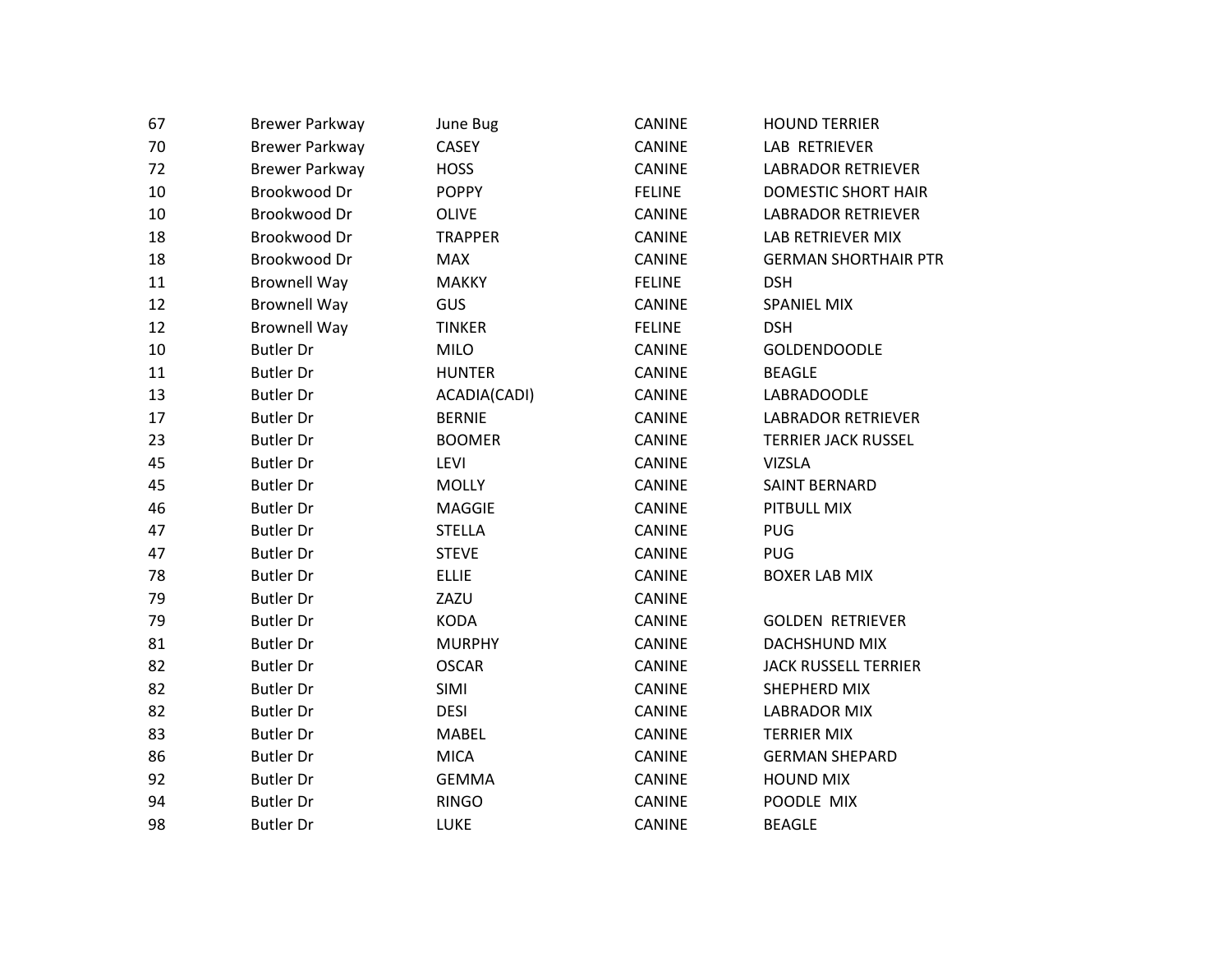| 3              | Cabot Court        | <b>SUNNY</b>  | CANINE        | <b>ITAL GREYHOUND/MIN P</b> |
|----------------|--------------------|---------------|---------------|-----------------------------|
| 8              | Cabot Court        | <b>LUCKY</b>  | CANINE        | <b>LABRADOR RETRIEVER</b>   |
| 12             | <b>CABOT COURT</b> | <b>FEMI</b>   | <b>CANINE</b> | <b>GOLDEN RETREIVER MIX</b> |
| 15             | Cabot Court        | <b>MILO</b>   | CANINE        | YORKSHIRE TERRIER           |
| 27             | Cabot Court        | <b>TUCKER</b> | <b>CANINE</b> | <b>BOXER MIX</b>            |
| 32             | Cabot Court        | <b>OZZY</b>   | <b>CANINE</b> | <b>MALTESE</b>              |
| 36             | Cabot Court        | <b>STELLA</b> | <b>CANINE</b> | <b>LABRADOR RETRIEVER</b>   |
| $\overline{7}$ | Catkin Drive       | <b>BUDDY</b>  | CANINE        | LAB RETRIEVER MIX           |
| 95             | Catkin Drive       | <b>MCDUFF</b> | <b>CANINE</b> | <b>COCKAPOO</b>             |
| 99             | Catkin Drive       | <b>RIGO</b>   | <b>CANINE</b> | MINIATURE POODLE            |
| 99             | Catkin Drive       | <b>JET</b>    | CANINE        | <b>POODLE</b>               |
| 109            | Catkin Drive       | <b>BLUE</b>   | <b>CANINE</b> | <b>MIXED</b>                |
| 116            | Catkin Drive       | AMOS          | <b>CANINE</b> | <b>GERMAN POINTER</b>       |
| 116            | Catkin Drive       | <b>FRED</b>   | CANINE        | HUNGARIAN VIZSLA            |
| 156            | Catkin Drive       | <b>COOPER</b> | CANINE        | LAB                         |
| 156            | Catkin Drive       | LILLY         | <b>CANINE</b> | LAB                         |
| 195            | Catkin Drive       | JAMIE         | CANINE        | LAB MIX                     |
| 195            | Catkin Drive       | <b>OTTO</b>   | <b>CANINE</b> | <b>WEIMARANER MIX</b>       |
| 197            | Catkin Drive       | <b>PIPER</b>  | <b>CANINE</b> | <b>GOLDEN DOODLE</b>        |
| 5              | Cedar Court        | <b>WILL</b>   | CANINE        | MIXED BREED                 |
| 5              | Cedar Court        | <b>ROO</b>    | CANINE        |                             |
| $\overline{7}$ | Cedar Glen North   | <b>BABE</b>   | CANINE        | <b>BEAGLE</b>               |
| 32 1           | Central Ave        | <b>VEDA</b>   | <b>CANINE</b> | <b>AUSTRALIAN SHEP</b>      |
| 46             | <b>Central Ave</b> | <b>ROSCOE</b> | CANINE        | DACHSHUND MIX               |
| 46             | <b>Central Ave</b> | PEARL         | <b>CANINE</b> | LAB RETRIEVER MIX           |
| 54             | Central Ave        | <b>ROXY</b>   | <b>CANINE</b> | <b>CANINE</b>               |
| 63 #2          | Central Ave        | <b>LONDON</b> | CANINE        | <b>NORWEIIAN ELKHOUND</b>   |
| 82             | <b>Central Ave</b> | <b>THOMAS</b> | <b>FELINE</b> | DLH                         |
| 84             | Central Ave        | <b>BUDDY</b>  | <b>CANINE</b> | RETRIEVER MIX               |
| 86             | Central Ave        | <b>RORY</b>   | CANINE        | LABRADOODLE                 |
| 106            | <b>Central Ave</b> | <b>STAR</b>   | CANINE        | LAB RETRIEVER MIX           |
| 106            | <b>Central Ave</b> | SAMMY         | <b>FELINE</b> | <b>DSH</b>                  |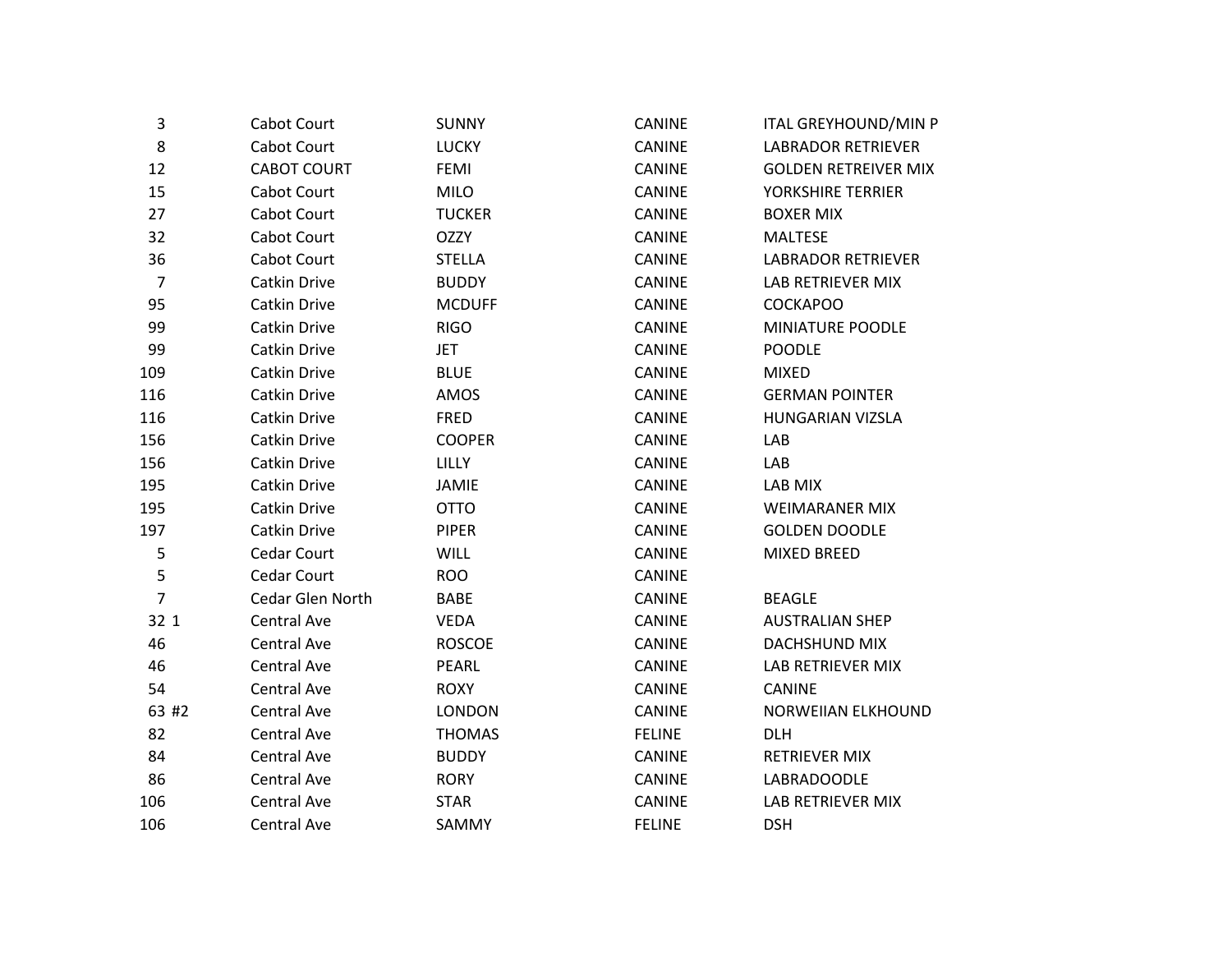| 108              | <b>Central Ave</b> | <b>DANDELION</b>           | <b>CANINE</b> | <b>MIX</b>                 |
|------------------|--------------------|----------------------------|---------------|----------------------------|
| 114              | Central Ave        | <b>LUNA</b>                | <b>CANINE</b> | SHITZU MIX                 |
| 19               | Charles St         | <b>DOLLY</b>               | <b>CANINE</b> | <b>GOLDEN RETRIEVER</b>    |
| 10               | Cheese Factory Rd  | <b>PENELOPE</b>            | <b>CANINE</b> | <b>GOLDEN RETRIEVER</b>    |
| 10               | Cheese Factory Rd  | <b>DEUCE</b>               | <b>FELINE</b> | <b>TABBY</b>               |
| 10               | Cheese Factory Rd  | <b>MAPLE NICKEL PICKLE</b> | <b>CANINE</b> | <b>GOLDEN RETRIEVER</b>    |
| 500              | Cheese Factory Rd  | <b>CRUMPET</b>             | <b>FELINE</b> |                            |
| $\overline{2}$   | Chelsea Cir        | <b>BEAN</b>                | <b>FELINE</b> | <b>DOMESTIC SHORT HAIR</b> |
| 12               | Chelsea Cir        | <b>RUSSELL</b>             | <b>CANINE</b> | <b>HOUND MIX</b>           |
| 23               | Chickadee Cir      | <b>TUNA</b>                | <b>FELINE</b> | <b>DOMESTIC SHORT HAIR</b> |
| 39               | Chickadee Cir      | <b>DEXTER</b>              | <b>CANINE</b> | DACHSHUND MIX              |
| 40               | Chipman St         | <b>CHARLIE BROWN</b>       | <b>CANINE</b> | DACHSHUND MINIATURE        |
| 47               | Chipman St         | LUKE                       | <b>CANINE</b> | <b>GOLDEN RETRIEVER</b>    |
| 61               | Chipman St         | <b>ZOE</b>                 | <b>CANINE</b> | <b>GOLDEN RETREIVER</b>    |
| 111              | Chipman St         | <b>TOOTSIE</b>             | <b>FELINE</b> | <b>DEVON REX</b>           |
| 123              | Chipman St         | <b>GLORY BEE</b>           | <b>CANINE</b> | <b>TERRIER MIX</b>         |
| 148              | Chipman St         | <b>CHLOE</b>               | <b>FELINE</b> | <b>DOMESTIC SHORT HAIR</b> |
| 161              | Chipman St         | <b>STELLA</b>              | <b>CANINE</b> | <b>LABRADOR RETRIEVER</b>  |
| 52               | Churchill St       | <b>ASIAGO</b>              | <b>CANINE</b> | <b>GOLDENDOODLE</b>        |
| 57               | Churchill St       | <b>TOBY MAX</b>            | <b>CANINE</b> | CANINE                     |
| 127 103          | Churchill St       | <b>MURPHY</b>              | <b>FELINE</b> | <b>DSH</b>                 |
| 127 103          | Churchill St       | <b>DIANA</b>               | <b>FELINE</b> | <b>DSH</b>                 |
| 5                | Cinda St           | <b>GEORGIA</b>             | <b>CANINE</b> | <b>BEAGLE</b>              |
| 6                | Cinda St           | <b>DUCK</b>                | <b>CANINE</b> | <b>RETRIEVER MIX</b>       |
| $\boldsymbol{6}$ | Cinda St           | <b>FINN</b>                | <b>CANINE</b> | <b>LABRADOR RETRIEVER</b>  |
| 9                | Cinda St           | <b>LYRA</b>                | <b>CANINE</b> | <b>MIX</b>                 |
| 26               | Circle Drive       | <b>NOODLES</b>             | <b>CANINE</b> |                            |
| 26               | Circle Drive       | <b>PACIE</b>               | <b>CANINE</b> | <b>CHINESE CRESTED</b>     |
| 15               | Clinton St         | <b>BELLA</b>               | CANINE        | <b>GERMAN SHEPARD</b>      |
| 21               | <b>Clinton St</b>  | BB                         | <b>CANINE</b> | <b>BOSTON TERRIER</b>      |
| 21               | <b>Clinton St</b>  | <b>SCOOTER</b>             | <b>CANINE</b> | <b>PUG MIX</b>             |
| 27               | <b>Clinton St</b>  | <b>ZOE</b>                 | <b>CANINE</b> | <b>MIXED</b>               |
|                  |                    |                            |               |                            |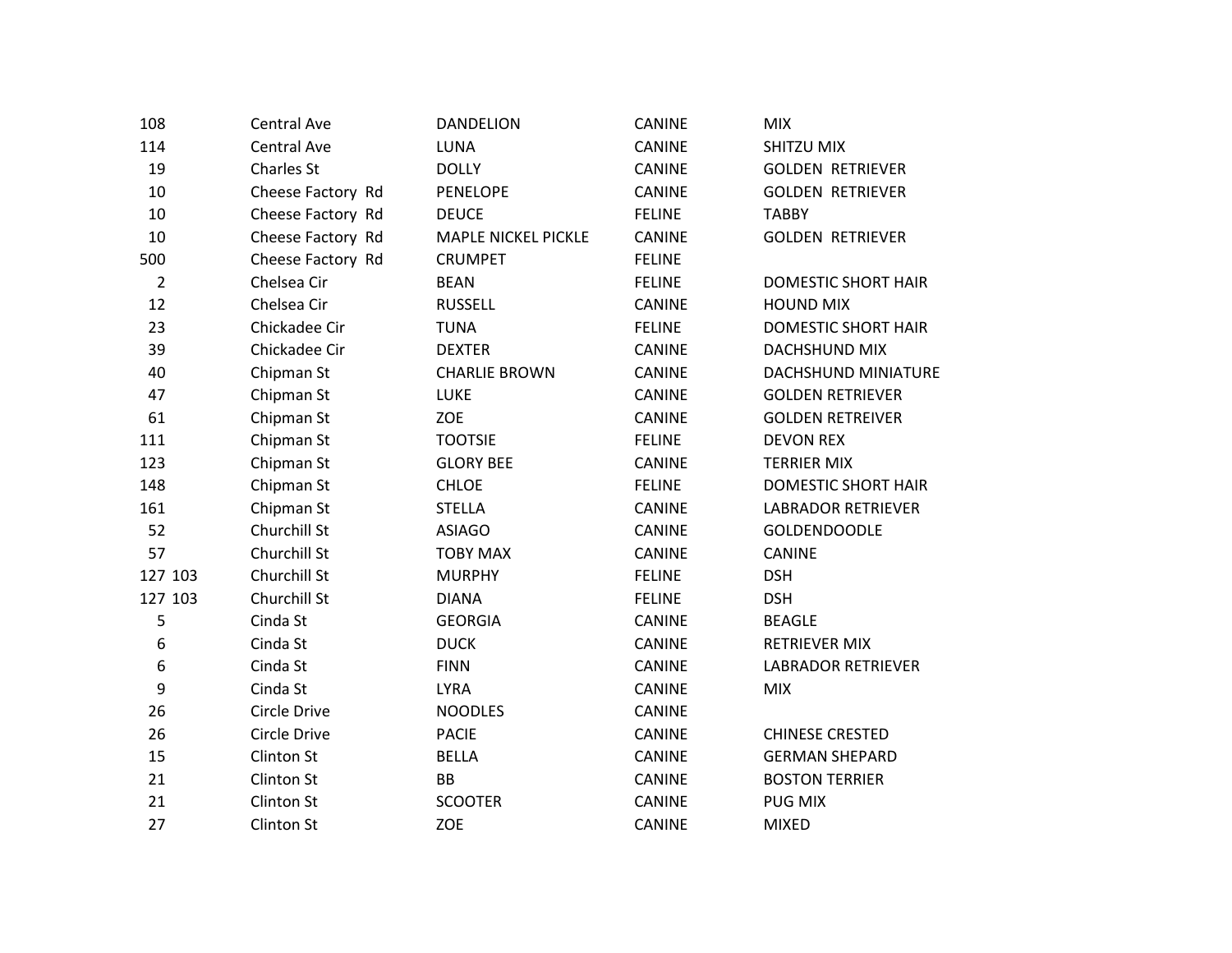| 80       | <b>Cobblestone Circle</b> | <b>DORA</b>     | <b>CANINE</b> | <b>TOY POODLE</b>           |
|----------|---------------------------|-----------------|---------------|-----------------------------|
| 142      | <b>Cobblestone Circle</b> | <b>LUKE</b>     | <b>CANINE</b> | <b>MALTESE</b>              |
| 200      | <b>Cobblestone Circle</b> | <b>DAISY</b>    | <b>CANINE</b> | <b>CANINE</b>               |
| 200      | Cobblestone Circle        | <b>POPPY</b>    | <b>CANINE</b> |                             |
| 226      | Cobblestone Circle        | <b>BRODY</b>    | <b>CANINE</b> | <b>TERRIER MIX</b>          |
| 311      | <b>Cobblestone Circle</b> | <b>SOCKS</b>    | <b>FELINE</b> | <b>DSH</b>                  |
| 311      | <b>Cobblestone Circle</b> | <b>SOCKS</b>    | <b>FELINE</b> | <b>DOMESTIC SHORT HAIR</b>  |
| 326      | <b>Cobblestone Circle</b> | <b>BELLA</b>    | <b>CANINE</b> | <b>MIX</b>                  |
| 343      | <b>Cobblestone Circle</b> | ACE             | CANINE        | <b>GOLDEN RETRIEVER MIX</b> |
| 27       | <b>Cortland Ave</b>       | <b>WALTER</b>   | <b>CANINE</b> | <b>COCKER SPANIEL</b>       |
| 40       | <b>Cortland Ave</b>       | <b>HOLLY</b>    | <b>CANINE</b> | <b>TERRIER MIX</b>          |
| 40       | <b>Cortland Ave</b>       | <b>PANDA</b>    | <b>CANINE</b> | POMERANIAN                  |
| 10       | <b>Cottage Grove</b>      | SABLE           | <b>CANINE</b> | <b>GERMAN SHEPARD</b>       |
| 12 3     | <b>Cottage Grove</b>      | <b>SIGRUN</b>   | <b>CANINE</b> | NORWEGIAN ELKHOUND          |
| 14 C     | <b>Cottage Grove</b>      | <b>GRACIE</b>   | <b>FELINE</b> |                             |
| 20       | <b>Cottage Grove</b>      | <b>TEDDY</b>    | <b>CANINE</b> | POODLE MIX                  |
| 31       | <b>Cottage Grove</b>      | <b>OCTAVIA</b>  | <b>CANINE</b> | AUS CATTLE DOG              |
| 38 A     | <b>Cottage Grove</b>      | <b>CHARLIE</b>  | <b>CANINE</b> | LAB MIX                     |
| 38 B     | <b>Cottage Grove</b>      | PIA             | <b>FELINE</b> | <b>DLH</b>                  |
| 41       | <b>Cottage Grove</b>      | ZYNNIA          | <b>CANINE</b> | <b>GREYHOUND</b>            |
| 95       | Country Club Dr East      | <b>THEODORE</b> | <b>CANINE</b> | <b>GOLDEN RETRIEVER</b>     |
| 100      | Country Club Dr East      | <b>PENELOPE</b> | <b>CANINE</b> | <b>WELSH CORGI</b>          |
| 103      | Country Club Dr East      | <b>GINNY</b>    | <b>FELINE</b> | <b>DOMESTIC SHORT HAIR</b>  |
| 103      | Country Club Dr East      | <b>ONYX</b>     | <b>FELINE</b> | <b>DOMESTIC SHORT HAIR</b>  |
| 129 #S-1 | Country Club Dr East      | <b>JOEY</b>     | <b>CANINE</b> | <b>PUG</b>                  |
| 137      | Country Club Dr East      | <b>CASPER</b>   | <b>CANINE</b> | <b>BOXER MIX</b>            |
| 137      | Country Club Dr East      | <b>ZOEY</b>     | <b>CANINE</b> | <b>BOXER</b>                |
| 141      | Country Club Dr East      | <b>LENNIX</b>   | CANINE        | <b>CORGIE MIX</b>           |
| 141      | Country Club Dr East      | <b>AUGGIE</b>   | <b>CANINE</b> | <b>WELSH CORGI</b>          |
| 141      | Country Club Dr East      | <b>ROXI</b>     | <b>CANINE</b> | <b>BORDER COLL MIX</b>      |
| 10       | Country Club Drive        | LUNA            | CANINE        | <b>GREAT DANE</b>           |
| 12       | Country Club Drive        | <b>JILLIE</b>   | CANINE        | <b>LABRADOR RETRIEVER</b>   |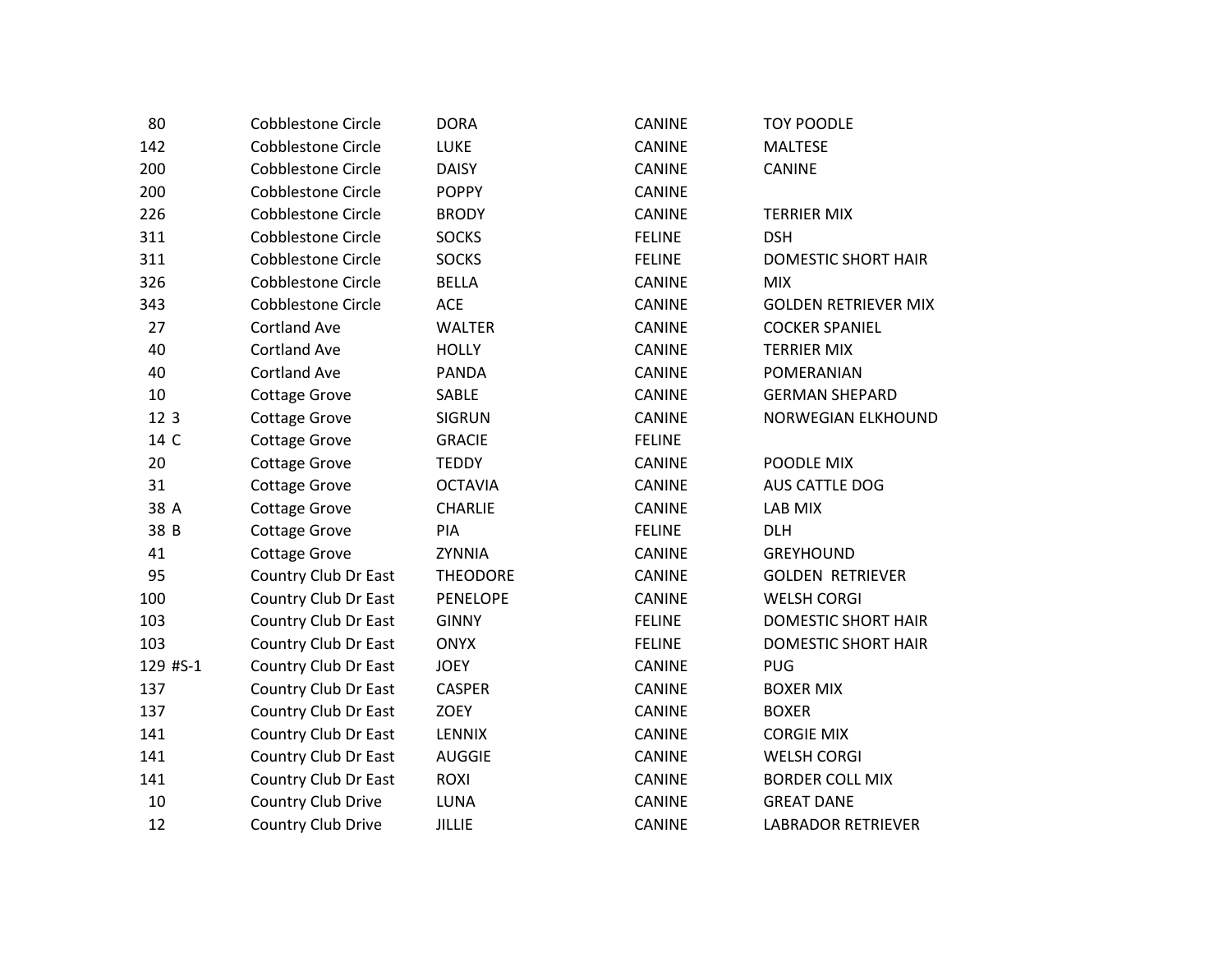| 12   | Country Club Drive     | <b>LACEY</b>    | <b>CANINE</b> | <b>LABRADOR RETRIEVER</b>  |
|------|------------------------|-----------------|---------------|----------------------------|
| 14   | Country Club Drive     | <b>BRONWEN</b>  | CANINE        | <b>MIX</b>                 |
| 14   | Country Club Drive     | <b>BEATRICE</b> | <b>FELINE</b> | <b>DSH</b>                 |
| 14   | Country Club Drive     | <b>VIOLET</b>   | <b>FELINE</b> | <b>DSH</b>                 |
| 26   | Country Club Drive     | <b>STUBBS</b>   | <b>CANINE</b> | CATAHOULA MIX              |
| 26   | Country Club Drive     | <b>ISABEL</b>   | <b>FELINE</b> | <b>DSH</b>                 |
| 41   | Country Club Drive     | <b>GUNNER</b>   | CANINE        | <b>LABRADOR RETRIEVER</b>  |
| 41   | Country Club Drive     | <b>NUGGET</b>   | CANINE        | <b>LABRADOR MIX</b>        |
| 45   | Country Club Drive     | <b>TOBY</b>     | <b>CANINE</b> | <b>GOLDEN RETRIEVER</b>    |
| 479  | Country Club Drive     | <b>PATTY</b>    | <b>CANINE</b> | <b>AMERICAN PITBULL</b>    |
| 505  | Country Club Drive     | SAMPSON         | CANINE        | <b>BOXER MIX</b>           |
| 518  | Country Club Drive     | <b>MOLLY</b>    | <b>CANINE</b> | <b>LABRADOR RETRIEVER</b>  |
| 541  | Country Club Drive     | OBI             | CANINE        | LAB                        |
| 629  | Country Club Drive     | <b>SPARKY</b>   | <b>CANINE</b> | <b>GOLDEN RETRIEVER</b>    |
| 6540 | Country Club Drive     | <b>WYNN</b>     | <b>CANINE</b> | <b>BORDER COLL MIX</b>     |
| 21   | <b>Cranwell Street</b> | <b>EBONY</b>    | CANINE        | MINIATURE SCHNAUZER        |
| 39   | Crispin Dr             | <b>REY</b>      | CANINE        | <b>TERRIER MIX</b>         |
| 53   | Crispin Dr             | <b>SUKI</b>     | <b>CANINE</b> | <b>GOLDEN DOODLE</b>       |
| 80   | Crispin Dr             | <b>WINSTON</b>  | <b>CANINE</b> | POODLE MIX                 |
| 114  | Crispin Dr             | <b>ROCCO</b>    | CANINE        | <b>MIXED</b>               |
| 130  | Crispin Dr             | <b>KONA</b>     | CANINE        | SHITZU                     |
| 217  | Crispin Dr             | <b>CLOUDY</b>   | CANINE        | <b>BEDLINGTON TERRIER</b>  |
| 217  | Crispin Dr             | <b>PANDA</b>    | <b>FELINE</b> | <b>DOMESTIC SHORT HAIR</b> |
| 233  | Crispin Dr             | <b>WINTER</b>   | <b>CANINE</b> | <b>SAINT BERNARD</b>       |
| 233  | Crispin Dr             | <b>DUNKIN</b>   | CANINE        | <b>SAINT BERNARD</b>       |
| 10   | Dairy Lane             | <b>ROXIE</b>    | <b>CANINE</b> | <b>LABRADOR RETRIEVER</b>  |
| 68   | Dairy Lane             | <b>FINN</b>     | <b>CANINE</b> | LAB MIX                    |
| 23   | Davis Pkwy             | ANNABELLE       | CANINE        | LAB MIX                    |
| 34   | Davis Pkwy             | PEANUT          | <b>CANINE</b> |                            |
| 34   | Davis Pkwy             | <b>SOPHIE</b>   | CANINE        |                            |
| 34   | Davis Pkwy             | <b>GREY CAT</b> | <b>FELINE</b> | <b>DSH</b>                 |
| 75   | Davis Pkwy             | <b>RIZZO</b>    | <b>CANINE</b> |                            |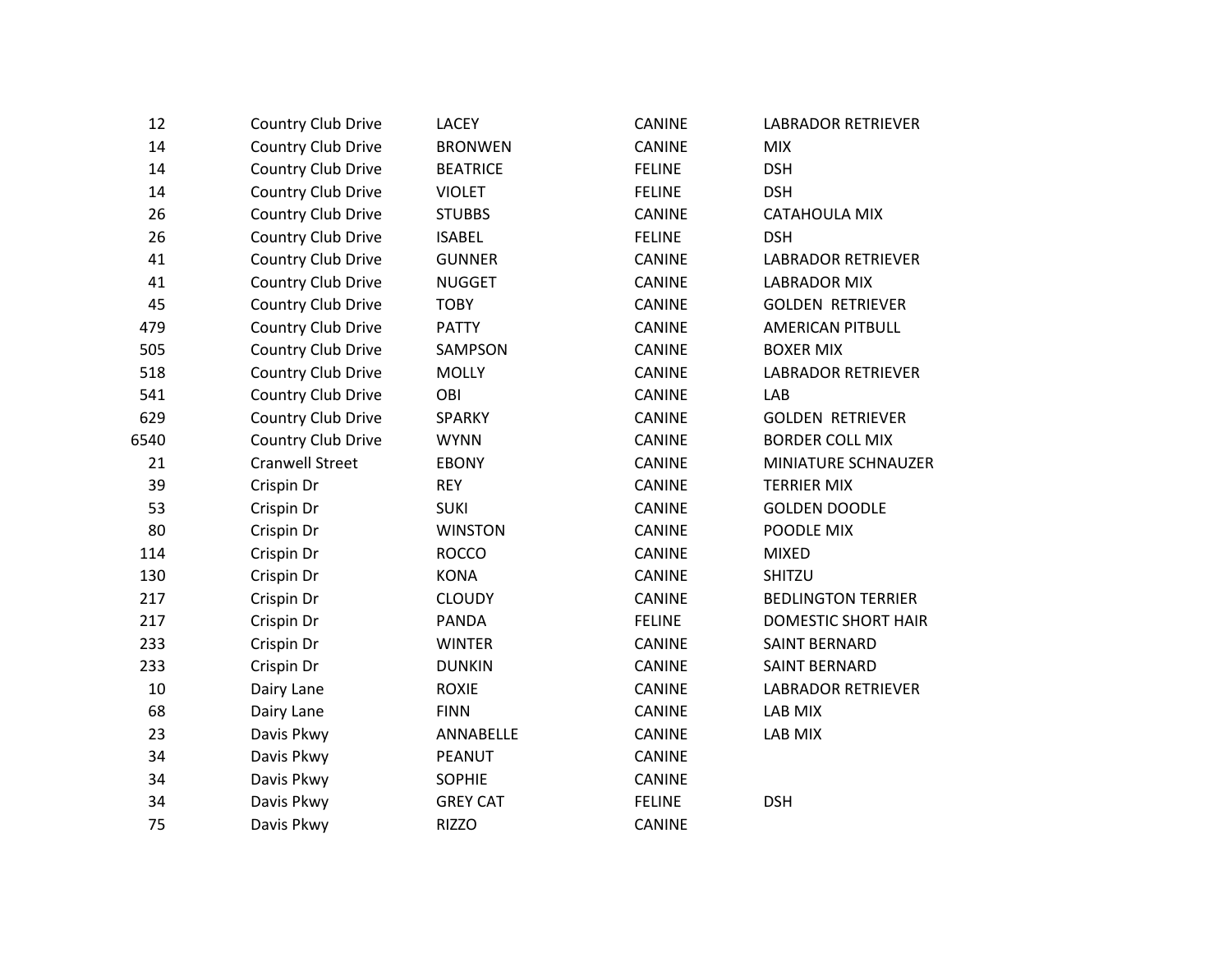| 78        | Davis Pkwy           | <b>SHYLOH</b>       | CANINE        | <b>BOSTON TERRIER</b>      |
|-----------|----------------------|---------------------|---------------|----------------------------|
| 3         | Deborah Dr           | <b>STELLA</b>       | <b>CANINE</b> | <b>GOLDENDOODLE</b>        |
| 4         | Deborah Dr           | <b>JOE</b>          | CANINE        | <b>POODLE</b>              |
| 4         | Deborah Dr           | <b>BUFFY</b>        | CANINE        | <b>POODLE</b>              |
| 10        | Deborah Dr           | <b>BIJOU</b>        | <b>FELINE</b> | <b>DLH</b>                 |
| 13        | Deborah Dr           | <b>MILO</b>         | CANINE        | <b>GERMAN SHEPARD</b>      |
| 16        | Deborah Dr           | LUCY                | CANINE        | <b>LABRADOR RETRIEVER</b>  |
| 3         | Deerfield Road       | QUINCY              | <b>CANINE</b> | CAV KING CHAS SPAN         |
| 15        | Deerfield Road       | <b>REMY</b>         | CANINE        | <b>BELIGIAN SHEPHERD</b>   |
| 19        | Deerfield Road       | <b>KALIBER</b>      | CANINE        | SPRINGER SPANIEL           |
| 22        | Deerfield Road       | <b>DAKOTA</b>       | CANINE        | <b>PUDELPOINTER</b>        |
| 22        | Deerfield Road       | <b>SHELBY</b>       | <b>CANINE</b> | YORKIE POO                 |
| 22        | Deerfield Road       | ANGEL               | CANINE        |                            |
| 24        | Deerfield Road       | <b>BAUER</b>        | <b>CANINE</b> | <b>GOLDEN RETREIVER</b>    |
| $\pmb{4}$ | Derby Circle         | ZOE                 | CANINE        | AIREDALE                   |
| 12        | Derby Circle         | <b>REX</b>          | CANINE        | <b>HOUND MIX</b>           |
| 14        | Derby Circle         | MAYA                | CANINE        | <b>GOLDEN RETRIEVER</b>    |
| 14        | Derby Circle         | <b>FINNEGAN</b>     | CANINE        | <b>GOLDEN RETRIEVER</b>    |
| 23        | Derby Circle         | <b>DIESEL</b>       | <b>CANINE</b> | <b>MIXED BREED</b>         |
| 30        | Derby Circle         | <b>ROSIE</b>        | <b>CANINE</b> | <b>BOXER</b>               |
| 35        | Derby Circle         | ZOE                 | CANINE        | YORKSHIRE TERRIER          |
| 35        | Derby Circle         | <b>TIKA</b>         | CANINE        | YORKSHIRE TERRIER          |
| 39        | Derby Circle         | <b>BOOTS</b>        | <b>FELINE</b> | <b>DSH</b>                 |
| 32        | Dewey Place          | <b>MOCHA</b>        | <b>CANINE</b> | SHEP/BEAGLE                |
| 1520      | <b>Dorest Street</b> | <b>RUBY TUESDAY</b> | <b>CANINE</b> | <b>CHESAPEAKE BAY RETR</b> |
| 58        | Dorey Rd             | LAUREN              | CANINE        | LAB RETRIEVER MIX          |
| 345       | Dorset Heights       | <b>BINDI</b>        | CANINE        | DACHSHUND MIX              |
| 345 APT O | <b>Dorset Street</b> | <b>MEERA GHOST</b>  | CANINE        | <b>CANINE</b>              |
| 345 G     | <b>Dorset Street</b> | <b>EEVEE</b>        | CANINE        | <b>GOLDENDOODLE</b>        |
| 345 V     | <b>Dorset Street</b> | COCO                | CANINE        | <b>COCKER SPANIEL</b>      |
| 425 21    | <b>Dorset Street</b> | <b>TEDDY</b>        | <b>FELINE</b> | <b>TIGER</b>               |
| 425 25    | <b>Dorset Street</b> | <b>SMOKEY</b>       | <b>FELINE</b> | <b>DOMESTIC SHORT HAIR</b> |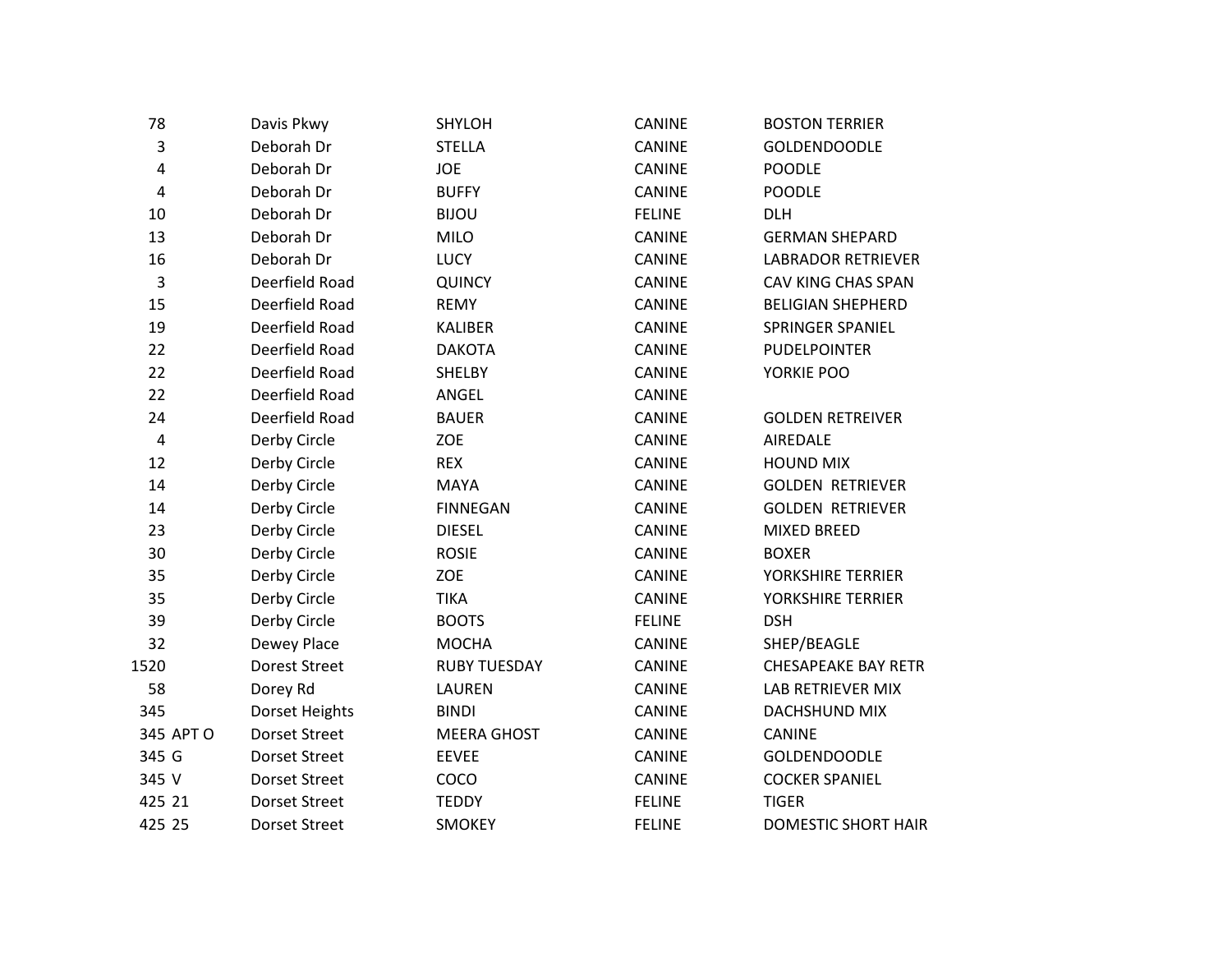| 435            | <b>Dorset Street</b> | COCOA CLAWS    | <b>FELINE</b> | <b>DSH</b>                  |
|----------------|----------------------|----------------|---------------|-----------------------------|
| 701 14         | <b>Dorset Street</b> | <b>CHARLIE</b> | <b>CANINE</b> | <b>BEAGLE MIX</b>           |
| 701 17         | <b>Dorset Street</b> | REBEL          | <b>CANINE</b> | <b>BORDER COLLIE</b>        |
| 701 #1         | <b>Dorset Street</b> | <b>LOUIE</b>   | CANINE        | <b>BRITTANY SPANIEL MIX</b> |
| 701 #11        | <b>Dorset Street</b> | <b>MONKEY</b>  | <b>FELINE</b> | <b>DSH</b>                  |
| 701 #17        | <b>Dorset Street</b> | SEBASTIAN      | <b>CANINE</b> | <b>AUST SHEPHERD</b>        |
| 701 #17        | <b>Dorset Street</b> | SAMPSON        | <b>FELINE</b> | <b>DLH</b>                  |
| 701 #7         | <b>Dorset Street</b> | <b>DUSTY</b>   | CANINE        | <b>HAVANESE</b>             |
| 890            | <b>Dorset Street</b> | <b>WEENA</b>   | <b>CANINE</b> | <b>GERMAN SHEPARD</b>       |
| 911 2          | <b>Dorset Street</b> | <b>BO</b>      | CANINE        | <b>GOLDEN RETRIEVER</b>     |
| 911 7          | <b>Dorset Street</b> | <b>JADA</b>    | CANINE        | <b>JACK RUSSELL TERRIER</b> |
| 911 #15        | <b>Dorset Street</b> | TINKERBELLE    | <b>FELINE</b> | <b>DSH</b>                  |
| 911 #29        | <b>Dorset Street</b> | <b>DAISY</b>   | CANINE        | <b>JACK RUSSELL MIX</b>     |
| 911 #3         | <b>Dorset Street</b> | OREO           | <b>CANINE</b> | SHELTIE MIX                 |
| 911 #8         | <b>Dorset Street</b> | G              | CANINE        | <b>JACK RUSSELL TERRIER</b> |
| 1437           | <b>Dorset Street</b> | <b>WATSON</b>  | CANINE        | OLD ENG SHEEPDOG            |
| 1600           | <b>Dorset Street</b> | SADIE          | CANINE        | YORKSHIRE TERRIER           |
| 1600           | <b>Dorset Street</b> | <b>PIPER</b>   | <b>FELINE</b> | DOMESTIC SHORT HAIR         |
| 1600           | <b>Dorset Street</b> | OBI            | <b>CANINE</b> | <b>GER SHEP MIX</b>         |
| 1600           | <b>Dorset Street</b> | <b>OLIVER</b>  | <b>FELINE</b> | <b>DOMESTIC SHORT HAIR</b>  |
| 1600           | <b>Dorset Street</b> | <b>FRISBEE</b> | CANINE        | <b>PUG</b>                  |
| 1705           | <b>Dorset Street</b> | AMOS           | CANINE        | <b>BICHON FRISE MIX</b>     |
| 1705           | <b>Dorset Street</b> | <b>MANGO</b>   | <b>FELINE</b> | <b>DMH</b>                  |
| 22             | Dover St             | <b>JASPER</b>  | CANINE        | <b>POODLE</b>               |
| 23             | Dover St             | SCOUT          | CANINE        | <b>TERRIER MIX</b>          |
| $\pmb{4}$      | <b>Dubois Drive</b>  | <b>PARKER</b>  | CANINE        | <b>LABRADOR RETRIEVER</b>   |
| 10             | <b>Dubois Drive</b>  | <b>RASCAL</b>  | <b>CANINE</b> | <b>TIBETAN TERRIER</b>      |
| 14             | <b>Dubois Drive</b>  | <b>TUUKKA</b>  | CANINE        | <b>ENG SPRINGER SPANIEL</b> |
| 16             | <b>Dubois Drive</b>  | Duke           | CANINE        | LAB/BEAGLE MIX              |
| 35             | <b>Dubois Drive</b>  | PIPER          | CANINE        | <b>ENGLISH SETTER</b>       |
| $\overline{2}$ | <b>Duchess Ave</b>   | AMBER          | CANINE        | <b>GOLDENDOODLE</b>         |
| 3              | <b>Duchess Ave</b>   | <b>MASON</b>   | <b>FELINE</b> | <b>DSH</b>                  |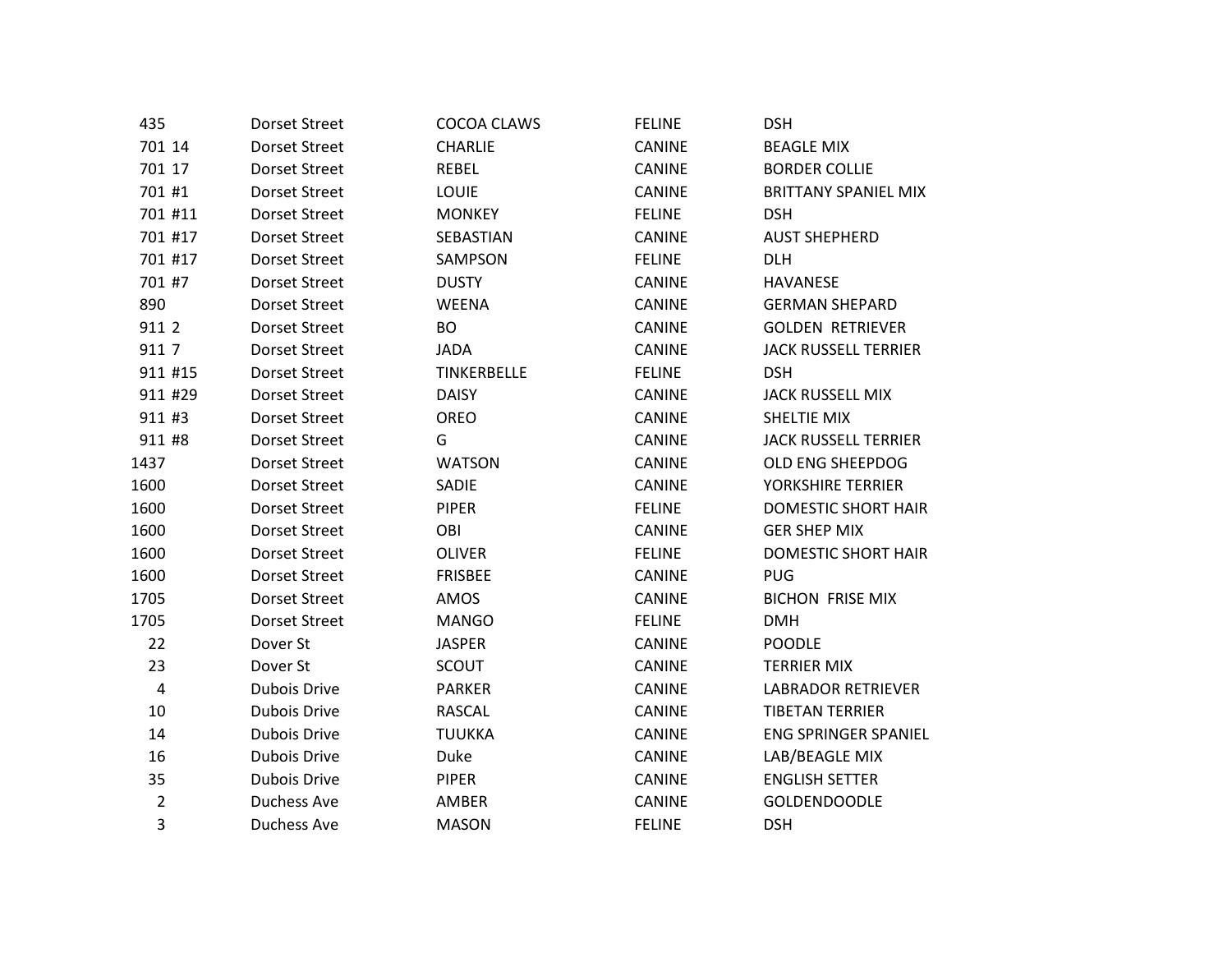| 3    | <b>Duchess Ave</b>  | <b>MADDY</b>        | <b>FELINE</b> | <b>DLH</b>                  |
|------|---------------------|---------------------|---------------|-----------------------------|
| 3    | Duchess Ave         | <b>MAX</b>          | <b>FELINE</b> | DOMESTIC SHORT HAIR         |
| 10   | <b>Duchess Ave</b>  | <b>KORBEN</b>       | <b>CANINE</b> | <b>CENTRAL ASAIN SHEPAR</b> |
| 15   | <b>Duchess Ave</b>  | <b>DESI</b>         | <b>CANINE</b> | <b>HAVANESE</b>             |
| 5    | Duval St            | <b>LILA</b>         | CANINE        | <b>BORDER COLL MIX</b>      |
| 16   | Duval St            | <b>KOBI</b>         | <b>CANINE</b> | MINIATURE DACHSHUND         |
| 16   | Duval St            | <b>JASPER</b>       | CANINE        | MIN DACHSUND                |
| 35   | Duval St            | <b>ELLIOT</b>       | <b>CANINE</b> | <b>BEAGLE</b>               |
| 43   | Duval St            | J.B.                | <b>CANINE</b> | LHASA-POO                   |
| 43   | Duval St            | J.T.                | CANINE        | LHASA-POO                   |
| 45   | Duval St            | <b>ROSIE</b>        | CANINE        | <b>BEAGLE MIX</b>           |
| 45   | Duval St            | <b>PUMPKIN</b>      | <b>FELINE</b> | <b>DSH</b>                  |
| 11/2 | <b>East Terrace</b> | Tucker              | <b>CANINE</b> | <b>MIXED</b>                |
| 17   | <b>East Terrace</b> | <b>OLLIE</b>        | <b>CANINE</b> | <b>BERNESE MOUNTAIN DOG</b> |
| 19   | <b>East Terrace</b> | <b>MEGHAN</b>       | <b>CANINE</b> | <b>IRISH TERRIER</b>        |
| 30   | <b>East Terrace</b> | <b>HEY CAT</b>      | <b>FELINE</b> | DOMESTIC MED. HAIR          |
| 38   | <b>East Terrace</b> | <b>ROSCO</b>        | <b>CANINE</b> | <b>AUSTRALIAN SHEP MIX</b>  |
| 42   | <b>East Terrace</b> | <b>LITTLE RICKY</b> | <b>FELINE</b> | <b>DSH</b>                  |
| 44   | <b>East Terrace</b> | <b>NEVA</b>         | <b>FELINE</b> | <b>DSH</b>                  |
| 44   | <b>East Terrace</b> | <b>GATTO</b>        | <b>FELINE</b> | <b>DSH</b>                  |
| 51   | <b>East Terrace</b> | Ginger              | <b>CANINE</b> |                             |
| 53   | <b>East Terrace</b> | <b>MADDISON</b>     | CANINE        | <b>POINTER</b>              |
| 53   | <b>East Terrace</b> | <b>CHICA</b>        | CANINE        | CATTLE DOG MIX              |
| 56   | <b>East Terrace</b> | PHILO               | <b>FELINE</b> | <b>DOMESTIC SHORT HAIR</b>  |
| 57   | <b>East Terrace</b> | <b>ANNIE</b>        | <b>CANINE</b> | <b>COLLIE MIX</b>           |
| 58   | <b>East Terrace</b> | <b>JUNE</b>         | <b>FELINE</b> | DOMESTIC SHORT HAIR         |
| 59   | <b>East Terrace</b> | LOU                 | CANINE        | SHEEP MIX                   |
| 65   | <b>East Terrace</b> | <b>THEA</b>         | <b>FELINE</b> | DOMESTIC LONG HA            |
| 65   | <b>East Terrace</b> | <b>SCOUT</b>        | <b>FELINE</b> | <b>DOMESTIC SHORT HAIR</b>  |
| 67   | <b>East Terrace</b> | <b>BRIE</b>         | <b>FELINE</b> | <b>DSH</b>                  |
| 67   | <b>East Terrace</b> | 0.G.                | CANINE        | <b>BEAGLE MIX</b>           |
| 67   | <b>East Terrace</b> | <b>CITRA</b>        | <b>CANINE</b> | <b>GOLDEN RETRIEVER</b>     |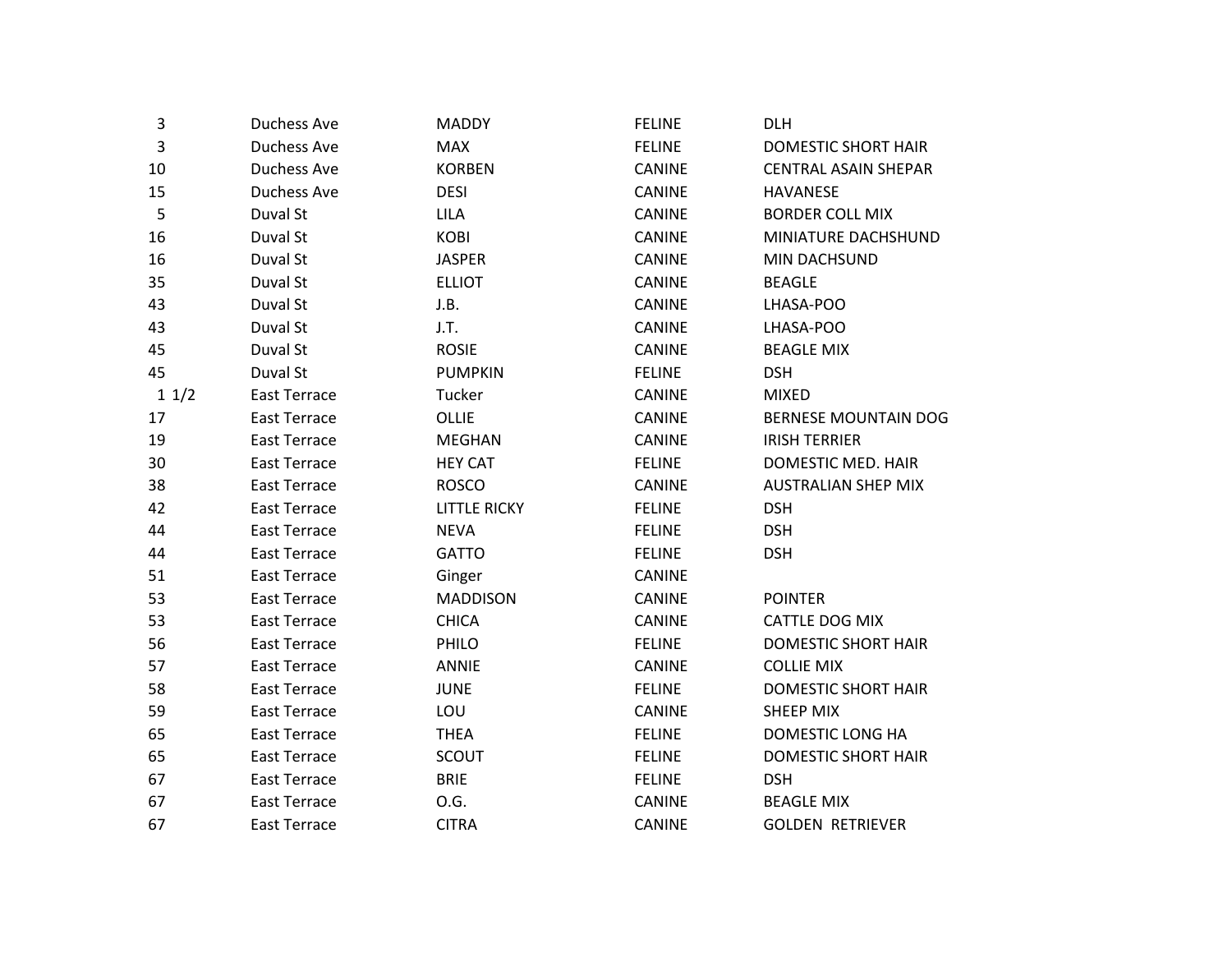| 68       | <b>East Terrace</b>   | <b>JACK</b>           | <b>CANINE</b> | <b>TERRIER MIX</b>         |
|----------|-----------------------|-----------------------|---------------|----------------------------|
| 78 102   | <b>Eastwood Drive</b> | <b>BONGO</b>          | CANINE        | LAB MIX                    |
| 78 202   | Eastwood Drive        | <b>STAR</b>           | <b>CANINE</b> | HUSKY/LAB RET              |
| 78 #111  | Eastwood Drive        | <b>XERXES</b>         | CANINE        | SIBERIAN HUSKY             |
| 78 #209  | Eastwood Drive        | <b>PERRY</b>          | CANINE        | <b>RETRIEVER MIX</b>       |
| 78 #211  | Eastwood Drive        | <b>REMY</b>           | <b>CANINE</b> | <b>DACHSHUND</b>           |
| 78 #406  | Eastwood Drive        | EMME                  | <b>CANINE</b> | <b>LABRADOR RETRIEVER</b>  |
| 80 108   | Eastwood Drive        | <b>FRITO</b>          | <b>CANINE</b> | <b>MIX</b>                 |
| 80 302   | Eastwood Drive        | <b>MOXIE</b>          | <b>CANINE</b> | <b>HOUND MIX</b>           |
| 80 302   | Eastwood Drive        | <b>BLUR</b>           | <b>FELINE</b> | <b>DLH</b>                 |
| 80 411   | Eastwood Drive        | <b>ENZO</b>           | CANINE        | <b>GERMAN SHEPARD</b>      |
| 80 505   | Eastwood Drive        | <b>COWBOY</b>         | <b>CANINE</b> |                            |
| 80 510   | Eastwood Drive        | <b>GINNY</b>          | <b>FELINE</b> | DOMESTIC SHORT HAIR        |
| 80       | Eastwood Drive        | <b>ARGOS</b>          | <b>CANINE</b> | MUNSTERLANDER              |
| 80 #406  | Eastwood Drive        | Sandy                 | CANINE        | <b>BRITTANY SPANIEL</b>    |
| 80 #501  | Eastwood Drive        | <b>EDELMAN GARROW</b> | <b>CANINE</b> |                            |
| 45       | Economou Farm Rd      | <b>DAKOTA</b>         | <b>FELINE</b> | <b>DSH</b>                 |
| 45       | Economou Farm Rd      | <b>ISABELLA</b>       | <b>FELINE</b> | <b>TABBY</b>               |
| 56       | Economou Farm Rd      | <b>GINGER</b>         | <b>CANINE</b> | <b>CHORKIE</b>             |
| 82       | Economou Farm Rd      | <b>MILO</b>           | <b>CANINE</b> | SHIH TZU                   |
| 84       | Economou Farm Rd      | <b>TASHI</b>          | CANINE        | <b>LHASA APSO</b>          |
| 128      | Economou Farm Rd      | <b>PHOEBE</b>         | <b>CANINE</b> | <b>LABRADOR RETRIEVER</b>  |
| 205      | Economou Farm Rd      | <b>LILY</b>           | <b>CANINE</b> | <b>LAB RETRIEVER MIX</b>   |
| 205      | Economou Farm Rd      | <b>OWEN</b>           | CANINE        | LAB RETRIEVER MIX          |
| 99 #107  | Eldredge St           | <b>POPPY</b>          | <b>FELINE</b> | <b>DOMESTIC SHORT HAIR</b> |
| 99 #11   | Eldredge St           | <b>DAPHNEY</b>        | <b>FELINE</b> | DOMESTIC LONG HA           |
| 99 #201  | <b>Eldredge St</b>    | <b>TORDY</b>          | <b>FELINE</b> | <b>DSH</b>                 |
| 99 #203  | Eldredge St           | <b>ELLIE MAY</b>      | <b>CANINE</b> | <b>CHIHUAHUA YORKIE</b>    |
| 99 #211  | Eldredge St           | <b>JERRY</b>          | <b>FELINE</b> | <b>TIGER DSH</b>           |
| 99 210-B | Eldredge St           | <b>MINOU</b>          | <b>FELINE</b> | <b>DSH</b>                 |
| 99 303B  | Eldredge St           | COCO                  | CANINE        | YORKSHIRE MIX              |
| 101      | Eldredge St           | <b>QUENIA</b>         | <b>CANINE</b> | <b>GERMAN SHEPARD</b>      |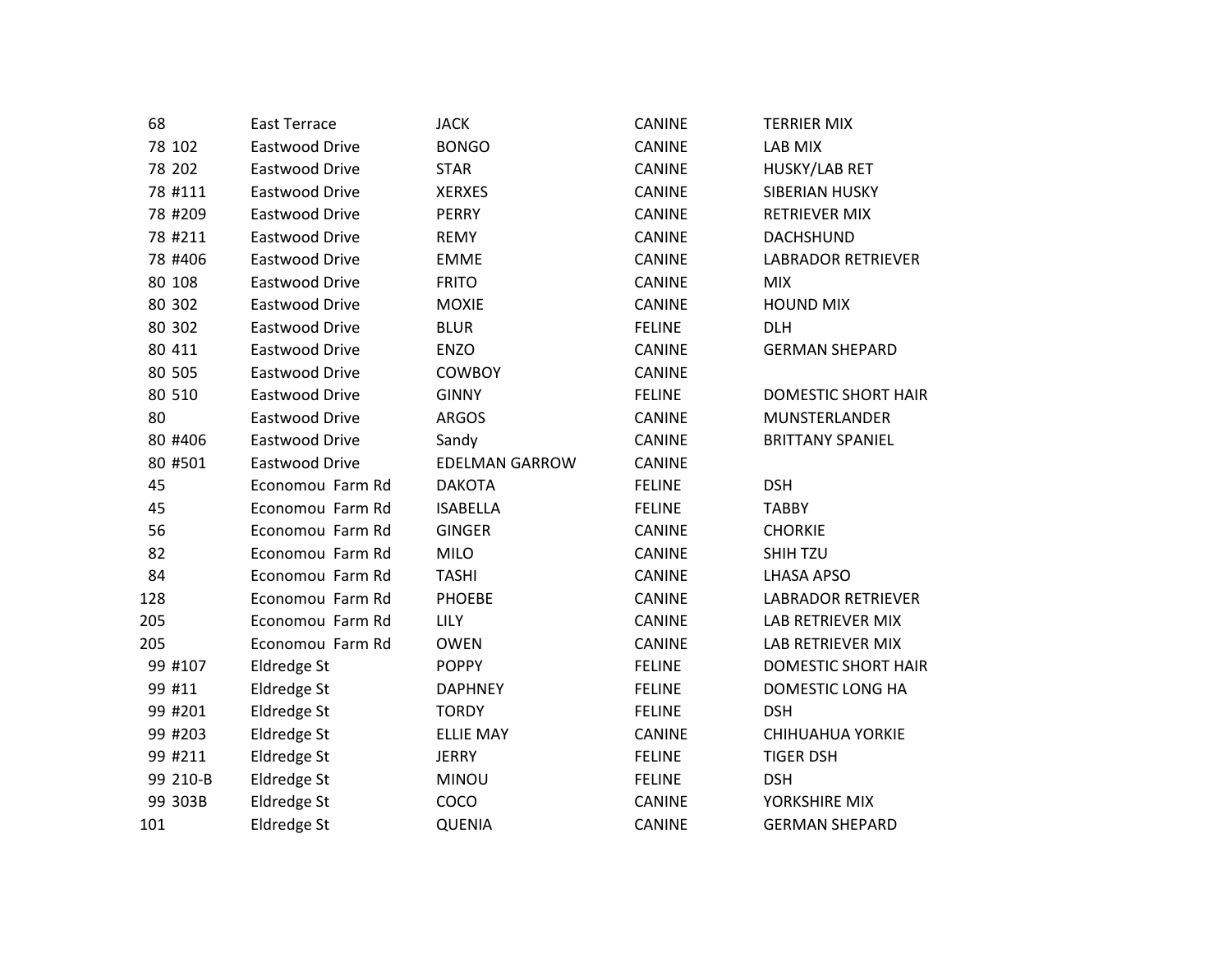| 101 #103         | Eldredge St        | LOKI                       | <b>FELINE</b> | <b>SNOWY SPOTTD BENGAL</b>  |
|------------------|--------------------|----------------------------|---------------|-----------------------------|
| 101 #103         | Eldredge St        | <b>MISTY</b>               | <b>FELINE</b> | <b>DOMESTIC SHORT HAIR</b>  |
| 101 #105         | Eldredge St        | <b>CHAMOIS VON DICKENS</b> | <b>FELINE</b> | <b>DSH</b>                  |
| 101 #107         | <b>Eldredge St</b> | <b>WILKS</b>               | <b>CANINE</b> | SHEPHERD MIX                |
| 101 #202         | Eldredge St        | <b>PRECIOUS</b>            | <b>FELINE</b> | DOMESTIC MED. HAIR          |
| 101 #205         | Eldredge St        | <b>CAMPANITA</b>           | <b>FELINE</b> | <b>DSH</b>                  |
| 101 #302         | Eldredge St        | <b>JENNI</b>               | <b>CANINE</b> | PLOTHOUND MIX               |
| 101 #310         | Eldredge St        | <b>RISCAS</b>              | <b>FELINE</b> | <b>DLH</b>                  |
| 9                | Elizabeth St       | COCO                       | <b>CANINE</b> | HUSKY/AUST SHEP MIX         |
| 15               | Elizabeth St       | <b>ATHENA</b>              | <b>CANINE</b> | <b>BELGIAN MALINOIS</b>     |
| 22               | Elizabeth St       | <b>MATILDA</b>             | <b>CANINE</b> | DACHSHUND MIX               |
| $\boldsymbol{9}$ | Elsom Parkway      | <b>FEZZIK</b>              | <b>CANINE</b> | <b>MIX</b>                  |
| 17               | Elsom Parkway      | <b>CINNAMON</b>            | <b>FELINE</b> | <b>DSH</b>                  |
| 19               | Elsom Parkway      | <b>BEA</b>                 | <b>CANINE</b> | <b>TERRIER</b>              |
| 26               | Elsom Parkway      | ZOEY                       | CANINE        | CANINE                      |
| 33               | Elsom Parkway      | ZOE                        | <b>FELINE</b> | <b>DLH</b>                  |
| 37               | Elsom Parkway      | <b>CHOUPY</b>              | <b>CANINE</b> | <b>COCKER SPANIEL</b>       |
| 41               | Elsom Parkway      | <b>WINNIE</b>              | <b>CANINE</b> | YORKSHIRE TERRIER           |
| 43               | Elsom Parkway      | SALT                       | <b>CANINE</b> | YELLOW LAB MIX              |
| 43               | Elsom Parkway      | PEPPER                     | <b>CANINE</b> | LAB RETRIEVER MIX           |
| 55               | Elsom Parkway      | <b>MADDIE</b>              | <b>CANINE</b> | POODLE MIX                  |
| 57               | Elsom Parkway      | <b>DREYFUSS</b>            | <b>CANINE</b> | <b>LAB RET MIX</b>          |
| 57               | Elsom Parkway      | <b>KELLER</b>              | <b>CANINE</b> | <b>AUSTRAILIAN SHEPARD</b>  |
| 58               | Elsom Parkway      | MIA                        | <b>CANINE</b> | <b>GERMAN SHEPHERD</b>      |
| 88               | Ethan Allen Dr     | <b>OLIVIA</b>              | <b>CANINE</b> | <b>LABRADOR RETRIEVER</b>   |
| 107              | Ethan Allen Dr     | <b>CHASE</b>               | <b>CANINE</b> | <b>PITBULL</b>              |
| 122              | <b>Fairmont St</b> | SHANNON                    | <b>CANINE</b> | <b>ENG SPRINGER SPANIEL</b> |
| 122              | <b>Fairmont St</b> | <b>KERRY</b>               | <b>CANINE</b> | <b>ENG SPRING SPANIEL</b>   |
| 120              | Fairway Dr         | <b>JAGGER</b>              | CANINE        | <b>AUSTRALIAN SHEPARD</b>   |
| 175              | Fairway Dr         | RALEIGH                    | CANINE        | <b>LABRADOR RETRIEVER</b>   |
| 238              | Fairway Dr         | <b>OAKLEIGH</b>            | <b>FELINE</b> | <b>DSH</b>                  |
| 238              | Fairway Dr         | <b>NOAH</b>                | <b>FELINE</b> |                             |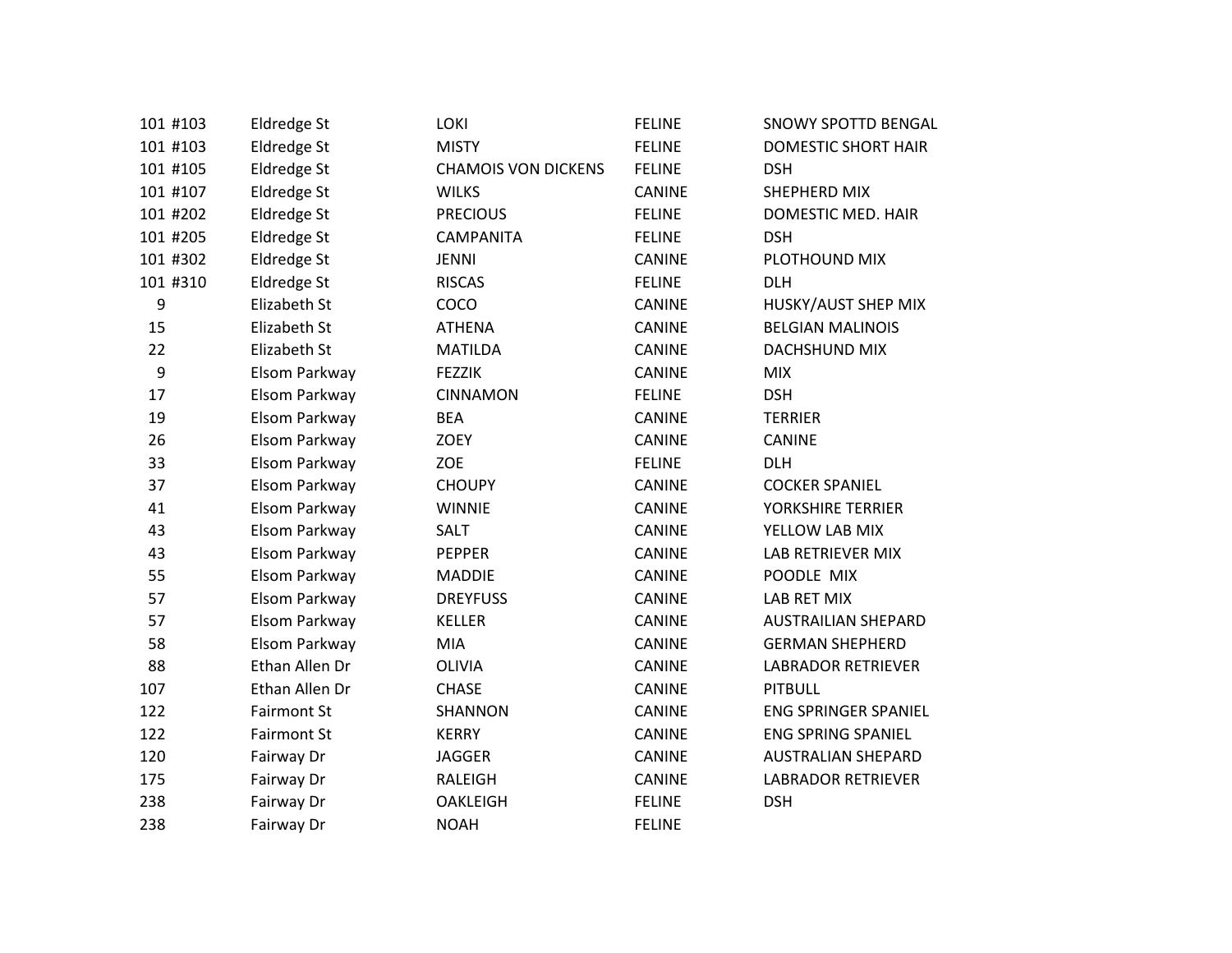| 249      | Fairway Dr        | LINCOLN          | <b>CANINE</b> | <b>GOLDEN RETRIEVER</b>    |
|----------|-------------------|------------------|---------------|----------------------------|
| 301 #111 | <b>Farrell St</b> | <b>VICTORIA</b>  | <b>FELINE</b> | <b>DSH</b>                 |
| 345 #206 | Farrell St        | <b>LOKI</b>      | CANINE        | <b>HUSKY</b>               |
| 349 105  | <b>Farrell St</b> | Shasta           | CANINE        | <b>JACK RUSSELL</b>        |
| 370 419  | <b>Farrell St</b> | <b>PORTER</b>    | <b>CANINE</b> | SHEPARD MIX                |
| 370 #106 | <b>Farrell St</b> | <b>NIKITA</b>    | <b>CANINE</b> | <b>MALAMUTE HUSKEY</b>     |
| 370 #110 | <b>Farrell St</b> | <b>CHIPPER</b>   | CANINE        | <b>CHIHUAHUA</b>           |
| 370 #120 | <b>Farrell St</b> | <b>ROSIE MAE</b> | <b>CANINE</b> | OLD ENG BULLDOG            |
| 370 #120 | <b>Farrell St</b> | <b>RALLY</b>     | <b>FELINE</b> | <b>DSH</b>                 |
| 370 #123 | <b>Farrell St</b> | <b>FABINHO</b>   | <b>CANINE</b> | LAB MIX                    |
| 370 #211 | <b>Farrell St</b> | ELMO             | <b>FELINE</b> | <b>DSH</b>                 |
| 370 #218 | <b>Farrell St</b> | <b>HENRI</b>     | <b>CANINE</b> | MI-KI                      |
| 370 #302 | <b>Farrell St</b> | AMETHYST         | CANINE        | <b>GREYHOUND</b>           |
| 370 #418 | <b>Farrell St</b> | <b>NORMA</b>     | <b>FELINE</b> | <b>DOMESTIC SHORT HAIR</b> |
| 409 314  | <b>Farrell St</b> | SOLO             | <b>FELINE</b> |                            |
| 409 314  | <b>Farrell St</b> | <b>LEVI</b>      | <b>FELINE</b> |                            |
| 409 400  | <b>Farrell St</b> | <b>CASSIE</b>    | <b>CANINE</b> | AMER ESKIMO                |
| 409      | <b>Farrell St</b> | <b>CHICA</b>     | <b>FELINE</b> | <b>DOMESTIC SHORT HAIR</b> |
| 409      | <b>Farrell St</b> | <b>BONSAI</b>    | <b>CANINE</b> | <b>PUG</b>                 |
| 409 #111 | <b>Farrell St</b> | <b>MONET</b>     | <b>CANINE</b> | <b>POODLE</b>              |
| 409 #203 | <b>Farrell St</b> | <b>MALCOLM</b>   | <b>FELINE</b> | DOMESTIC SHORT HAIR        |
| 409 #207 | <b>Farrell St</b> | <b>PEBBLES</b>   | <b>CANINE</b> | <b>LABRADOR RETRIEVER</b>  |
| 409 #208 | <b>Farrell St</b> | <b>GINNY</b>     | <b>CANINE</b> | SHITZU MIX                 |
| 409 #210 | <b>Farrell St</b> | <b>RICKY</b>     | <b>FELINE</b> | SIAMESE                    |
| 409 #312 | <b>Farrell St</b> | <b>RIN</b>       | <b>CANINE</b> | <b>MALTIPOO</b>            |
| 409 #315 | <b>Farrell St</b> | <b>DEMIAN</b>    | CANINE        | <b>LABRADOR RETRIEVER</b>  |
| 409 #416 | <b>Farrell St</b> | EQ               | CANINE        | <b>GREYHOUND</b>           |
| 410 105  | <b>Farrell St</b> | <b>AZALEA</b>    | <b>FELINE</b> | <b>DSH</b>                 |
| 410 105  | <b>Farrell St</b> | <b>MONROE</b>    | <b>FELINE</b> | <b>DSH</b>                 |
| 410 112  | <b>Farrell St</b> | SEQUOIA          | <b>CANINE</b> | <b>HUSKY MIX</b>           |
| 410 204  | <b>Farrell St</b> | <b>ROBYN</b>     | <b>CANINE</b> | <b>CHIHUAHUA</b>           |
| 410 #113 | <b>Farrell St</b> | <b>MARLEY</b>    | <b>CANINE</b> | PEKINGESE MIX              |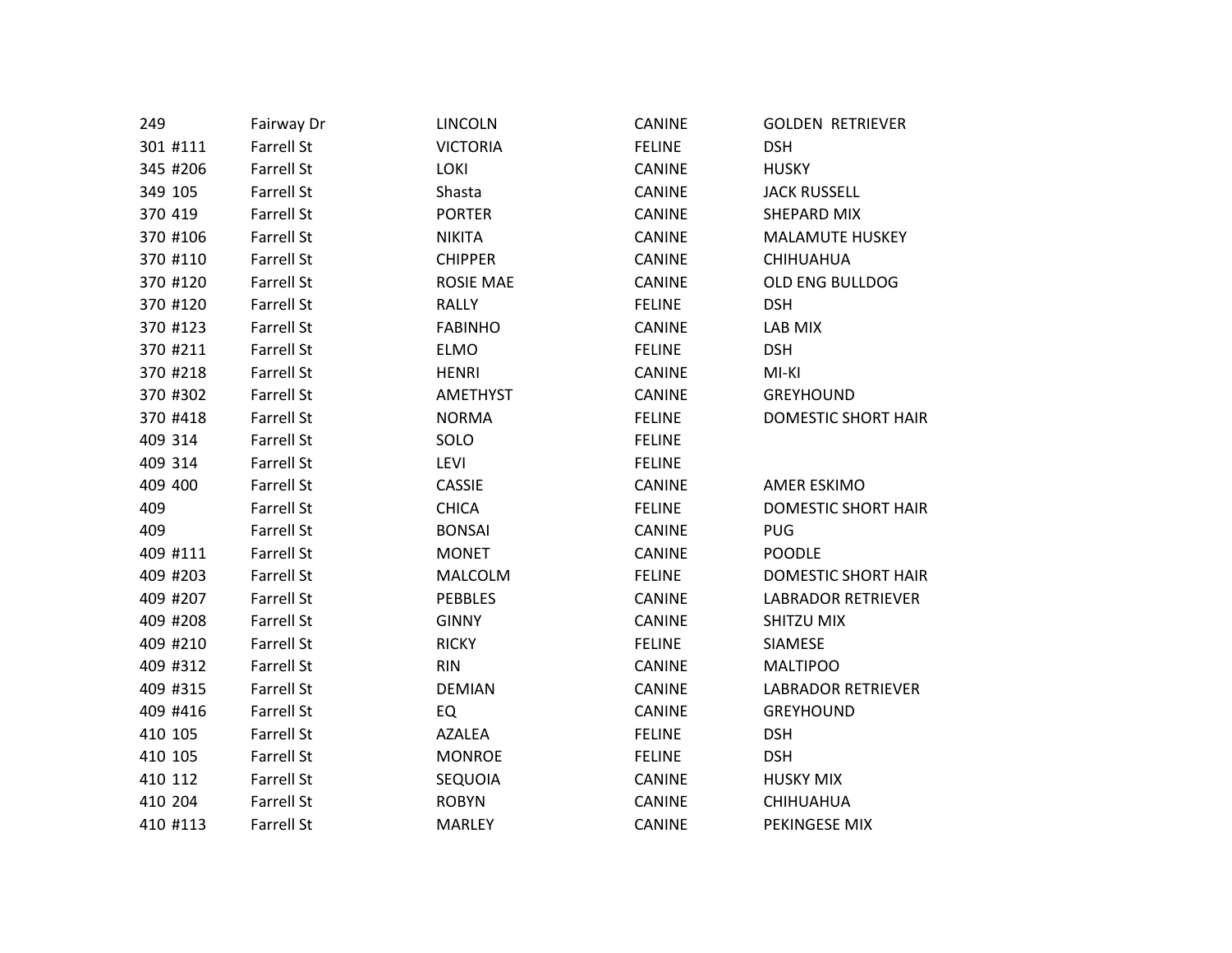| 410 #212 | <b>Farrell St</b>    | <b>INGWE</b>     | <b>FELINE</b> | <b>TABBY</b>              |
|----------|----------------------|------------------|---------------|---------------------------|
| 410 #216 | <b>Farrell St</b>    | <b>HUMPHREY</b>  | CANINE        | <b>BORDER COLL MIX</b>    |
| 410 #402 | <b>FARRELL ST</b>    | <b>IMANI</b>     | CANINE        | <b>POODLE</b>             |
| 412 209  | <b>Farrell St</b>    | <b>ELLA</b>      | <b>FELINE</b> | DOMESTIC MED. HAIR        |
| 412 219  | <b>Farrell St</b>    | <b>ANGUS</b>     | <b>FELINE</b> | <b>DSH</b>                |
| 412 #231 | <b>Farrell St</b>    | <b>LOKI</b>      | <b>FELINE</b> | <b>DSH</b>                |
| 412 #307 | <b>Farrell St</b>    | MAJA             | CANINE        | <b>GERMAN SHEPHERD</b>    |
| 412 #323 | <b>Farrell St</b>    | CAIRO            | CANINE        | <b>LABRADOR RETRIEVER</b> |
| 412 #327 | <b>Farrell St</b>    | <b>GRACE</b>     | <b>FELINE</b> | SIAMESE                   |
| 412 #410 | <b>Farrell St</b>    | SADIE            | CANINE        | <b>PUG</b>                |
| 412 #414 | <b>Farrell St</b>    | <b>MAX</b>       | CANINE        | <b>TERRIER MIX</b>        |
| 412 #414 | <b>Farrell St</b>    | <b>FUZZ</b>      | <b>FELINE</b> | DOMESTIC MED. HAIR        |
| 412 #420 | <b>Farrell St</b>    | <b>DAISY</b>     | <b>FELINE</b> | DOMESTIC MED. HAIR        |
| 49       | <b>Fielding Lane</b> | <b>BOB</b>       | CANINE        | MIN POODLE                |
| 25       | Fieldstone Dr        | <b>JOLIE</b>     | CANINE        | POODLE MIX                |
| 36       | Fieldstone Dr        | <b>MADONNA</b>   | CANINE        | <b>PAPILLON</b>           |
| 132      | Fieldstone Dr        | <b>HAZEL</b>     | CANINE        | <b>AUST SHEPHERD</b>      |
| 132      | Fieldstone Dr        | <b>HENRY</b>     | CANINE        | <b>COLLIE MIX</b>         |
| 41       | <b>Finch Court</b>   | <b>PIXIE</b>     | <b>CANINE</b> | <b>LHASA APSO</b>         |
| 41       | <b>Finch Court</b>   | <b>BRUNO</b>     | <b>CANINE</b> | SHIH TZU                  |
| 13       | Finch Rd             | <b>BELLA</b>     | CANINE        |                           |
| 54       | Finch Rd             | <b>FRANNY</b>    | CANINE        | PIT BULL MIX              |
| 54       | Finch Rd             | LUCY             | CANINE        | YORKSHIRE TERRIER         |
| 72       | Finch Rd             | <b>NICKI</b>     | CANINE        | POODLE MIX                |
| 35       | <b>Flanders Lane</b> | <b>TYLER</b>     | <b>CANINE</b> | <b>COCKAPOO</b>           |
| 57       | <b>Flanders Lane</b> | <b>OZZIE</b>     | CANINE        | MIN POODLE MIX            |
| 83       | <b>Flanders Lane</b> | <b>ANNIE</b>     | CANINE        | <b>BORDER COLL MIX</b>    |
| 6        | Floral Dr            | <b>MAGGIE</b>    | CANINE        | <b>GOLDEN RETRIEVER</b>   |
| 27       | Floral Dr            | <b>CHIM CHIM</b> | CANINE        | <b>COCKER SPANIEL</b>     |
| 33       | Floral Dr            | SADIE            | CANINE        | <b>TERRIER MUTT</b>       |
| 36       | Floral Dr            | <b>BINDI</b>     | CANINE        | LABRADOODLE               |
| 38       | Floral Dr            | <b>LILLY</b>     | CANINE        | <b>GOLDENDOODLE</b>       |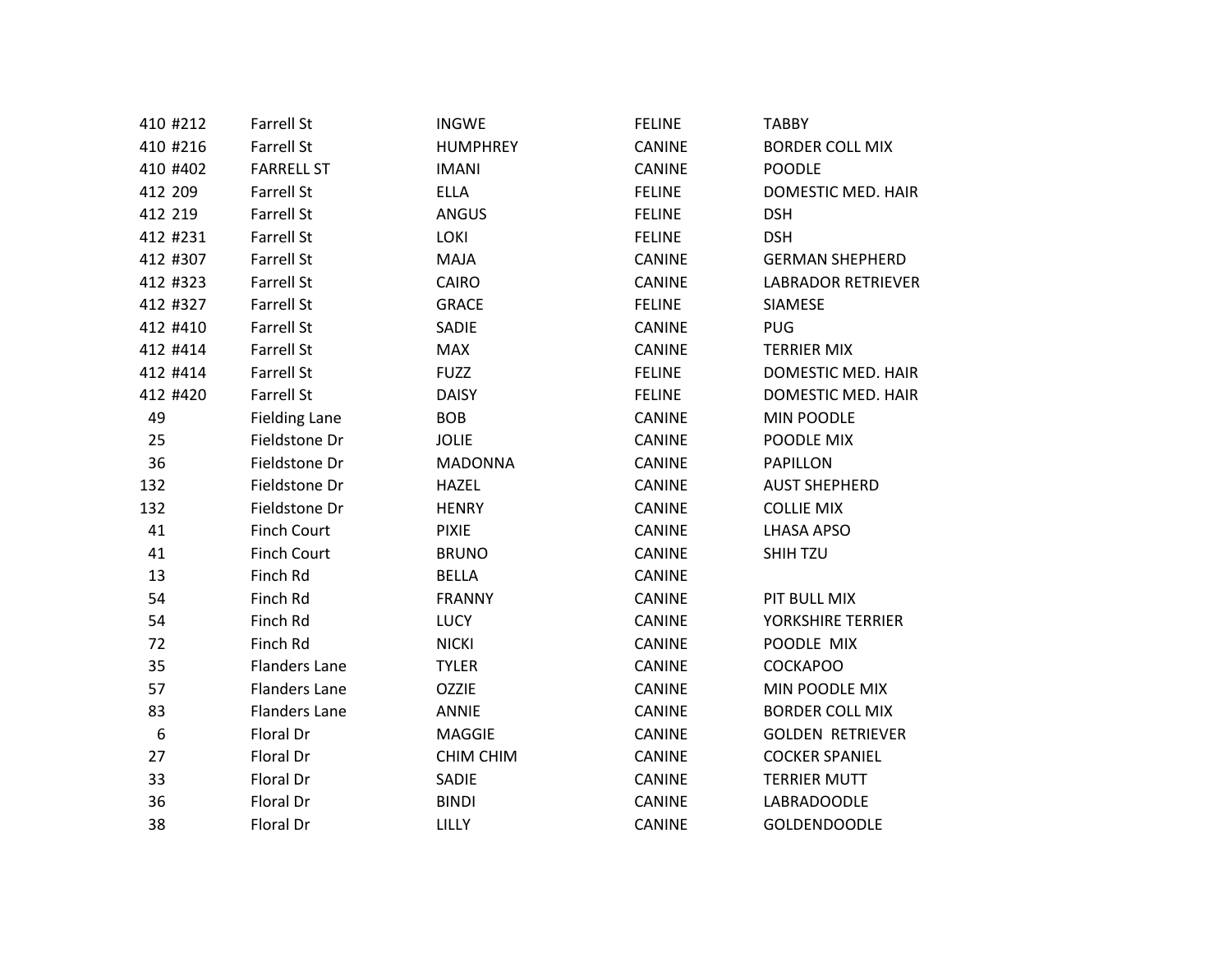| 45  | Floral Dr              | <b>MAX</b>     | <b>CANINE</b> | <b>BORDER COLLIE MIX</b>    |
|-----|------------------------|----------------|---------------|-----------------------------|
| 46  | Floral Dr              | <b>HARLEY</b>  | CANINE        | <b>CHINESE CRESTED</b>      |
| 57  | Floral Dr              | <b>BETTY</b>   | CANINE        | <b>BICHON FRISE</b>         |
| 57  | Floral Dr              | ALFRED         | CANINE        | <b>BICHON FRISE</b>         |
| 71  | Floral Dr              | <b>JOSIE</b>   | <b>FELINE</b> | DOMESTIC SHORT HAIR         |
| 71  | Floral Dr              | <b>DOUGIE</b>  | <b>FELINE</b> | <b>DOMESTIC SHORT HAIR</b>  |
| 75  | Floral Dr              | <b>CHANCE</b>  | CANINE        | <b>JACK RUSSELL TERRIER</b> |
| 85  | Floral Dr              | <b>KOBE</b>    | CANINE        | <b>LABRADOR RETRIEVER</b>   |
| 13  | Forest St              | <b>BODHI</b>   | CANINE        | LAB RETRIEVER MIX           |
| 33  | Forest St              | <b>TILLY</b>   | <b>CANINE</b> | LAB MIX                     |
| 33  | Forest St              | <b>Betsy</b>   | <b>CANINE</b> | <b>BEAGLE MIX</b>           |
| 37  | Forest St              | <b>ALEX</b>    | CANINE        | <b>HUSKY</b>                |
| 39  | Forest St              | Tucker         | CANINE        | <b>LABRADOR RETRIEVER</b>   |
| 32  | Four Sisters Rd        | <b>BUDDY</b>   | CANINE        | <b>COCKAPOO</b>             |
| 63  | Four Sisters Rd        | JAMIE          | CANINE        | <b>JACK RUSSELL TERRIER</b> |
| 72  | Four Sisters Rd        | <b>RUBY</b>    | <b>CANINE</b> | KING CHARLES CAV MIX        |
| 79  | Four Sisters Rd        | <b>DIGSBY</b>  | CANINE        | <b>LABRADOR RETRIEVER</b>   |
| 97  | Four Sisters Rd        | ADDY           | CANINE        | <b>BICHON FRISE MIX</b>     |
| 115 | Four Sisters Rd        | <b>STELLA</b>  | CANINE        | <b>ENG SPRING SPANIEL</b>   |
| 115 | Four Sisters Rd        | <b>ALETHEA</b> | <b>FELINE</b> | SIAMESE RAGDOLL             |
| 115 | Four Sisters Rd        | <b>ARTEMIS</b> | <b>FELINE</b> | SIAMESE RAGDOLL             |
| 115 | Four Sisters Rd        | LUNA           | <b>FELINE</b> | <b>DOMESTIC SHORT HAIR</b>  |
| 124 | Four Sisters Rd        | <b>SHANTI</b>  | <b>FELINE</b> | <b>DOMESTIC SHORT HAIR</b>  |
| 142 | Four Sisters Rd        |                | CANINE        |                             |
| 214 | <b>Four Sisters Rd</b> | <b>TEDDY</b>   | CANINE        | <b>BOSTON TERRIER</b>       |
| 258 | Four Sisters Rd        | RAAVA          | CANINE        | PIT BULL MIX                |
| 276 | Four Sisters Rd        | <b>ZOE</b>     | <b>CANINE</b> | <b>GOLDEN RETRIEVER</b>     |
| 284 | Four Sisters Rd        | <b>MOLLY</b>   | CANINE        | <b>AUSTRAILAN LABRADOOD</b> |
| 304 | Four Sisters Rd        | <b>JAKE</b>    | CANINE        | <b>LABRADOR RETRIEVER</b>   |
| 304 | Four Sisters Rd        | <b>GARY</b>    | <b>FELINE</b> | <b>DSH</b>                  |
| 304 | Four Sisters Rd        | <b>RUTH</b>    | <b>FELINE</b> | <b>DSH</b>                  |
| 304 | <b>Four Sisters Rd</b> | <b>OSCAR</b>   | <b>FELINE</b> | <b>DSH</b>                  |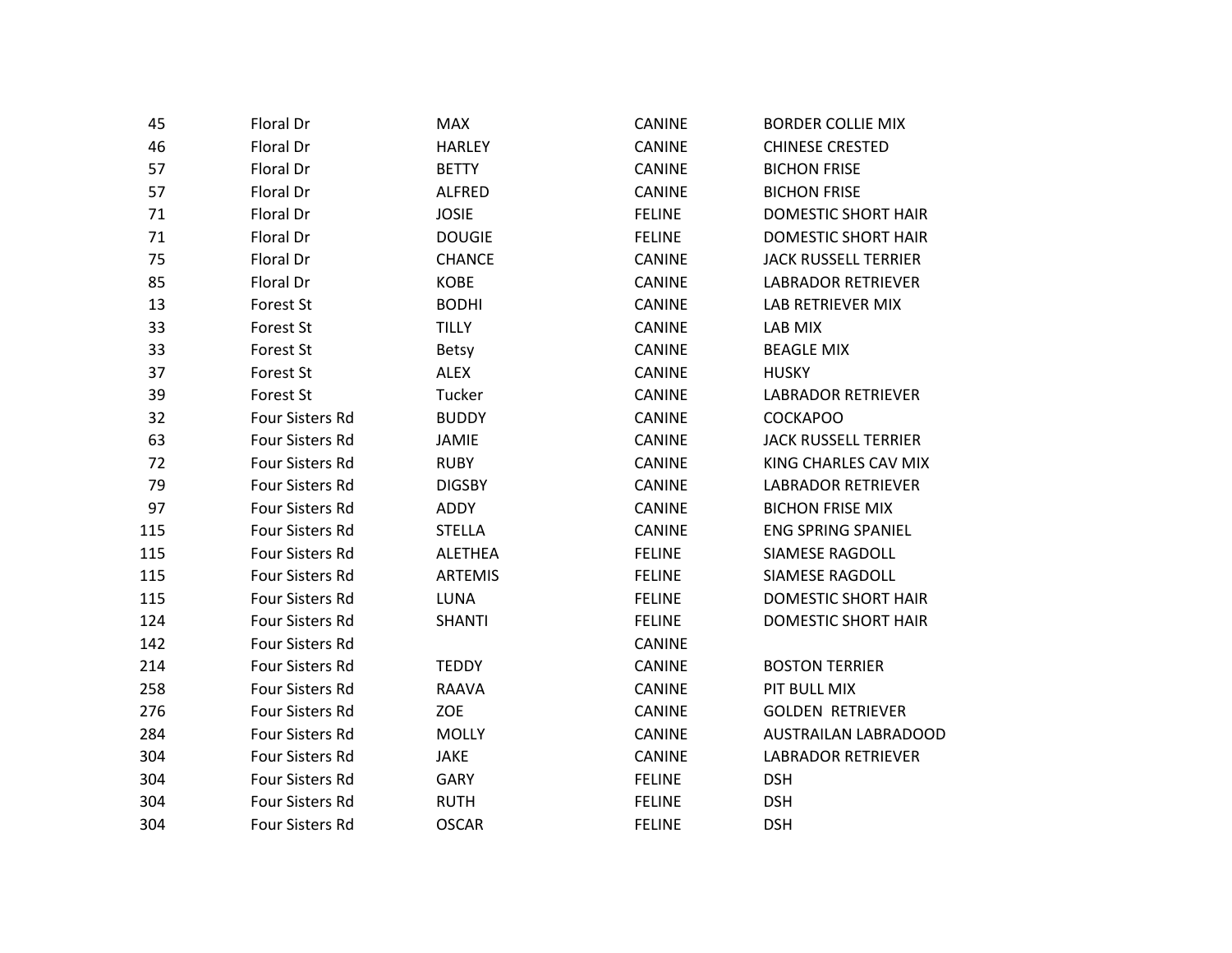| 6                | Fox Run Lane        | <b>ADDIE</b>             | CANINE        | <b>GOLDEN RETRIEVER</b>    |
|------------------|---------------------|--------------------------|---------------|----------------------------|
| $\boldsymbol{6}$ | Fox Run Lane        | <b>BELLE</b>             | CANINE        | <b>GOLDEN RETRIEVER</b>    |
| 10               | Fox Run Lane        | <b>HAZEL</b>             | CANINE        | <b>CHOCOLATE LAB</b>       |
| $\mathsf S$      | Gilbert St          | <b>LILY</b>              | CANINE        | SHELTIE MIX                |
| 5                | Gilbert St          | <b>MISS HOLLINSWORTH</b> | <b>FELINE</b> | <b>DSH</b>                 |
| $\boldsymbol{9}$ | <b>GILBERT ST</b>   | <b>MAE</b>               | <b>CANINE</b> | LAB MIX                    |
| 10               | <b>GILBERT ST</b>   | <b>MOLLY</b>             | <b>CANINE</b> | <b>MIX</b>                 |
| 25               | Gilbert St          | <b>COOPER</b>            | CANINE        | <b>AUSSIE CROSS</b>        |
| 36               | Goldenrod St        | COCOA                    | <b>CANINE</b> | <b>GOLDENDOODLE</b>        |
| 49               | Golf Course Rd      | LUNA                     | CANINE        | CHIU/DACHSHUND             |
| 130              | Golf Course Rd      | <b>GIZMO</b>             | CANINE        | <b>PUG</b>                 |
| 130              | Golf Course Rd      | GIGI                     | <b>CANINE</b> | <b>PUG</b>                 |
| 216              | Golf Course Rd      | <b>CLOVER</b>            | <b>CANINE</b> | <b>ENGLISH SETTER</b>      |
| 256              | Golf Course Rd      | <b>JAZMIN</b>            | <b>FELINE</b> | <b>DMH</b>                 |
| 256              | Golf Course Rd      | <b>SIMBA</b>             | <b>FELINE</b> | DOMESTIC SHORT HAIR        |
| 517              | Golf Course Rd      | <b>OZZIE</b>             | <b>FELINE</b> | <b>TABBY</b>               |
| 539              | Golf Course Rd      | <b>FENWAY</b>            | <b>CANINE</b> | SHIH TZU                   |
| 596              | Golf Course Rd      | Skye                     | <b>CANINE</b> | <b>TERRIER</b>             |
| 596              | Golf Course Rd      | Luna                     | <b>CANINE</b> | <b>GERMAN SHEPARD</b>      |
| 598              | Golf Course Rd      | LOLA                     | CANINE        | LABRADOODLE                |
| 621              | Golf Course Rd      | <b>MIKE</b>              | CANINE        | LABRADOODLE                |
| 621              | Golf Course Rd      | <b>JUNIE</b>             | <b>FELINE</b> | <b>DOMESTIC SHORT HAIR</b> |
| $0$ A-6          | Grandview Dr        | <b>TESLA</b>             | <b>CANINE</b> |                            |
| $0$ A- $6$       | Grandview Dr        | <b>MAGGIE</b>            | <b>FELINE</b> | <b>TABBY</b>               |
| $0 H-3$          | Grandview Dr        | <b>COOPER</b>            | <b>CANINE</b> | <b>RETRIEVER MIX</b>       |
| $0 J-7$          | Grandview Dr        | OLLIE                    | CANINE        | <b>BLK LAB</b>             |
| $0 L-2$          | <b>Grandview Dr</b> | ZENA                     | <b>CANINE</b> | <b>GREAT DANE</b>          |
| $0 L-3$          | <b>Grandview Dr</b> | ZOEY                     | <b>CANINE</b> | <b>GERMAN SHEPARD</b>      |
| 0 M1             | Grandview Dr        | <b>PRISCILLA</b>         | CANINE        | LAB MIX                    |
| 0 M1             | Grandview Dr        | <b>PUMA</b>              | <b>FELINE</b> | DOMESTIC LONG HA           |
| $0$ O-4          | Grandview Dr        | <b>BUDDY</b>             | CANINE        |                            |
| $0 - 6$          | <b>Grandview Dr</b> | <b>RANGER</b>            | <b>CANINE</b> | LABRADOR MIX               |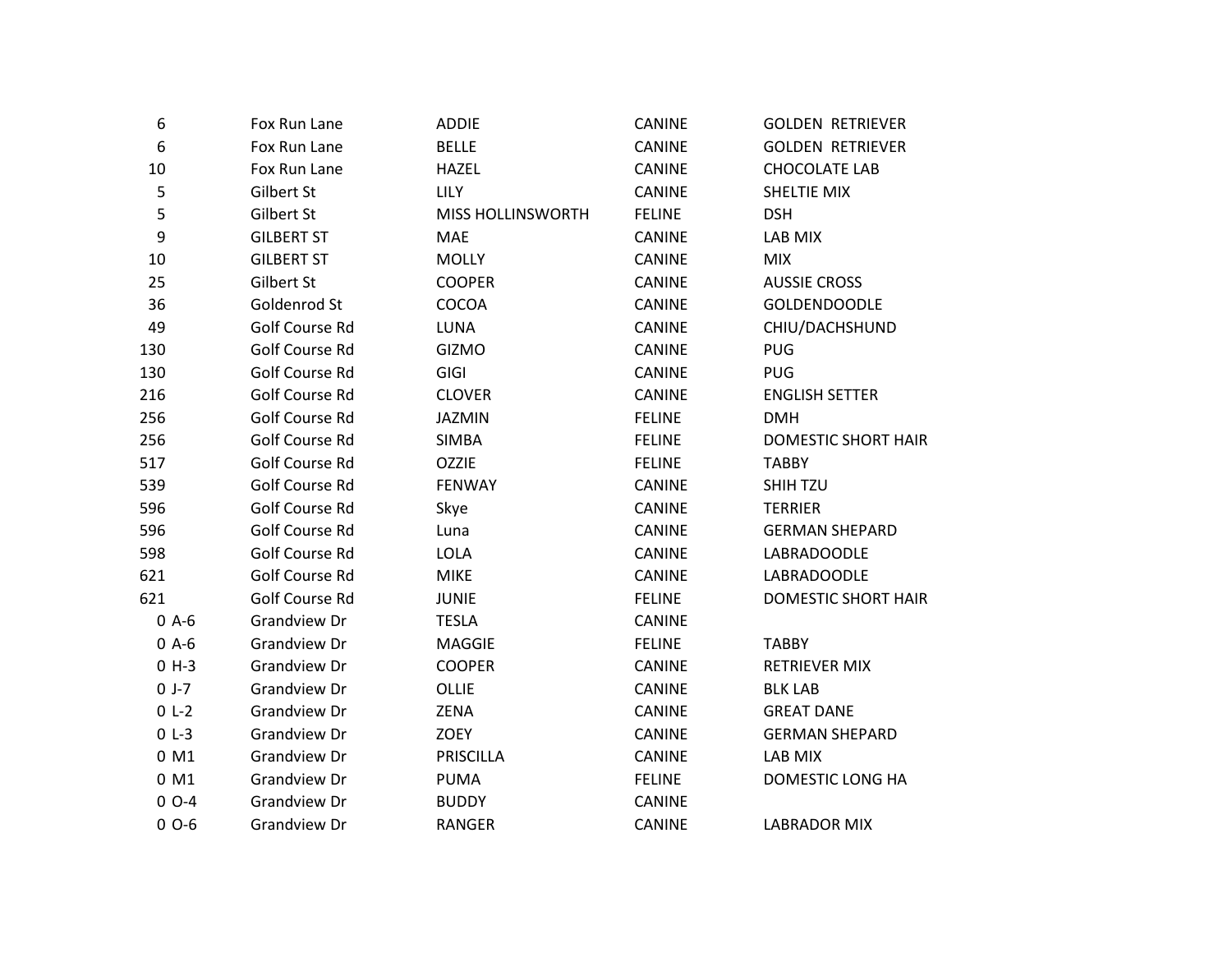| $0P-8$         | <b>Grandview Dr</b>      | <b>SCHENLEY</b>           | <b>CANINE</b> | <b>BOXER</b>                |
|----------------|--------------------------|---------------------------|---------------|-----------------------------|
| $0 Q-4$        | <b>Grandview Dr</b>      | <b>WATSON</b>             | CANINE        | POODLE MIX                  |
| $0 Q-7$        | <b>Grandview Dr</b>      | <b>BUBBA</b>              | CANINE        | DACHSHUND MIX               |
| $0 S-6$        | Grandview Dr             | <b>MILO</b>               | CANINE        | <b>DACHSHUND</b>            |
| 6              | Green Dolphin Dr         | <b>CHARLIE</b>            | <b>CANINE</b> | <b>MIX</b>                  |
| 6              | Green Dolphin Dr         | <b>BENTLEY</b>            | <b>CANINE</b> |                             |
| 9              | Green Dolphin Dr         | <b>INDY</b>               | CANINE        | NEWFOUNDLAND                |
| 9              | Green Dolphin Dr         | SEYMOUR                   | CANINE        | <b>RETRIEVER MIX</b>        |
| 27 103         | Green Mountain Dr        | <b>EREBUS</b>             | CANINE        | <b>STAFFORDSHIRE TERRIE</b> |
| 27 108         | <b>Green Mountain Dr</b> | Blue                      | CANINE        | <b>BULL TERRIER</b>         |
| 27 202         | <b>Green Mountain Dr</b> | <b>IZZY</b>               | <b>CANINE</b> | <b>GERMAN SHEPARD</b>       |
| 27             | <b>Green Mountain Dr</b> | <b>COOPER</b>             | <b>CANINE</b> | LAB                         |
| 27 #101        | <b>Green Mountain Dr</b> | <b>BRODIE</b>             | CANINE        | CHIHUAHUA MIX               |
| 27 #27         | <b>Green Mountain Dr</b> | <b>GRACIE-MAY</b>         | CANINE        | PIT BULL MIX                |
| 27 #315        | <b>Green Mountain Dr</b> | <b>ARYA</b>               | CANINE        | <b>HUSKY</b>                |
| 25             | <b>Greening Ave</b>      | <b>RYE</b>                | CANINE        | <b>MIXED</b>                |
| 33             | <b>Greening Ave</b>      | <b>FURBY</b>              | <b>FELINE</b> | <b>DSH</b>                  |
| 70             | Hadley Rd                | <b>LUCY</b>               | <b>CANINE</b> | LAB MIX                     |
| 89             | Hadley Rd                | <b>GROOT TRUAX-PRAINO</b> | CANINE        | LAB MIX                     |
| 108            | Hadley Rd                | ZINNIE                    | CANINE        | MINIATURE POODLE            |
| 112            | Hadley Rd                | Winter                    | <b>CANINE</b> | <b>MIX</b>                  |
| 30             | Hanover St               | <b>WYATT</b>              | <b>CANINE</b> | <b>CAVALIER MIX</b>         |
| 20             | Harbor Ridge Rd          | <b>DAKOTA</b>             | CANINE        | <b>LAB RETR</b>             |
| 23             | Harbor Ridge Rd          | <b>ROOKA</b>              | <b>CANINE</b> | LAB MIX                     |
| 23             | Harbor Ridge Rd          | <b>MEIKA</b>              | CANINE        | <b>LAB RETR</b>             |
| 33 701         | Harbor View Rd           | <b>OZZY</b>               | CANINE        | <b>FRENCH BULLDOG</b>       |
| 33 1204        | Harbor View Rd           | <b>PIPA</b>               | <b>CANINE</b> |                             |
| 33 1205        | Harbor View Rd           | PIP                       | CANINE        | <b>TERRIER MIX</b>          |
| 33 #1002       | Harbor View Rd           | <b>NOODLE</b>             | CANINE        | CHIHUAHUA                   |
| $\overline{2}$ | Hawthorne Circle         | <b>INDI</b>               | CANINE        | <b>HUSKY</b>                |
| $\overline{2}$ | <b>Hawthorne Circle</b>  | <b>LUNA</b>               | CANINE        | <b>GERMAN SHEPARD MIX</b>   |
| 17             | <b>Hawthorne Circle</b>  | <b>MARK</b>               | <b>FELINE</b> | DOMESTIC SHORT HAIR         |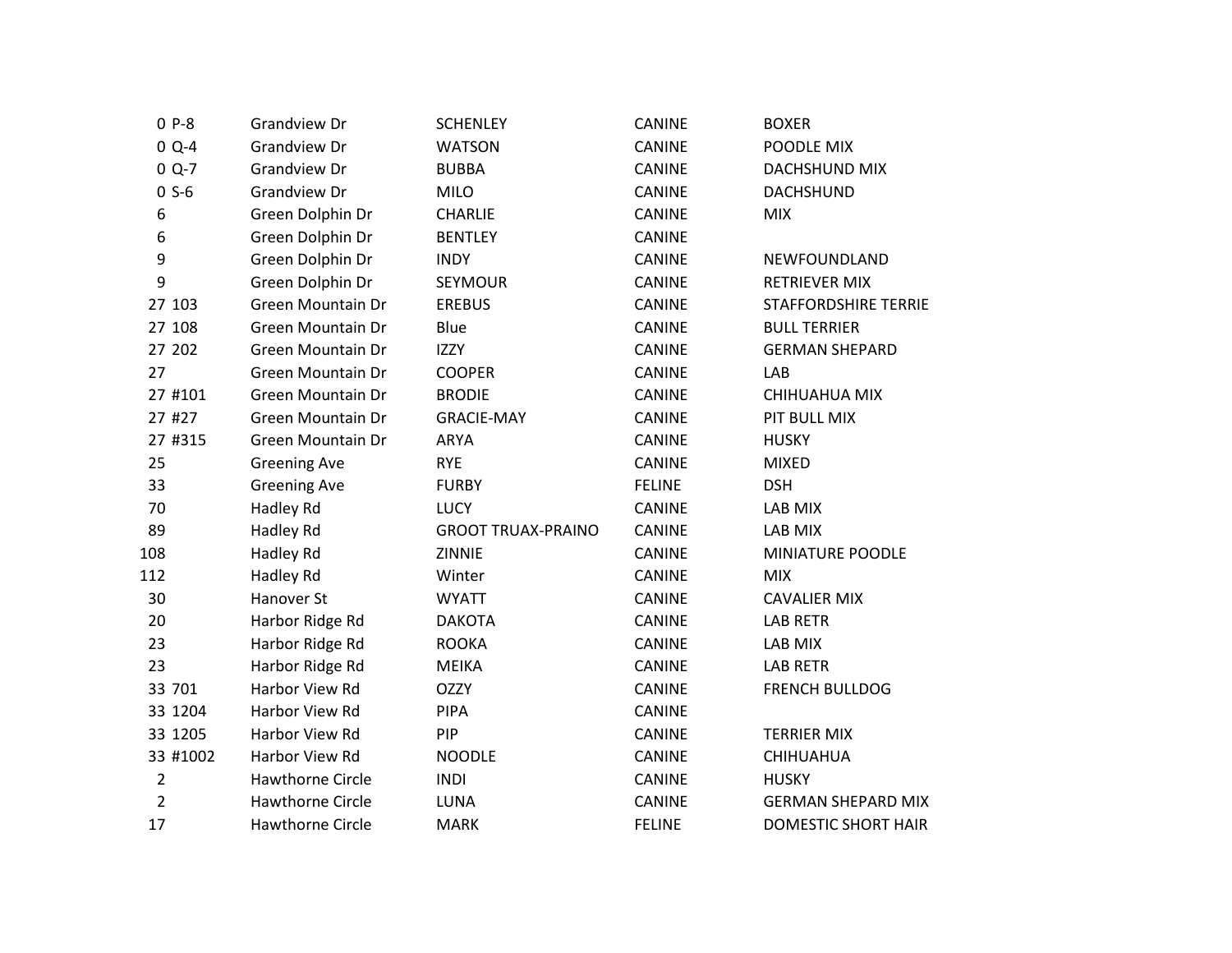| 17  | <b>Hawthorne Circle</b> | <b>MOREY</b>              | <b>FELINE</b> | <b>DOMESTIC SHORT HAIR</b> |
|-----|-------------------------|---------------------------|---------------|----------------------------|
| 17  | <b>Hawthorne Circle</b> | <b>REMI</b>               | <b>FELINE</b> | <b>DOMESTIC SHORT HAIR</b> |
| 45  | <b>Hawthorne Circle</b> | <b>KIKI</b>               | <b>FELINE</b> | <b>DLH</b>                 |
| 55  | <b>Hawthorne Circle</b> | MARMALADE                 | <b>FELINE</b> | <b>DSH</b>                 |
| 62  | <b>Hawthorne Circle</b> | <b>DAISY</b>              | <b>FELINE</b> | <b>DSH</b>                 |
| 66  | <b>Hawthorne Circle</b> | CHARLIE                   | <b>FELINE</b> | DOMESTIC SHORT HAIR        |
| 66  | <b>Hawthorne Circle</b> | <b>KATRINA</b>            | <b>FELINE</b> | <b>DOMESTIC SHORT HAIR</b> |
| 87  | <b>Hawthorne Circle</b> | Sir Ian Mckitten          | <b>FELINE</b> | <b>DOMESTIC SHORT HAIR</b> |
| 87  | <b>Hawthorne Circle</b> | <b>Benedict Cumbercat</b> | <b>FELINE</b> | <b>DOMESTIC SHORT HAIR</b> |
| 88  | <b>Hawthorne Circle</b> | <b>BELLA</b>              | <b>FELINE</b> | <b>DSH</b>                 |
| 21  | Hayes Ave               | <b>VERNE</b>              | <b>FELINE</b> | <b>DOMESTIC SHORT HAIR</b> |
| 28  | Hayes Ave               | Milo                      | CANINE        | <b>LABRADOR RETRIEVER</b>  |
| 29  | Hayes Ave               | <b>CALLIE</b>             | <b>FELINE</b> | <b>DOMESTIC SHORT HAIR</b> |
| 29  | Hayes Ave               | <b>ELLIE</b>              | CANINE        | <b>TERRIER MIX</b>         |
| 59  | Hayes Ave               | LUNA                      | <b>FELINE</b> | <b>DSH</b>                 |
| 112 | Hayes Ave               | <b>NALA</b>               | <b>CANINE</b> | <b>GOLDEN DOODLE</b>       |
| 120 | Hayes Ave               | <b>BOBI</b>               | <b>CANINE</b> | MINIATURE POODLE           |
| 132 | Hayes Ave               | <b>EVA</b>                | CANINE        | POODLE MIX                 |
| 147 | Hayes Ave               | <b>TRUCKEE</b>            | CANINE        | LAB MIX                    |
| 147 | Hayes Ave               | <b>SPRING</b>             | CANINE        | <b>SATO</b>                |
| 147 | Hayes Ave               | <b>SISTER</b>             | CANINE        | <b>MIXED</b>               |
| 154 | Hayes Ave               | <b>SCOOTER</b>            | CANINE        | <b>TERRIER MIX</b>         |
| 155 | Hayes Ave               | <b>MORKIE</b>             | <b>CANINE</b> | YORKSHIRE MIX              |
| 159 | Hayes Ave               | <b>SUKI</b>               | <b>FELINE</b> | <b>DOMESTIC SHORT HAIR</b> |
| 160 | Hayes Ave               | <b>THEO</b>               | <b>CANINE</b> | COTON-DE-TULEAR            |
| 165 | Hayes Ave               | <b>JACK</b>               | CANINE        | <b>FOXHOUND MIX</b>        |
| 174 | Hayes Ave               | <b>KEVIN</b>              | <b>CANINE</b> | CHIHUAHUA MIX              |
| 19  | Heath St                | <b>BOWEN</b>              | CANINE        | <b>VIZSLA</b>              |
| 19  | Heath St                | <b>RUEGER</b>             | CANINE        | RHODESIAN RIDGEBACK        |
| 32  | Helen Ave               | <b>GINNY</b>              | <b>CANINE</b> | <b>MIXED</b>               |
| 37  | <b>Helen Ave</b>        | WILLOW                    | CANINE        | <b>GOLDENDOODLE</b>        |
| 75  | <b>Hemlock Lane</b>     | <b>JASPER</b>             | <b>CANINE</b> | <b>COCKER SPANIEL</b>      |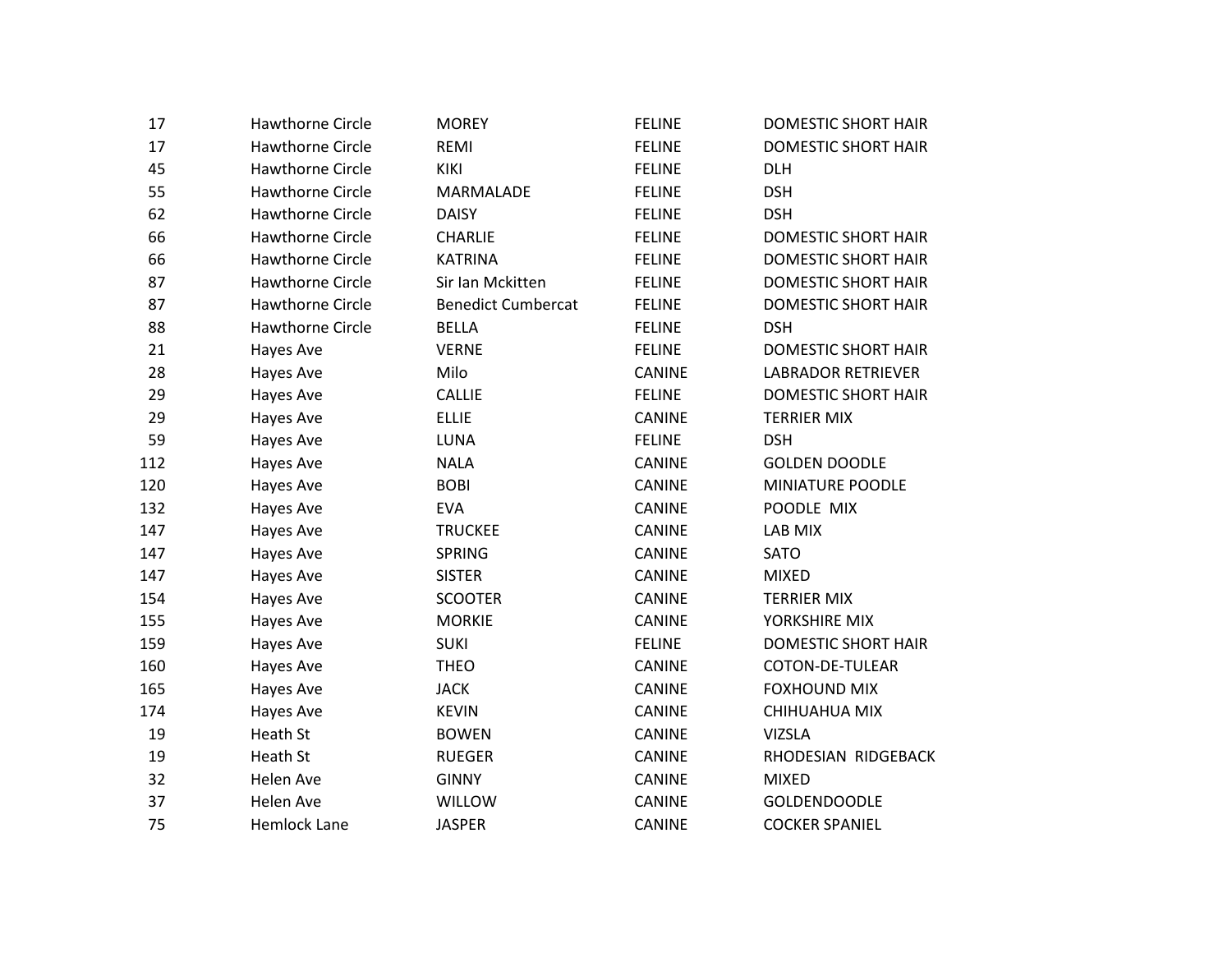| 26       | <b>Hermit Thrush Lane</b> | <b>BIBIENNE</b>    | CANINE        | <b>BICHON FRISE</b>        |
|----------|---------------------------|--------------------|---------------|----------------------------|
| 32       | <b>Hermit Thrush Lane</b> | <b>TEDKA</b>       | CANINE        | LAB BEAGLE MIX             |
| 8        | <b>Highland Terrace</b>   | <b>CALLIE</b>      | CANINE        | <b>COLLIE MIX</b>          |
| 114      | <b>Highland Terrace</b>   | <b>FELIX</b>       | <b>FELINE</b> | <b>DOMESTIC SHORT HAIR</b> |
| 114      | <b>Highland Terrace</b>   | WILLOW             | <b>FELINE</b> | DOMESTIC SHORT HAIR        |
| 114      | <b>Highland Terrace</b>   | <b>MILO</b>        | <b>CANINE</b> | LABRADOODLE                |
| 141      | <b>Highland Terrace</b>   | <b>XANDER</b>      | <b>CANINE</b> | <b>LABRADOR RETRIEVER</b>  |
| 238      | <b>Highland Terrace</b>   | <b>JOLENE</b>      | <b>CANINE</b> | SHEPARD MIX                |
| 47       | Hinesburg Rd              | <b>BINA</b>        | <b>FELINE</b> | <b>DOMESTIC SHORT HAIR</b> |
| 47       | Hinesburg Rd              |                    | <b>FELINE</b> | <b>DSH</b>                 |
| 71       | Hinesburg Rd              | <b>BLUE BERRY</b>  | CANINE        | LABRADOODLE                |
| 84 8     | Hinesburg Rd              | LOLA               | <b>CANINE</b> |                            |
| 231      | Hinesburg Rd              | <b>NASH VADER</b>  | CANINE        | <b>GOLDEN RETREIVER</b>    |
| 231      | Hinesburg Rd              | <b>FRANKLIN</b>    | CANINE        | <b>GOLDEN RETREIVER</b>    |
| 351      | Hinesburg Rd              | <b>ROSE</b>        | <b>CANINE</b> | <b>PUG</b>                 |
| 629 104  | Hinesburg Rd              | <b>PEACHES</b>     | <b>CANINE</b> | MINIATURE DACHSHUND        |
| 630 #22  | Hinesburg Rd              | <b>TIKI</b>        | CANINE        | <b>TERRIER MIX</b>         |
| 630 #24  | Hinesburg Rd              | <b>TIMMY</b>       | CANINE        | SNOODLE                    |
| 630 #4   | Hinesburg Rd              | <b>CINNAMON</b>    | <b>FELINE</b> | <b>DMH</b>                 |
| 630 #9   | Hinesburg Rd              | LUMO               | <b>CANINE</b> | <b>PODENGO</b>             |
| 631 #104 | Hinesburg Rd              | <b>MURPHY</b>      | <b>CANINE</b> | LITTLE POODLE              |
| 633 101  | Hinesburg Rd              | <b>DIOR</b>        | CANINE        | PIT BULL                   |
| 633 201  | Hinesburg Rd              | Koji               | <b>CANINE</b> | <b>GREAT DANE</b>          |
| 633 202  | Hinesburg Rd              | <b>SADIE</b>       | <b>FELINE</b> | DOMESTIC MED. HAIR         |
| 633 203  | Hinesburg Rd              | <b>MOCHA</b>       | <b>CANINE</b> | LAB                        |
| 633 204  | Hinesburg Rd              | <b>THEODORE</b>    | <b>FELINE</b> | <b>DOMESTIC SHORT HAIR</b> |
| 633 204  | Hinesburg Rd              | <b>SNIFFLES</b>    | <b>FELINE</b> | <b>DSH</b>                 |
| 635 121  | Hinesburg Rd              | Milo               | <b>FELINE</b> | <b>DOMESTIC SHORT HAIR</b> |
| 635 125  | Hinesburg Rd              | <b>PRINCESS</b>    | <b>FELINE</b> |                            |
| 635 222  | Hinesburg Rd              | <b>PEBBLES</b>     | <b>CANINE</b> | CHIHUAHUA                  |
| 635 321  | Hinesburg Rd              | <b>BONNIE BLUE</b> | <b>FELINE</b> | <b>TIGER</b>               |
| 635 #104 | Hinesburg Rd              | <b>THOMAS</b>      | <b>CANINE</b> | MINI SCHNAUZER             |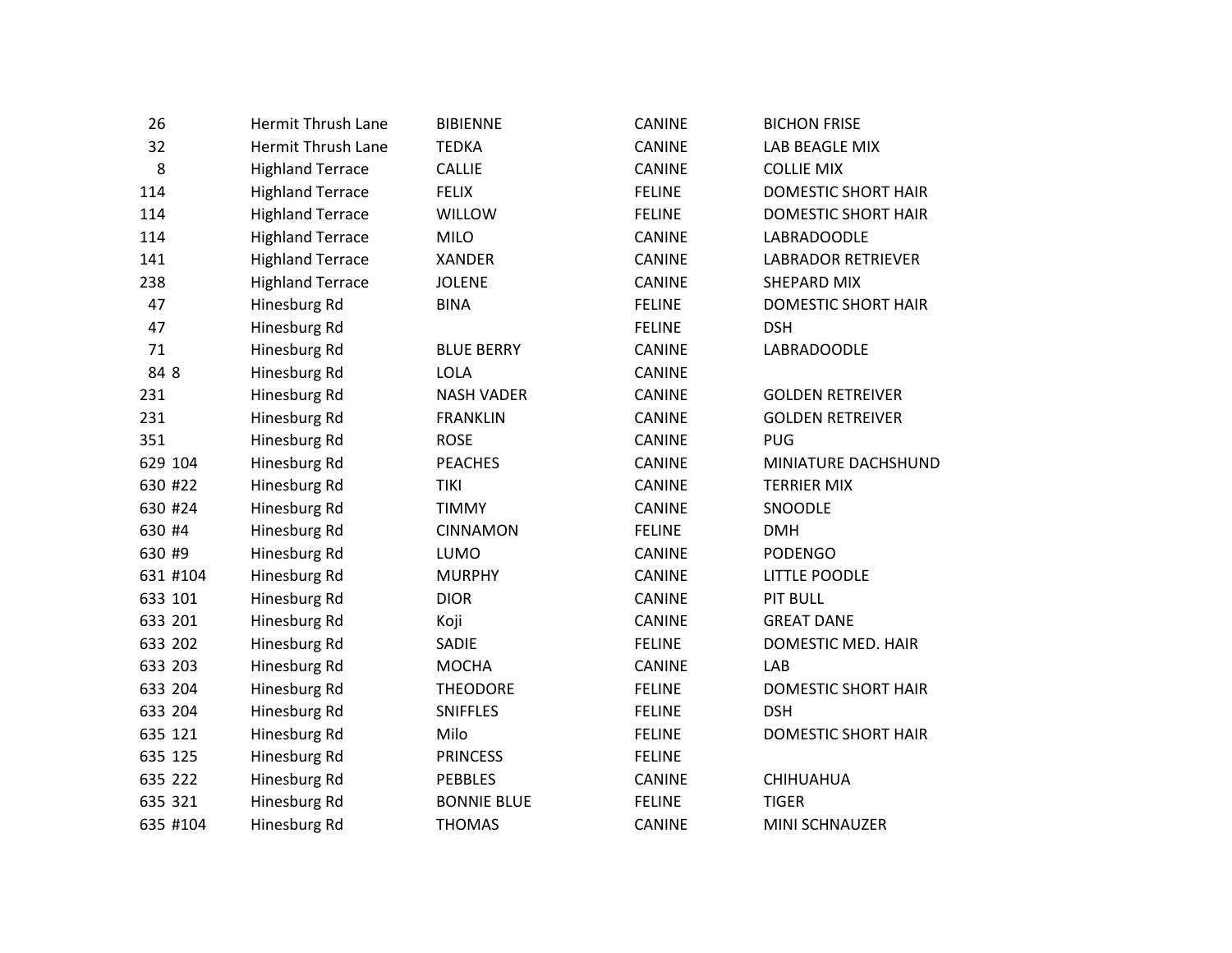| 635 #210 | Hinesburg Rd | <b>BASIL</b>   | <b>FELINE</b> | DOMESTIC SHORT HAIR       |
|----------|--------------|----------------|---------------|---------------------------|
| 635 #233 | Hinesburg Rd | <b>MISTER</b>  | <b>FELINE</b> | <b>DSH</b>                |
| 635 #325 | Hinesburg Rd | <b>SOPHIE</b>  | CANINE        | YORKSHIRE TERRIER         |
| 637 #4   | Hinesburg Rd | <b>NELLIE</b>  | CANINE        | SHEPHERD MIX              |
| 637 #8   | Hinesburg Rd | <b>SUNNY</b>   | CANINE        | <b>LABRADOR RETRIEVER</b> |
| 638 1    | Hinesburg Rd | <b>NORA</b>    | <b>CANINE</b> | <b>HUSKY</b>              |
| 638 #3   | Hinesburg Rd | KIWI           | <b>CANINE</b> | <b>PUG</b>                |
| 639 1    | Hinesburg Rd | <b>KODA</b>    | CANINE        |                           |
| 639 2    | Hinesburg Rd | <b>MOCHA</b>   | CANINE        | YORKIE MIX                |
| 639 4    | Hinesburg Rd | <b>BRODY</b>   | CANINE        | LAB MIX                   |
| 639 6    | Hinesburg Rd | SWOOP          | CANINE        | <b>GERMAN SHEPARD</b>     |
| 639 6    | Hinesburg Rd | <b>BLUE</b>    | <b>CANINE</b> | POINTER MIX               |
| 641 1    | Hinesburg Rd | Kona           | CANINE        | <b>MIXED</b>              |
| 641 4    | Hinesburg Rd | <b>KAYHA</b>   | CANINE        | <b>AUSTRAILAN SHEP</b>    |
| 641 5    | Hinesburg Rd | COOK           | CANINE        | <b>GERMAN SHEPARD MIX</b> |
| 641 7    | Hinesburg Rd | Georgie        | <b>FELINE</b> | LONG HAIR DOMESTIC        |
| 641 #3   | Hinesburg Rd | <b>REAGAN</b>  | CANINE        | <b>GOLDEN RETRIEVER</b>   |
| 1405     | Hinesburg Rd | <b>LUKE</b>    | <b>CANINE</b> | <b>GOLDEN RETRIEVER</b>   |
| 1408     | Hinesburg Rd | <b>LUCY</b>    | <b>CANINE</b> | <b>RETREIVER</b>          |
| 1408     | Hinesburg Rd | <b>JACK</b>    | <b>CANINE</b> | <b>MIXED</b>              |
| 1408     | Hinesburg Rd | <b>OLIVER</b>  | CANINE        | PITBULL MIX               |
| 1410     | Hinesburg Rd | <b>BINX</b>    | CANINE        | CHIHUAHUA MIX             |
| 1420     | Hinesburg Rd | <b>TROOPER</b> | CANINE        | SHEPARD MIX               |
| 1450     | Hinesburg Rd | VALENTINE      | CANINE        | <b>GERMAN SHEPARD MIX</b> |
| 1480     | Hinesburg Rd | <b>GRACE</b>   | <b>CANINE</b> | <b>BULLDOG</b>            |
| 1500     | Hinesburg Rd | <b>MAMA</b>    | <b>CANINE</b> |                           |
| 1559     | Hinesburg Rd | ABBY           | CANINE        | <b>RETRIEVER</b>          |
| 1559     | Hinesburg Rd | <b>CHARLIE</b> | CANINE        | <b>GOLDEN RETRIEVER</b>   |
| 1650     | Hinesburg Rd | <b>MILLIE</b>  | <b>CANINE</b> | <b>COLLIE MIX</b>         |
| 1690 212 | Hinesburg Rd | <b>HAZEL</b>   | CANINE        |                           |
| 1982     | Hinesburg Rd | YOUME          | CANINE        | <b>POODLE</b>             |
| 44       | Holbrook Rd  | <b>JOURNEY</b> | <b>CANINE</b> | SHEPHERD MIX              |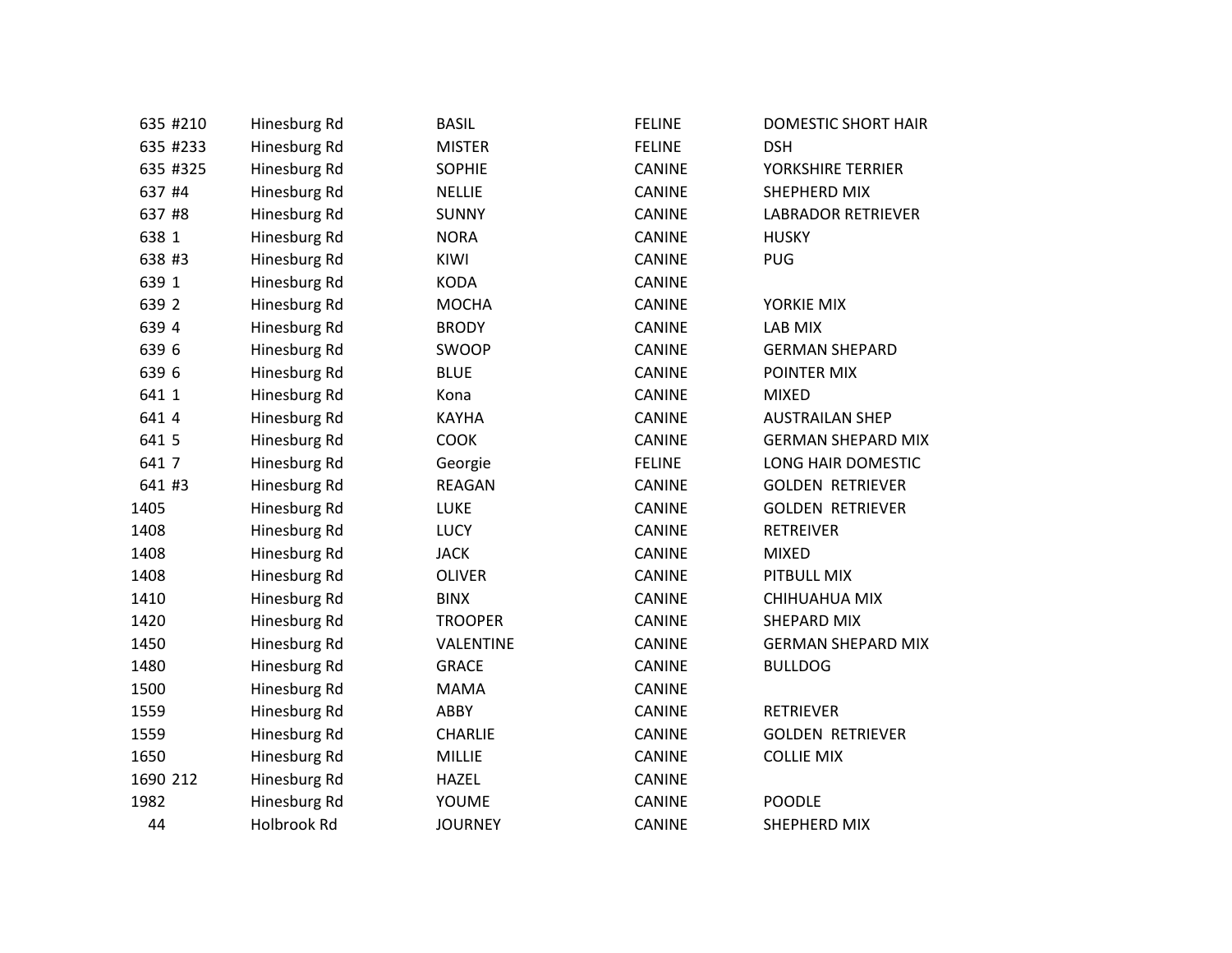| 60           | Holbrook Rd       | <b>MOXIE</b>        | <b>CANINE</b> | <b>IRISH SETTER MIX</b>     |
|--------------|-------------------|---------------------|---------------|-----------------------------|
| 110          | Holbrook Rd       | KENDALL             | CANINE        | PEKEAPOO                    |
| 110          | Holbrook Rd       | <b>GUS</b>          | <b>CANINE</b> | <b>LABRADOR</b>             |
| 126          | Holbrook Rd       | <b>HERSHEY</b>      | CANINE        | LAB RETRIEVER MIX           |
| 144          | Holbrook Rd       | <b>RUBY</b>         | <b>CANINE</b> | <b>TOY FOX TERRIER</b>      |
| 149          | Holbrook Rd       | <b>GULLIVER</b>     | <b>FELINE</b> | <b>DSH</b>                  |
| 165          | Holbrook Rd       | <b>MONTY</b>        | CANINE        | <b>AIREDALE TERRIER</b>     |
| 229          | Holbrook Rd       | <b>PIPER</b>        | <b>CANINE</b> | LAB/COLLIE MIX              |
| 631 101      | Holbrook Rd       | <b>RAFFY</b>        | <b>CANINE</b> | <b>GREYHOUND</b>            |
| 99           | Holmes Rd         | <b>DASH</b>         | CANINE        |                             |
| 115          | Holmes Rd         | <b>LYRA</b>         | CANINE        | LAB RETRIEVER MIX           |
| 117          | Holmes Rd         | <b>TANK</b>         | <b>FELINE</b> | <b>DSH</b>                  |
| $\mathsf 3$  | <b>Hopkins St</b> | <b>GRACIE</b>       | CANINE        | <b>LAB RETRIEVER</b>        |
| $\pmb{4}$    | <b>Hopkins St</b> | <b>SCOOBY</b>       | CANINE        | <b>GOLDENDOODLE</b>         |
| 40           | Hummingbird Ln    | <b>CADY STANTON</b> | <b>FELINE</b> | <b>DSH</b>                  |
| 48           | Hummingbird Ln    | <b>GRETA</b>        | CANINE        | MINIATURE SCHNAUZER         |
| 71           | Hummingbird Ln    | YOGI                | CANINE        | <b>RETRIEVER MIX</b>        |
| 77           | Hummingbird Ln    | <b>MADDIE</b>       | <b>CANINE</b> | <b>GOLDEN RETRIEVER</b>     |
| 77           | Hummingbird Ln    | <b>POPPY</b>        | CANINE        | <b>GOLDEN RETRIEVER</b>     |
| 140          | Hummingbird Ln    | <b>NOONMARK</b>     | CANINE        | <b>BERNESE MOUNTAIN DOG</b> |
| 196          | Hummingbird Ln    | <b>RORY</b>         | CANINE        | CAVACHON                    |
| 15           | Iby St            | LEO                 | <b>CANINE</b> | <b>TERRIER</b>              |
| 17           | Iby St            | LEAH                | CANINE        | <b>GER SHEPERD</b>          |
| 23           | Iby St            | GIZMO               | <b>CANINE</b> | <b>GOLDEN RETRIEVER</b>     |
| 26           | Imperial Dr       | <b>STEWART</b>      | <b>FELINE</b> | <b>DLH</b>                  |
| 29           | Imperial Dr       | <b>FRANCIE</b>      | CANINE        | LAB MIX                     |
| $\mathbf{3}$ | <b>Iris Lane</b>  | <b>MAPLE</b>        | <b>CANINE</b> | <b>GOLDEN DOODLE</b>        |
| 17           | Iris Lane         | <b>CHESTER</b>      | <b>CANINE</b> | LABRADOODLE                 |
| 25           | Iris Lane         | <b>INNUGATI</b>     | CANINE        | SIBERIAN HUSKY              |
| 25           | Iris Lane         | MILA                | <b>FELINE</b> | DOMESTIC SHORT HAIR         |
| 25           | Iris Lane         | PABLO               | <b>FELINE</b> | <b>DOMESTIC SHORT HAIR</b>  |
| 27           | Iris Lane         | <b>BAXTER</b>       | <b>CANINE</b> | WEIMARANER                  |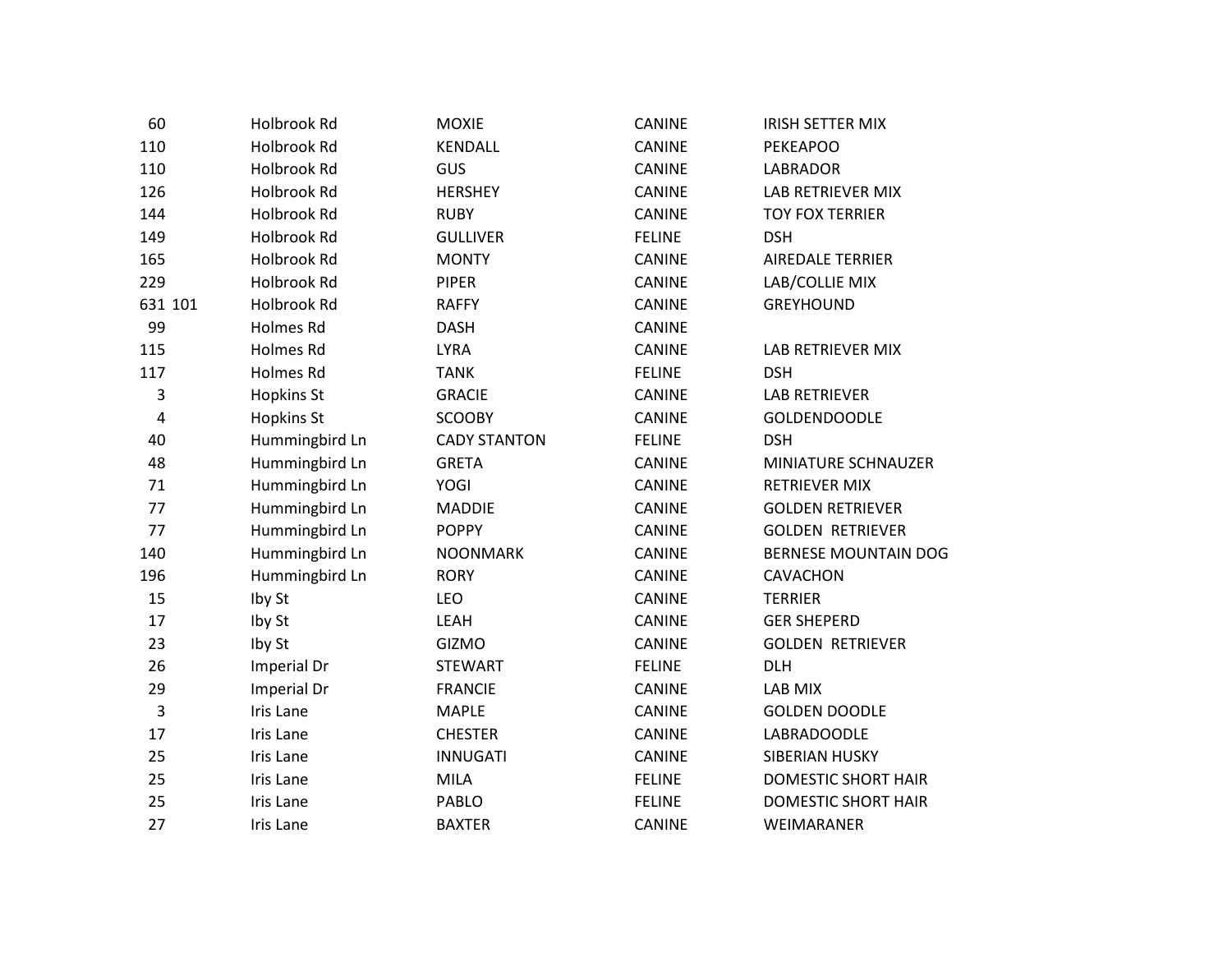| 27       | Iris Lane     | <b>TOBY</b>     | <b>CANINE</b> | WEIMARANER                |
|----------|---------------|-----------------|---------------|---------------------------|
| 29       | Iris Lane     | <b>LINUS</b>    | <b>CANINE</b> | ENG SPRINGER SPANIEL      |
| 35       | Iris Lane     | <b>TINKLES</b>  | <b>FELINE</b> | <b>DSH</b>                |
| 17       | Irish Cove Rd | <b>BUDDY</b>    | <b>CANINE</b> | LABRADOODLE               |
| 47       | Irish Cove Rd | <b>STEVIE</b>   | <b>CANINE</b> | LABRADOODLE               |
| 103      | Irish Cove Rd | <b>ZIGGY</b>    | CANINE        | LAB SHEPHERD MIX          |
| 87 #303  | John Fay Rd   | <b>ROXY</b>     | <b>CANINE</b> | <b>ROTTWEILER</b>         |
| 8        | Jonathan Ave  | <b>DOUGAL</b>   | <b>CANINE</b> | <b>WEST HIGHLAND TERR</b> |
| 8        | Jonathan Ave  | <b>LILY</b>     | <b>CANINE</b> | <b>WEST HIGHLAND TERR</b> |
| 14       | Jonathon Ave  | <b>SCARLETT</b> | <b>CANINE</b> | POINTER MIX               |
| 20 20 5  | Joy Dr        | <b>NALA</b>     | CANINE        | <b>SHIBA INU</b>          |
| 69       | Joy Dr        | <b>BLIZZARD</b> | <b>FELINE</b> | DOMESTIC MED. HAIR        |
| 69 # H-3 | Joy Dr        | <b>WINTER</b>   | <b>FELINE</b> | <b>DSH</b>                |
| 69 #A-1  | Joy Dr        | <b>GRACIE</b>   | CANINE        | LAB MIX                   |
| 69 #B-2  | Joy Dr        | <b>BRADY</b>    | <b>CANINE</b> | SHITZU MIX                |
| 69 #B4   | Joy Dr        | GUS             | <b>CANINE</b> | <b>RETREIVER</b>          |
| 69 #F-5  | Joy Dr        | <b>MONA</b>     | <b>CANINE</b> | <b>AUST CATTLE DOG</b>    |
| 69 A-3   | Joy Dr        | <b>ELI</b>      | <b>CANINE</b> | <b>BASSET BEAGLE MIX</b>  |
| 69 G-2   | Joy Dr        | <b>ANGUS</b>    | <b>FELINE</b> | <b>TIGER</b>              |
| 69 G-2   | Joy Dr        | shadow          | <b>FELINE</b> | <b>DLH</b>                |
| 47       | Juniper Dr    | <b>MODI</b>     | <b>CANINE</b> | LAB MIX                   |
| 189      | Juniper Dr    | <b>HANK</b>     | CANINE        | <b>TERRIER MIX</b>        |
| 189      | Juniper Dr    | <b>BRADY</b>    | CANINE        | CHIHUAHUA MIX             |
| 215      | Juniper Dr    | LAVA            | <b>CANINE</b> | LAB BORDER COLLIE MI      |
| 217      | Juniper Dr    | <b>BAXTER</b>   | <b>CANINE</b> | <b>GOLDENDOODLE</b>       |
| 223      | Juniper Dr    | <b>OLIVER</b>   | CANINE        | <b>LAB RETR</b>           |
| 271      | Juniper Dr    | SADIE           | <b>CANINE</b> | <b>MIXED BREED</b>        |
| 297      | Juniper Dr    | ARWEN           | CANINE        | <b>HUSKY LAB MIX</b>      |
| 297      | Juniper Dr    | <b>REY</b>      | CANINE        | <b>GREAT DANE</b>         |
| 299      | Juniper Dr    | <b>STELLA</b>   | <b>CANINE</b> | <b>MIX</b>                |
| 299      | Juniper Dr    | <b>PIPER</b>    | <b>CANINE</b> | <b>MIXED</b>              |
| 307      | Juniper Dr    | <b>KECSKE</b>   | <b>CANINE</b> | <b>GOLDEN DOODLE</b>      |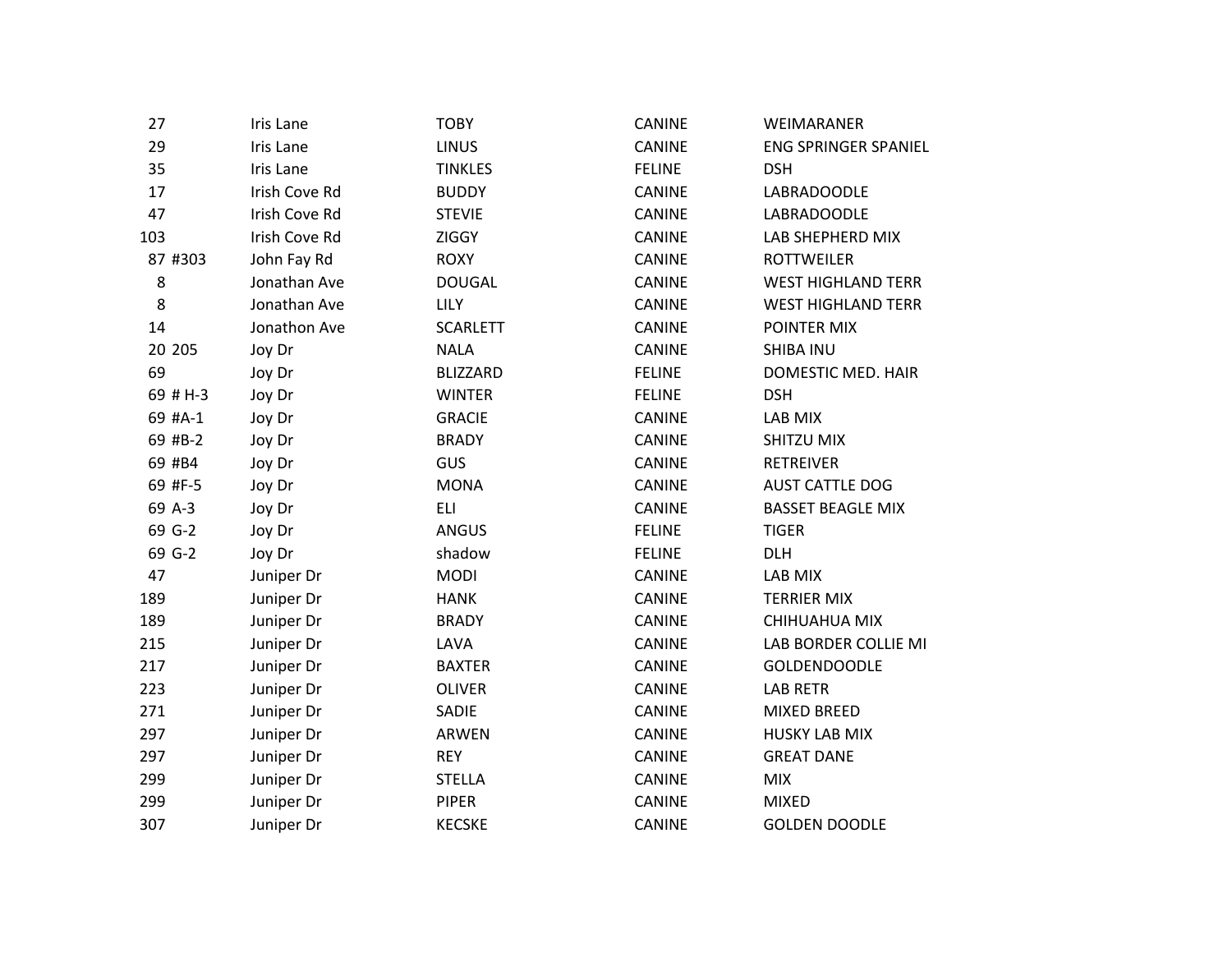| 357              | Juniper Dr          | <b>MARVIN</b>     | CANINE        | <b>RETRIEVER MIX</b>        |
|------------------|---------------------|-------------------|---------------|-----------------------------|
| 359              | Juniper Dr          | <b>ROXY</b>       | CANINE        | <b>TERRIER MIX</b>          |
| 49               | Kaylyns Way         | <b>ELLA</b>       | CANINE        | <b>MALTESE MIX</b>          |
| 3                | Keari Lane          | QWILL             | <b>FELINE</b> | <b>DSH</b>                  |
| 5                | Keari Lane          | <b>DAISY</b>      | CANINE        | <b>ENG SPRINGER SPANIEL</b> |
| $\overline{7}$   | Keari Lane          | <b>IZZY</b>       | CANINE        | <b>LAB RETRIEVER MIX</b>    |
| 8                | Keari Lane          | <b>SCOUT</b>      | <b>CANINE</b> | <b>GOLDENDOODLE</b>         |
| $\mathsf 9$      | Keari Lane          | <b>MAISIE</b>     | <b>CANINE</b> | NEWFOUNDLAND                |
| $\boldsymbol{9}$ | Keari Lane          | <b>ANNIE</b>      | CANINE        | NEWFOUNDLAND                |
| 18               | Keari Lane          | <b>YVES</b>       | CANINE        | <b>STANDARD POODLE</b>      |
| 100 #10          | Kennedy Dr          | <b>KYA</b>        | CANINE        |                             |
| 100 #36          | Kennedy Dr          | <b>MAVERICK</b>   | <b>CANINE</b> | <b>BORDER COLL MIX</b>      |
| 100 #57          | Kennedy Dr          | SARGE             | <b>FELINE</b> | <b>DOMESTIC SHORT HAIR</b>  |
| 125 27           | Kennedy Dr          | <b>MISS MOLLY</b> | <b>FELINE</b> | DOMESTIC LONG HA            |
| 125 28           | Kennedy Dr          | <b>RINGO</b>      | <b>FELINE</b> |                             |
| 175 #5           | Kennedy Dr          | <b>MOON</b>       | <b>FELINE</b> | <b>DSH</b>                  |
| 3                | Kingsington St      | <b>SCOUT</b>      | CANINE        | SAMOYED                     |
| 49               | Kirby Rd            | <b>TOBY</b>       | <b>CANINE</b> | <b>DACHSHUND</b>            |
| 53               | Kirby Rd            | <b>BELLE</b>      | <b>FELINE</b> | <b>DSH</b>                  |
| 53               | Kirby Rd            | <b>CALVIN</b>     | <b>FELINE</b> | SIAMESE MIX                 |
| 53               | Kirby Rd            | <b>NINA</b>       | <b>FELINE</b> | <b>DSH</b>                  |
| 171              | Kirby Rd            | <b>PENNY</b>      | CANINE        | AMERICAN FOXHOUND           |
| 5                | Knoll Circle        | <b>HAZEL</b>      | CANINE        | <b>MIXED BREED</b>          |
| $\overline{7}$   | Knoll Circle        | <b>MARLEY</b>     | CANINE        | LAB                         |
| 8                | <b>Knoll Circle</b> | <b>RILEY</b>      | <b>CANINE</b> | <b>DACHSHUND</b>            |
| 11               | Knoll Circle        | <b>RANGER</b>     | <b>FELINE</b> | <b>DSH</b>                  |
| 11               | Knoll Circle        | JAX               | CANINE        | <b>HOUND MIX</b>            |
| 18               | <b>Knoll Circle</b> | <b>FLEURY</b>     | <b>FELINE</b> | SIAMESE                     |
| 18               | Knoll Circle        | <b>LOKI</b>       | <b>FELINE</b> | <b>SIAMESE</b>              |
| 24               | Knoll Circle        | <b>BRINKLEY</b>   | CANINE        | <b>GOLDEN RETRIEVER</b>     |
| 31               | Knoll Circle        | <b>MARTINI</b>    | CANINE        | <b>GOLDENDOODLE</b>         |
| 32               | <b>Knoll Circle</b> | <b>MAGGIE</b>     | <b>CANINE</b> | LAB MIX                     |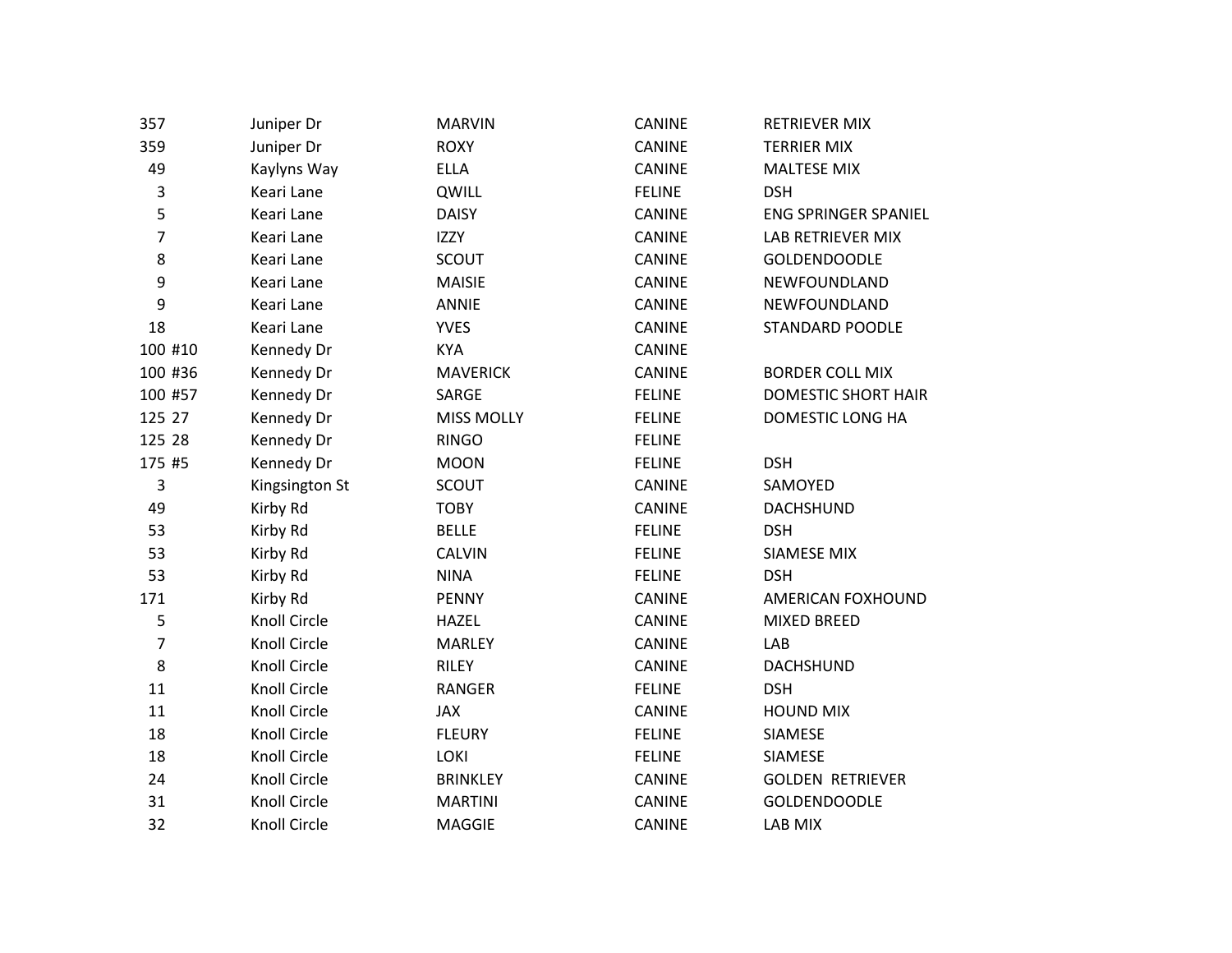| 35  | Knoll Circle   | SAM                   | CANINE        | RAT TERRIER MIX            |
|-----|----------------|-----------------------|---------------|----------------------------|
| 3   | Lakeview Lane  | <b>DIXIE LOUISE</b>   | CANINE        | LAB MIX                    |
| 24  | Larch Rd       | LUNA                  | <b>FELINE</b> | <b>DOMESTIC SHORT HAIR</b> |
| 24  | Larch Rd       | <b>DAISY</b>          | CANINE        | <b>TERRIER</b>             |
| 17  | Laurel Hill Dr | <b>STELLA</b>         | <b>CANINE</b> | <b>GOLDENDOODLE</b>        |
| 33  | Laurel Hill Dr | Cookie                | <b>CANINE</b> |                            |
| 36  | Laurel Hill Dr | <b>JAYDA</b>          | <b>FELINE</b> | <b>DSH</b>                 |
| 40  | Laurel Hill Dr | <b>BANJO</b>          | CANINE        | RETRIEVER MIX              |
| 48  | Laurel Hill Dr | <b>SHERLOCK</b>       | <b>FELINE</b> | <b>DSH</b>                 |
| 53  | Laurel Hill Dr | <b>BAGHEERA</b>       | <b>FELINE</b> | <b>DSH</b>                 |
| 60  | Laurel Hill Dr | <b>RENNY</b>          | CANINE        | <b>BORDER COLL MIX</b>     |
| 62  | Laurel Hill Dr | <b>GUNNY</b>          | <b>CANINE</b> | <b>AUST SHEPHERD</b>       |
| 64  | Laurel Hill Dr | <b>VESTA</b>          | CANINE        | <b>GOLDEN DOODLE</b>       |
| 67  | Laurel Hill Dr | <b>TUBA</b>           | <b>CANINE</b> | <b>HUSKY MIIX</b>          |
| 80  | Laurel Hill Dr | <b>LUCY</b>           | <b>FELINE</b> | <b>DSH</b>                 |
| 88  | Laurel Hill Dr | <b>MORGAN</b>         | CANINE        | <b>COLLIE MIX</b>          |
| 91  | Laurel Hill Dr | <b>BLUEBERRY PIE</b>  | CANINE        | NOVA SCOTIA DUCK           |
| 104 | Laurel Hill Dr | <b>SEGUIN</b>         | <b>CANINE</b> | LABRADOR RETRIEVER         |
| 136 | Laurel Hill Dr | <b>CHICKEN NUGGET</b> | <b>CANINE</b> | CHIHUAHUA MIX              |
| 139 | Laurel Hill Dr | <b>KEKE</b>           | <b>FELINE</b> | <b>DOMESTIC SHORT HAIR</b> |
| 148 | Laurel Hill Dr | <b>JOEY</b>           | CANINE        | <b>JACK RUSSELL</b>        |
| 156 | Laurel Hill Dr | <b>DENNY</b>          | CANINE        | <b>GOLDEN RETRIEVER</b>    |
| 176 | Laurel Hill Dr | <b>LILA</b>           | <b>FELINE</b> | <b>DMH</b>                 |
| 176 | Laurel Hill Dr | <b>MISS KITTY</b>     | <b>FELINE</b> | <b>DMH</b>                 |
| 184 | Laurel Hill Dr | <b>MOO</b>            | <b>CANINE</b> | <b>BEAGLE MIX</b>          |
| 194 | Laurel Hill Dr | <b>COOPER</b>         | CANINE        | <b>BEAGLE MIX</b>          |
| 198 | Laurel Hill Dr | <b>OTTO</b>           | <b>CANINE</b> | CAV KING CHAS SPAN         |
| 206 | Laurel Hill Dr | <b>TESSIE</b>         | <b>CANINE</b> | <b>BOSTON TERRIER</b>      |
| 210 | Laurel Hill Dr | <b>MADDIE</b>         | CANINE        | <b>MIXED BREED</b>         |
| 210 | Laurel Hill Dr | <b>MURPHY</b>         | CANINE        | LAB MIX                    |
| 222 | Laurel Hill Dr | <b>BOOTS</b>          | <b>FELINE</b> | <b>DSH</b>                 |
| 235 | Laurel Hill Dr | SAMANTHA              | <b>FELINE</b> | <b>DSH</b>                 |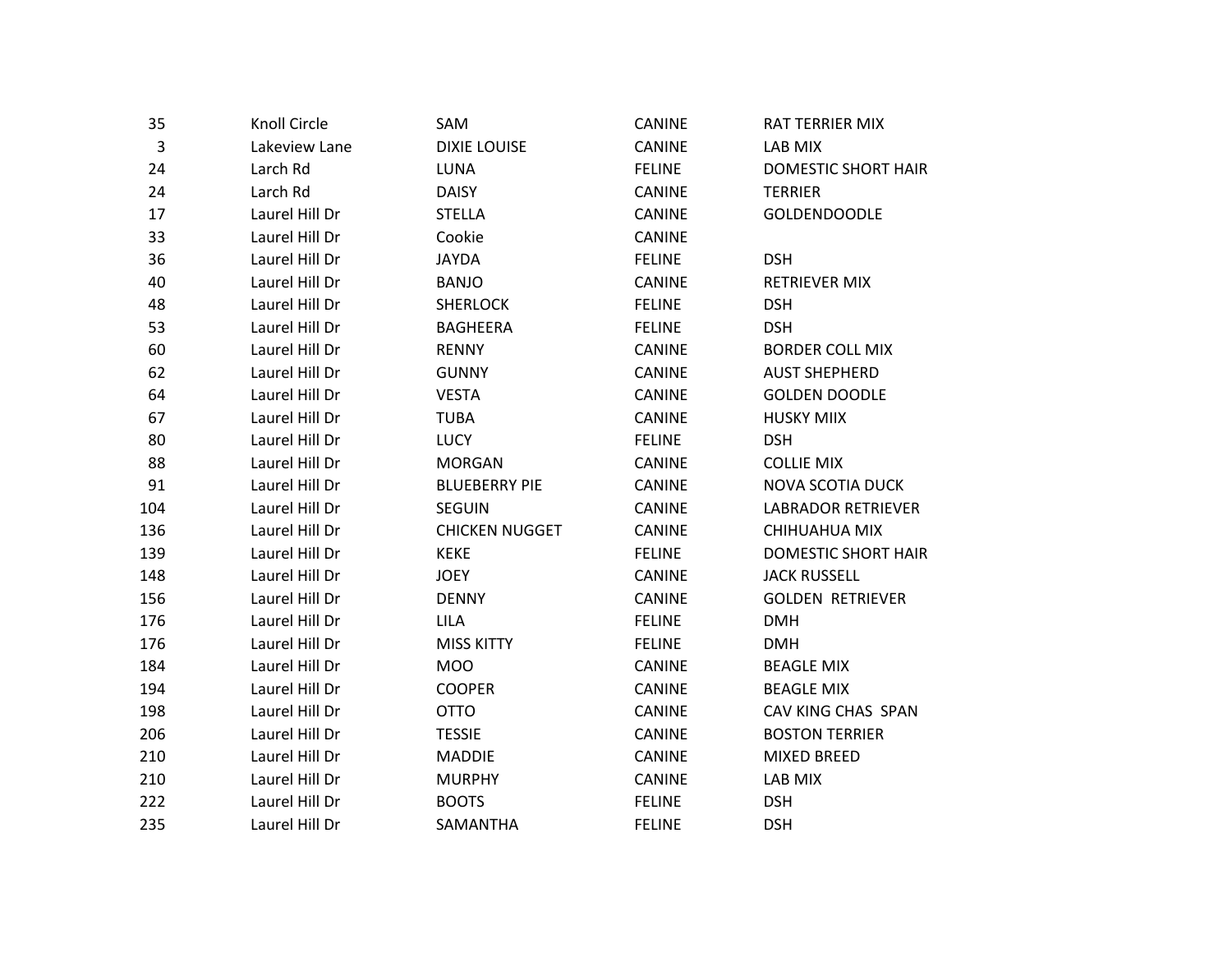| 253              | Laurel Hill Dr  | <b>LUCKY</b>        | CANINE        | <b>COCKER SPANIEL</b>      |
|------------------|-----------------|---------------------|---------------|----------------------------|
| 68               | Laurentide Ln   | CHOCO               | CANINE        | <b>COCKAPOO</b>            |
| 72               | Ledge Way       | <b>LILY</b>         | <b>CANINE</b> | <b>GREAT PYRENEES LAB</b>  |
| 77               | Ledge Way       | ABE                 | CANINE        | <b>HOUND</b>               |
| 82               | Ledge Way       | <b>MONITA</b>       | CANINE        | <b>MIX</b>                 |
| $\mathbf 1$      | Lexington Green | <b>ELI</b>          | <b>CANINE</b> | <b>GOLDEN RETRIEVER</b>    |
| 15               | Lexington Green | <b>NEVILLE</b>      | <b>CANINE</b> | <b>SHEP MIX</b>            |
| 44 1             | Lilac Lane      | <b>HONEY</b>        | CANINE        | <b>COCKAPOO</b>            |
| 44 1             | Lilac Lane      | <b>TEDDY</b>        | CANINE        | <b>COCKAPOO</b>            |
| 44 1             | Lilac Lane      | <b>PENNY</b>        | <b>CANINE</b> | <b>COCKAPOO</b>            |
| 70               | Lilac Lane      | <b>JOY</b>          | CANINE        | CAV KING CHAS SPAN         |
| 325 6204         | Lime Kiln Rd    | <b>BAILEY</b>       | CANINE        |                            |
| 325 6210         | Lime Kiln Rd    | LARRY               | <b>CANINE</b> | <b>PUG MIX</b>             |
| 325 #6211        | Lime Kiln Rd    | <b>ANNIE</b>        | <b>FELINE</b> | <b>DLH</b>                 |
| 327 7409         | Lime Kiln Rd    | <b>GABE</b>         | <b>CANINE</b> | PEMBROKE WELCH CORGI       |
| 327 #7210        | Lime Kiln Rd    | <b>LUCKY</b>        | <b>FELINE</b> | <b>DSH</b>                 |
| 327 #7410        | Lime Kiln Rd    | <b>DAISY</b>        | CANINE        | CHIHUAHUA                  |
| 329 8106         | Lime Kiln Rd    | <b>DOLCE GABANA</b> | <b>FELINE</b> | <b>DOMESTIC SHORT HAIR</b> |
| 329 8203         | Lime Kiln Rd    | SAMANTHA            | <b>FELINE</b> | <b>RAG DOLL</b>            |
| 329 8409         | Lime Kiln Rd    | <b>TIGLEY</b>       | <b>CANINE</b> | <b>TIB TERRIER</b>         |
| 329 #8109        | Lime Kiln Rd    | <b>HONEY</b>        | CANINE        | MINIATURE POODLE           |
| 329 #8209        | Lime Kiln Rd    | <b>ANNIE</b>        | <b>CANINE</b> | SHIH TZU                   |
| 329 #8306        | Lime Kiln Rd    | <b>CHEETO</b>       | <b>FELINE</b> | <b>DSH</b>                 |
| 331 9205         | Lime Kiln Rd    | <b>RICO</b>         | <b>CANINE</b> | <b>TERRIER MIX</b>         |
| 331 9301         | Lime Kiln Rd    | <b>MR FINNEGAN</b>  | <b>FELINE</b> | <b>DOMESTIC SHORT HAIR</b> |
| 331 #9105        | Lime Kiln Rd    | OLLIE               | <b>CANINE</b> | CAVACHON                   |
| $\boldsymbol{6}$ | Lindenwood Dr   | <b>BELLA LUNA</b>   | CANINE        | LAB/SHEPHERD MIX           |
| 21               | Lindenwood Dr   | <b>NALA</b>         | CANINE        |                            |
| 59               | Link Rd         | OREO                | <b>CANINE</b> | CAVACHON                   |
| $\overline{7}$   | Logwood St      | <b>TOBY</b>         | CANINE        | LAB MIXED                  |
| $\overline{7}$   | Logwood St      | <b>MAXIMUS</b>      | CANINE        | LAB MIX                    |
| 22               | Logwood St      | <b>KRATOS</b>       | <b>CANINE</b> | <b>LABRADOR RETRIEVER</b>  |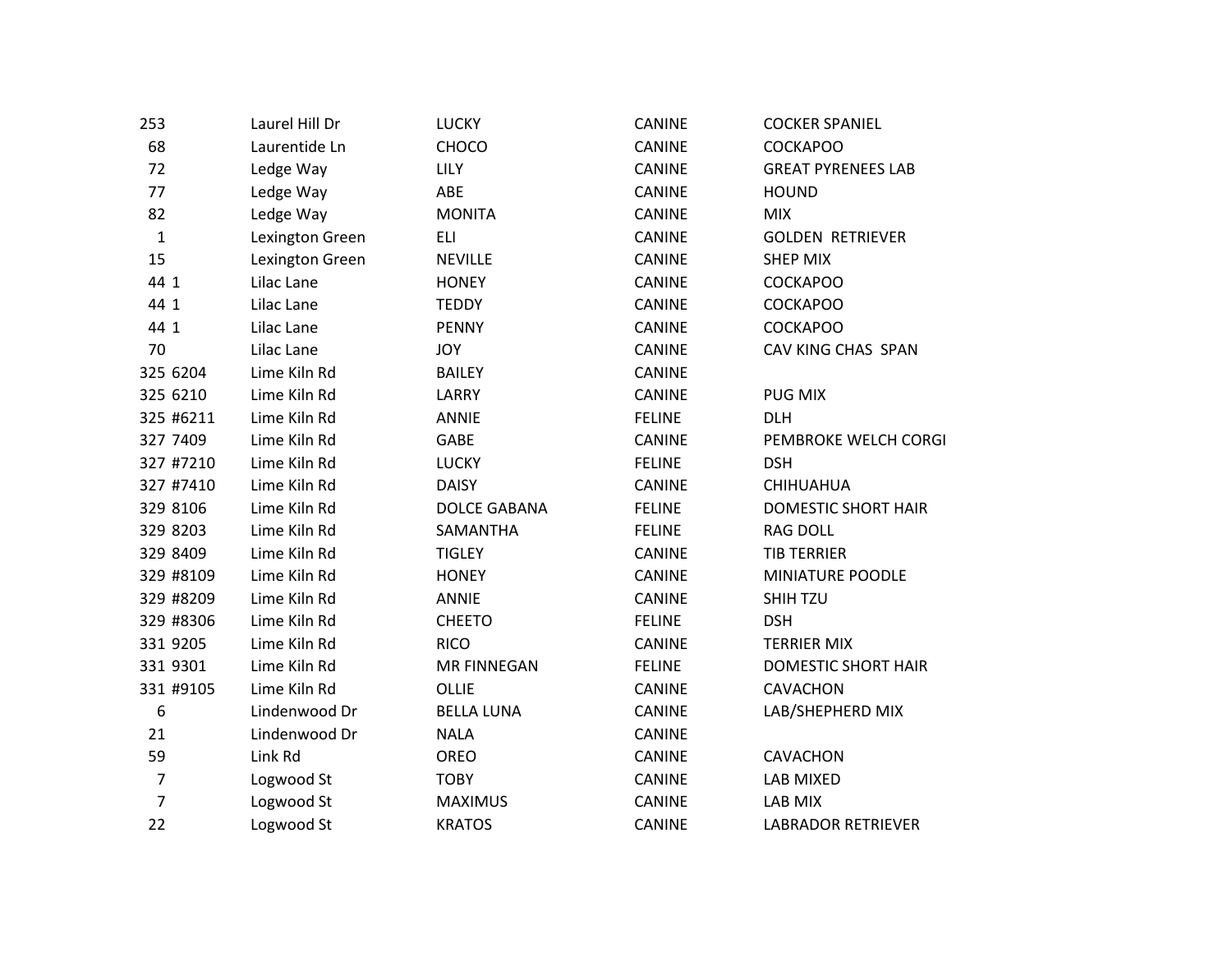| 22               | Logwood St   | <b>ATHENA</b>         | <b>CANINE</b> | <b>MIXED BREED</b>         |
|------------------|--------------|-----------------------|---------------|----------------------------|
| 34               | Logwood St   | ALI                   | CANINE        | <b>PUG</b>                 |
| 48               | Logwood St   | SHELDON               | CANINE        | <b>GOLDEN RETRIEVER</b>    |
| 69               | Logwood St   | <b>GUNTHER</b>        | CANINE        | YORKSHIRE TERRIER          |
| 95               | Logwood St   | <b>OTIS</b>           | <b>CANINE</b> | RHODESIAN RIDGEBACK        |
| 17               | Lupine Lane  | <b>CHANCE</b>         | CANINE        | <b>AUSTRALIAN SHEP</b>     |
| 22               | Lupine Lane  | <b>CHARLOTTE</b>      | CANINE        | CHIHUAHUA/YORKSHIRE        |
| 23               | Lupine Lane  | <b>JACK</b>           | CANINE        | CHIHUAHUA                  |
| $\boldsymbol{6}$ | Lyons Ave    | <b>TUUKA</b>          | <b>CANINE</b> | <b>GOLDEN RETRIEVER</b>    |
| $\overline{2}$   | Maplewood St | PERCY MIRACLES        | <b>CANINE</b> | <b>BOXER</b>               |
| $\overline{2}$   | Maplewood St | <b>DUMILE</b>         | <b>CANINE</b> |                            |
| $\overline{2}$   | Maplewood St | QUASIMOTO             | <b>CANINE</b> | <b>BOXER MIX</b>           |
| $\overline{2}$   | Maplewood St | <b>WATTS</b>          | <b>FELINE</b> |                            |
| $\overline{2}$   | Maplewood St | <b>IMANI</b>          | <b>FELINE</b> |                            |
| 9                | Maplewood St | <b>ELDEN</b>          | <b>CANINE</b> | LONG HAIR DACHSUND         |
| 9                | Maplewood St | RIDLEY                | CANINE        | MIN DACHSHUND              |
| 12               | Maplewood St | <b>MAGGIE</b>         | <b>CANINE</b> | <b>WEST HIGHLAND TERR</b>  |
| 20               | Maplewood St | <b>GRACIE</b>         | <b>CANINE</b> | <b>WELSH CORGI</b>         |
| 20               | Maplewood St | <b>ELVIS</b>          | <b>CANINE</b> | <b>WELSH CORGI</b>         |
| 146 309          | Market St    | <b>ANNIE</b>          | CANINE        | POODLE MIX                 |
| 146 404          | Market St    | <b>ELLIE</b>          | <b>FELINE</b> |                            |
| 146 #203         | Market St    | <b>VERMEER</b>        | <b>FELINE</b> | <b>DSH</b>                 |
| 146 #206         | Market St    | <b>MAX</b>            | <b>CANINE</b> | <b>SHITZU</b>              |
| 146 #210         | Market St    | <b>BELLA</b>          | <b>FELINE</b> | DOMESTIC SHORT HAIR        |
| 146 #303         | Market St    | <b>DUSTY</b>          | CANINE        | <b>COCKAPOO</b>            |
| 146 #304         | Market St    | <b>BELLA</b>          | CANINE        | CHIHUAHUA                  |
| 146 #312         | Market St    | <b>SAMMY DAVIS JR</b> | <b>FELINE</b> | <b>DOMESTIC SHORT HAIR</b> |
| 146 #401         | Market St    | <b>STAR</b>           | <b>FELINE</b> | <b>DOMESTIC SHORT HAIR</b> |
| 146 #403         | Market St    | JOY                   | <b>FELINE</b> | DOMESTIC SHORT HAIR        |
| 146 #405         | Market St    | LILBIT                | <b>CANINE</b> | CHIHUAHUA                  |
| 146 #412         | Market St    | ZEVA                  | <b>FELINE</b> | <b>DOMESTIC SHORT HAIR</b> |
| 310 113          | Market St    | <b>BEAR</b>           | <b>CANINE</b> | <b>HOUND MIX</b>           |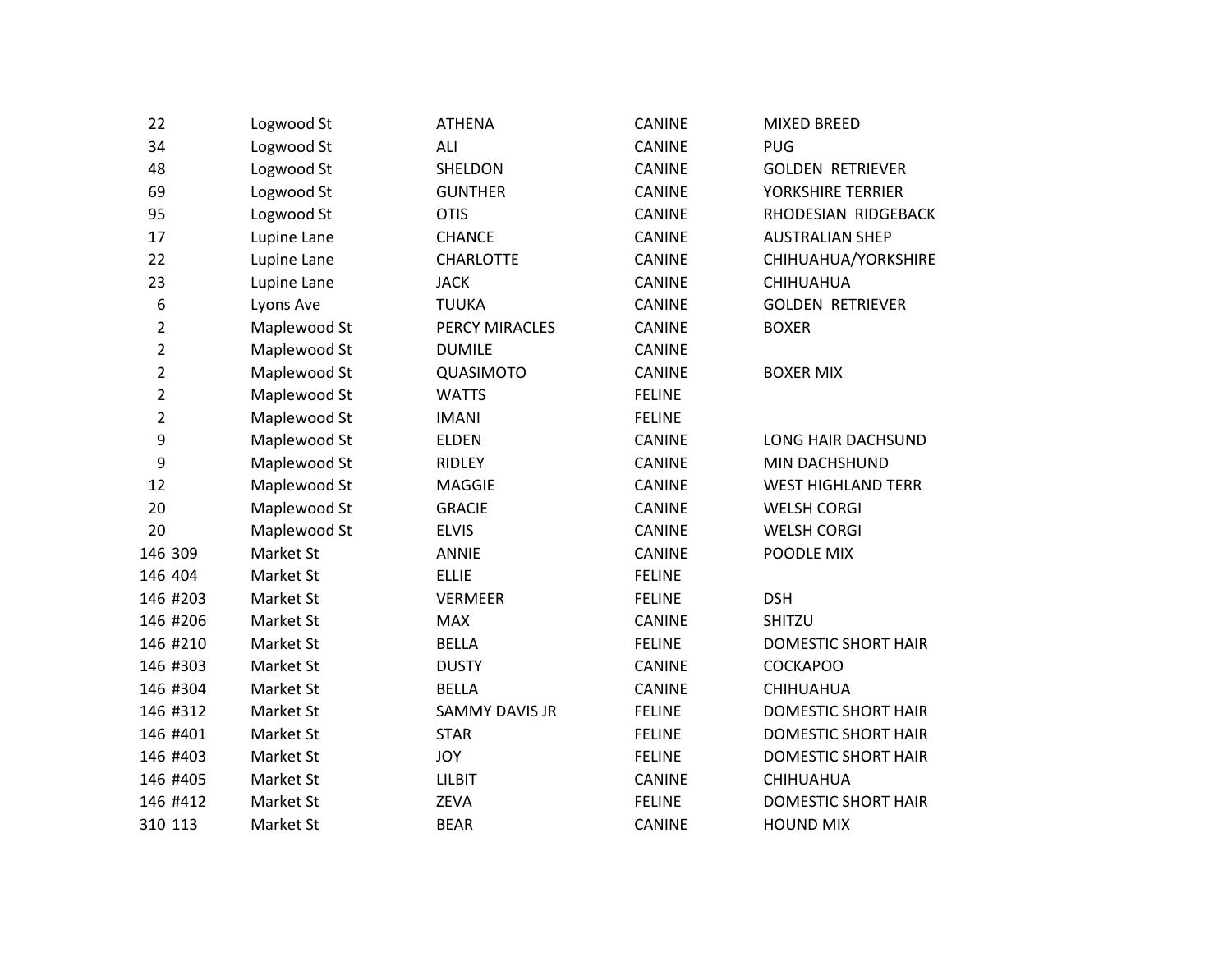| 310 304     | Market St          | <b>MACK THE BARK</b> | CANINE        | <b>GREEN MTN HYENA</b>     |
|-------------|--------------------|----------------------|---------------|----------------------------|
| 310         | Market St          | <b>TOM THUMB</b>     | <b>FELINE</b> | <b>DSH</b>                 |
| 481 B       | Market St          | <b>ROSCOE</b>        | CANINE        |                            |
| 481 C       | Market St          | <b>SELINA</b>        | <b>FELINE</b> | <b>DSH</b>                 |
| 507 A       | Market St          | <b>KURRAN</b>        | CANINE        | <b>HOUND</b>               |
| 19          | Mary St            | <b>LUCIA</b>         | <b>CANINE</b> | SPINONE ITALIANO           |
| 19          | Mary St            | <b>ALICE</b>         | CANINE        | SPINONE ITALIANO           |
| 19          | Mary St            | <b>PHOEBE</b>        | CANINE        | SPINONE ITALIANO           |
| 28          | Mary St            | <b>PARKER</b>        | CANINE        | <b>BOXER MIX</b>           |
| 31          | Mary St            | <b>SKYE</b>          | CANINE        | SHEPARD MIX                |
| 35          | Maryland St        | COCO                 | CANINE        | <b>TOY POODLE</b>          |
| $\mathsf 3$ | Mayfair St         | OLLIE                | CANINE        | <b>LAB RETREIVER</b>       |
| 11          | Mayfair St         | LILLY                | <b>CANINE</b> | POMERANIAN MIX             |
| 24          | McIntosh Ave       | <b>HENRY</b>         | <b>FELINE</b> | <b>TABBY</b>               |
| 26          | McIntosh Ave       | <b>BERT</b>          | CANINE        | PUG BEAGLE MIX             |
| 27          | McIntosh Ave       | <b>JUNEAU</b>        | CANINE        | LAB MIX                    |
| 29          | McIntosh Ave       | SAMSON               | CANINE        | <b>SHEP</b>                |
| 29          | McIntosh Ave       | <b>GINNY</b>         | CANINE        | <b>CORGI MIX</b>           |
| 29          | McIntosh Ave       | <b>GEORGE</b>        | <b>FELINE</b> | <b>DSH</b>                 |
| 51          | McIntosh Ave       | <b>LUCY</b>          | CANINE        | <b>MIX</b>                 |
| 53          | McIntosh Ave       | <b>PACO</b>          | <b>FELINE</b> | SIAMESE                    |
| 53          | McIntosh Ave       | <b>SUKI</b>          | <b>FELINE</b> | <b>DOMESTIC SHORT HAIR</b> |
| 53          | McIntosh Ave       | <b>TURBO</b>         | <b>FELINE</b> | <b>DOMESTIC SHORT HAIR</b> |
| 38          | Meadow Rd          | <b>GIR</b>           | <b>FELINE</b> | <b>DSH</b>                 |
| 204         | Meadow Rd          | <b>LISTY</b>         | <b>CANINE</b> | LAB                        |
| 204         | Meadow Rd          | <b>ROSIE</b>         | <b>FELINE</b> | <b>DOMESTIC SHORT HAIR</b> |
| 209         | Meadowwood Dr      | <b>PIPPA</b>         | CANINE        | <b>POODLE</b>              |
| 211         | Meadowwood Dr      | <b>ZITO</b>          | CANINE        | LABRADOODLE                |
| 213         | Meadowwood Dr      | SQUEAKY              | <b>FELINE</b> | <b>TIGER</b>               |
| 287         | <b>Midland Ave</b> | <b>MOOSE</b>         | CANINE        | <b>AUSTRAILAN SHEP</b>     |
| 28          | Milham Court       | <b>OAK</b>           | CANINE        | LAB MIX                    |
| 28          | Milham Court       | CHARLIE              | <b>CANINE</b> | <b>MIXED</b>               |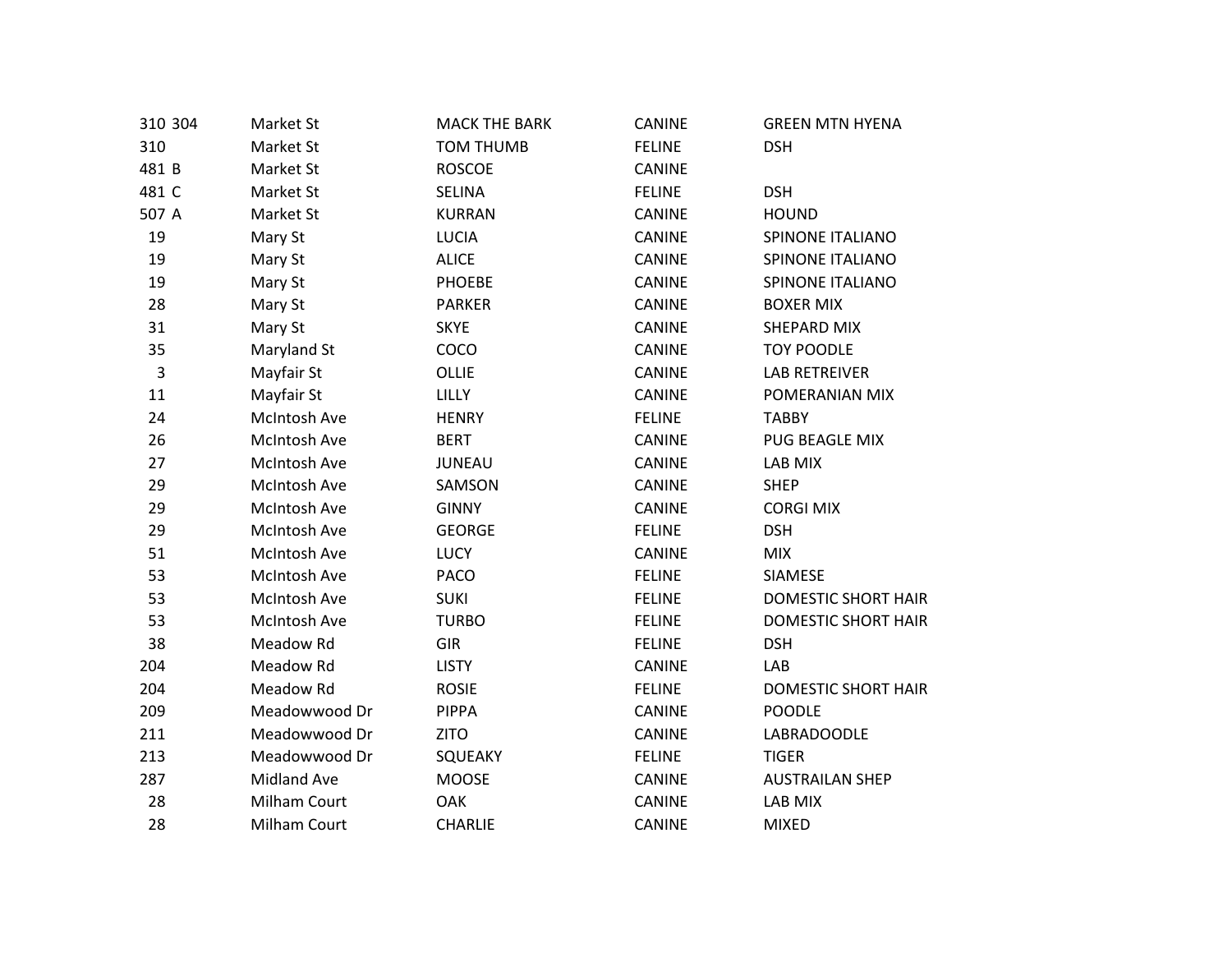| 42          | Milham Court     | <b>BELLA</b>   | CANINE        | <b>TIBETAN TERRIER</b>      |
|-------------|------------------|----------------|---------------|-----------------------------|
| $\mathsf 3$ | Mill Pond Lane   | <b>KOA</b>     | CANINE        | <b>MIX</b>                  |
| 6           | Mill Pond Lane   | <b>BANE</b>    | <b>CANINE</b> | <b>FRENCH BULLDOG</b>       |
| 6           | Mill Pond Lane   | <b>BRODY</b>   | CANINE        | JACK RUSSELL TER MIX        |
| 8           | Mill Pond Lane   | <b>BUCK</b>    | CANINE        | <b>LABRADOR RETRIEVER</b>   |
| 8           | Mill Pond Lane   | <b>DUKE</b>    | CANINE        | <b>SWISS MTN DOG</b>        |
| 20          | Mill Pond Lane   | <b>ROCKY</b>   | CANINE        | <b>MIXED BREED</b>          |
| 24          | Mill Pond Lane   | <b>JASPER</b>  | CANINE        | <b>MALTESE</b>              |
| 14          | Mills Ave        | <b>MAX</b>     | CANINE        | YORKSHIRE TERRIER           |
| 45          | Mockingbird Lane | <b>DAISY</b>   | CANINE        | LAB MIX                     |
| 47          | Mockingbird Lane | <b>GRACIE</b>  | CANINE        | <b>GOLDENDOODLE</b>         |
| 8           | Moss Glen Lane   | <b>MAX</b>     | CANINE        | <b>COCKER SPANIEL</b>       |
| 8           | Moss Glen Lane   | <b>CHESTER</b> | <b>CANINE</b> | <b>COCKER SPANIEL</b>       |
| 12          | Moss Glen Lane   | <b>REED</b>    | CANINE        | <b>MIX</b>                  |
| 14          | Moss Glen Lane   | <b>ROWAN</b>   | CANINE        | LABRADOODLE                 |
| 30          | Moss Glen Lane   | <b>PEPPER</b>  | <b>FELINE</b> | <b>DOMESTIC SHORT HAIR</b>  |
| 30          | Moss Glen Lane   | LILY           | <b>FELINE</b> | DOMESTIC MED. HAIR          |
| 31          | Moss Glen Lane   | ARLEY          | CANINE        | <b>JACK RUSSELL</b>         |
| 31          | Moss Glen Lane   | <b>MAGGIE</b>  | CANINE        | <b>JACK RUSSELL</b>         |
| 32          | Moss Glen Lane   | <b>HOBBES</b>  | CANINE        | <b>LABRADOR MIX</b>         |
| 33          | Moss Glen Lane   | <b>HARPER</b>  | CANINE        | <b>RETRIEVER MIX</b>        |
| 34          | Moss Glen Lane   | SYDNEY         | CANINE        | <b>AMERICAN STAFF</b>       |
| 36          | Moss Glen Lane   | <b>CALLIE</b>  | <b>CANINE</b> | <b>LABRADOR RETRIEVER</b>   |
| 36          | Moss Glen Lane   | <b>FANTA</b>   | <b>FELINE</b> | <b>TABBY</b>                |
| 45          | Moss Glen Lane   | <b>ANNA</b>    | CANINE        | SHIH TZU                    |
| 46          | Moss Glen Lane   | <b>RED</b>     | <b>CANINE</b> | <b>BERNESE MOUNTAIN DOG</b> |
| 52          | Moss Glen Lane   | <b>HIRO</b>    | CANINE        | <b>RAT TERRIER</b>          |
| 54          | Moss Glen Lane   | <b>MURPHY</b>  | CANINE        | <b>GOLDEN RETRIEVER</b>     |
| 54          | Moss Glen Lane   | KAMI           | <b>CANINE</b> | <b>LABRADOR MIX</b>         |
| 56          | Moss Glen Lane   | WESLEY         | CANINE        |                             |
| 57          | Moss Glen Lane   | <b>DJANGO</b>  | CANINE        | <b>RETRIEVER MIX</b>        |
| 60          | Moss Glen Lane   | <b>CHERRY</b>  | <b>CANINE</b> | <b>HAVANESE</b>             |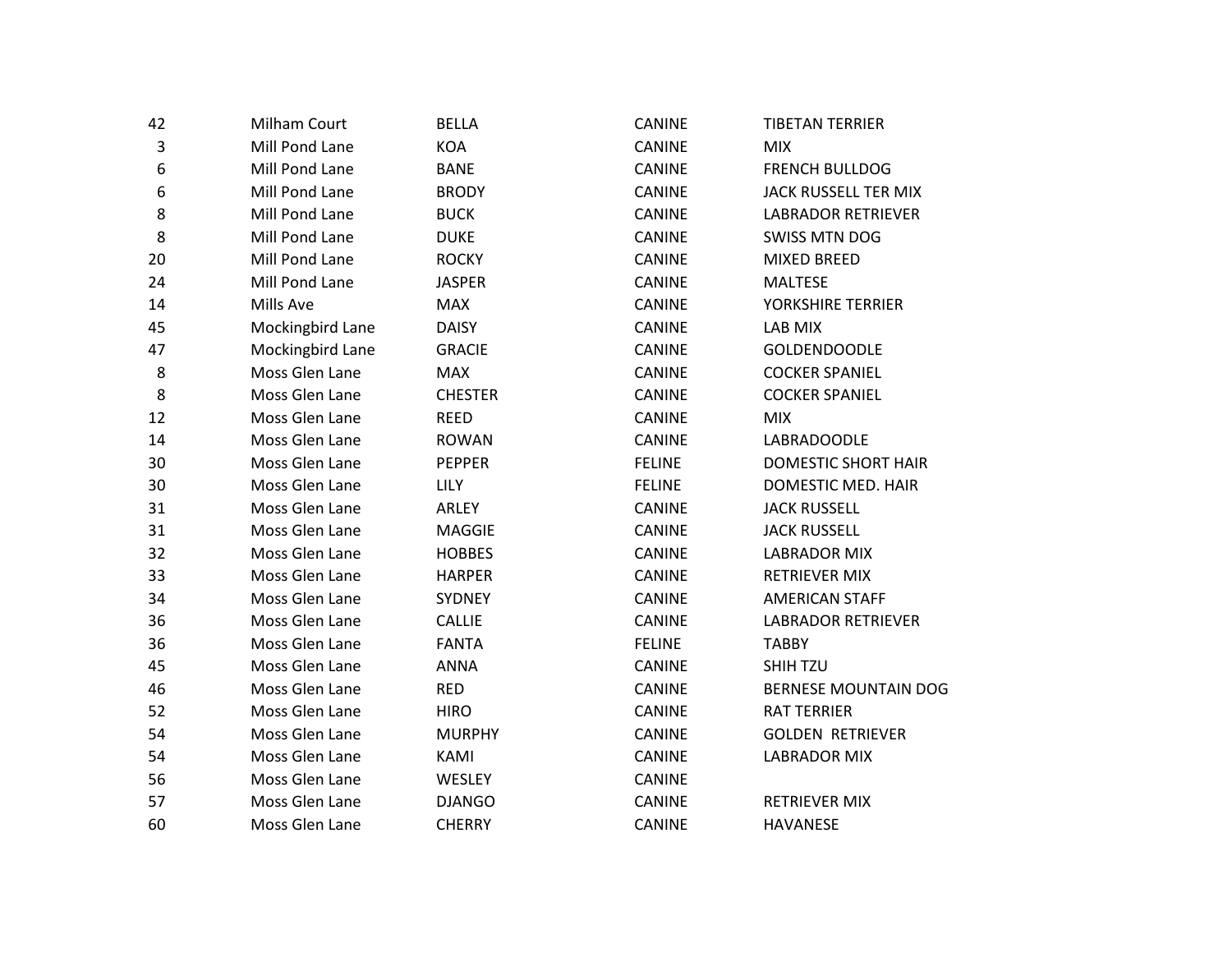| 66             | Moss Glen Lane       | <b>LUCY KATE</b>      | <b>CANINE</b> | <b>ENG SPRINGER SPANIEL</b> |
|----------------|----------------------|-----------------------|---------------|-----------------------------|
| 66             | Moss Glen Lane       | <b>ABBY ROSE</b>      | <b>CANINE</b> | <b>ENG SPRINGER SPANIEL</b> |
| $\overline{2}$ | <b>Myers Court</b>   | <b>BUDDY</b>          | <b>CANINE</b> | <b>PUG</b>                  |
| 10             | <b>Myers Court</b>   | <b>MAGGIE</b>         | CANINE        | <b>CAIRN TERRIER</b>        |
| 16             | <b>Myers Court</b>   | <b>BELLA</b>          | <b>CANINE</b> | <b>MIXED BREED</b>          |
| 27             | <b>Myers Court</b>   | <b>LUCIA</b>          | <b>CANINE</b> | <b>COCKER SPANIEL</b>       |
| 45             | <b>Myers Court</b>   | LOUIE                 | CANINE        | <b>MIX</b>                  |
| 15             | Nesti Dr             | <b>SEBBY</b>          | <b>CANINE</b> | <b>LABRADOR</b>             |
| 11             | Newton Ave           | LIBBY                 | <b>CANINE</b> | <b>MIX</b>                  |
| 17             | Newton Ave           | <b>GINGER</b>         | <b>CANINE</b> | <b>CANINE</b>               |
| 17             | Newton Ave           | KALI                  | <b>CANINE</b> | <b>GREAT PYRENEES</b>       |
| 91             | Nicklaus Circle      | <b>OLIVE</b>          | <b>CANINE</b> | <b>SCHNAUZER MIX</b>        |
| 120            | Nicklaus Circle      | <b>PANSY</b>          | <b>CANINE</b> | <b>SHIH TZU</b>             |
| 120            | Nicklaus Circle      | <b>IZZY</b>           | <b>CANINE</b> | SHIH TZU                    |
| 18             | North Jefferson Rd   | <b>MAX</b>            | CANINE        | <b>GOLDENDOODLE</b>         |
| 18             | North Jefferson Rd   | <b>OLIVER</b>         | <b>CANINE</b> | <b>CANINE</b>               |
| 114            | North Jefferson Rd   | <b>BUSTER</b>         | <b>CANINE</b> | <b>SHIH TZU</b>             |
| 114            | North Jefferson Rd   | <b>CURIOUS GEORGE</b> | <b>FELINE</b> |                             |
| 273            | North Jefferson Rd   | <b>TEDDY</b>          | <b>CANINE</b> | <b>AUSTRALIAN SHEPHERD</b>  |
| 273            | North Jefferson Rd   | <b>GRACIE</b>         | <b>FELINE</b> | <b>DOMESTIC SHORT HAIR</b>  |
| 278            | North Jefferson Rd   | LOLA                  | <b>CANINE</b> | <b>MIX</b>                  |
| 291            | North Jefferson Rd   | <b>POPPY RUTH</b>     | <b>CANINE</b> |                             |
| 113            | North Twin Oaks Terr | Connor                | <b>CANINE</b> | <b>WHEATON TERR</b>         |
| 128            | North Twin Oaks Terr | <b>CHANEL</b>         | CANINE        | <b>PEKINGESE</b>            |
| 129            | North Twin Oaks Terr | <b>MERRY</b>          | <b>CANINE</b> | SHIH TZU                    |
| 134            | North Twin Oaks Terr | <b>JACKSON</b>        | <b>CANINE</b> | LAB                         |
| 154            | North Twin Oaks Terr | Lizzie                | <b>CANINE</b> | <b>MIX</b>                  |
| 161            | North Twin Oaks Terr | <b>MERRY</b>          | <b>CANINE</b> | <b>ITALIAN GREYHOUND</b>    |
| 164            | North Twin Oaks Terr | <b>NEVE</b>           | <b>FELINE</b> | <b>DLH</b>                  |
| 168            | North Twin Oaks Terr | COOSIE                | <b>CANINE</b> | <b>AUST SHEPHERD MIX</b>    |
| 181            | North Twin Oaks Terr | <b>LONDON</b>         | <b>CANINE</b> | <b>AUSSIE MIX</b>           |
| 73             | Nowland Farm Rd      | <b>REDDIE</b>         | <b>CANINE</b> | <b>HAVANESE</b>             |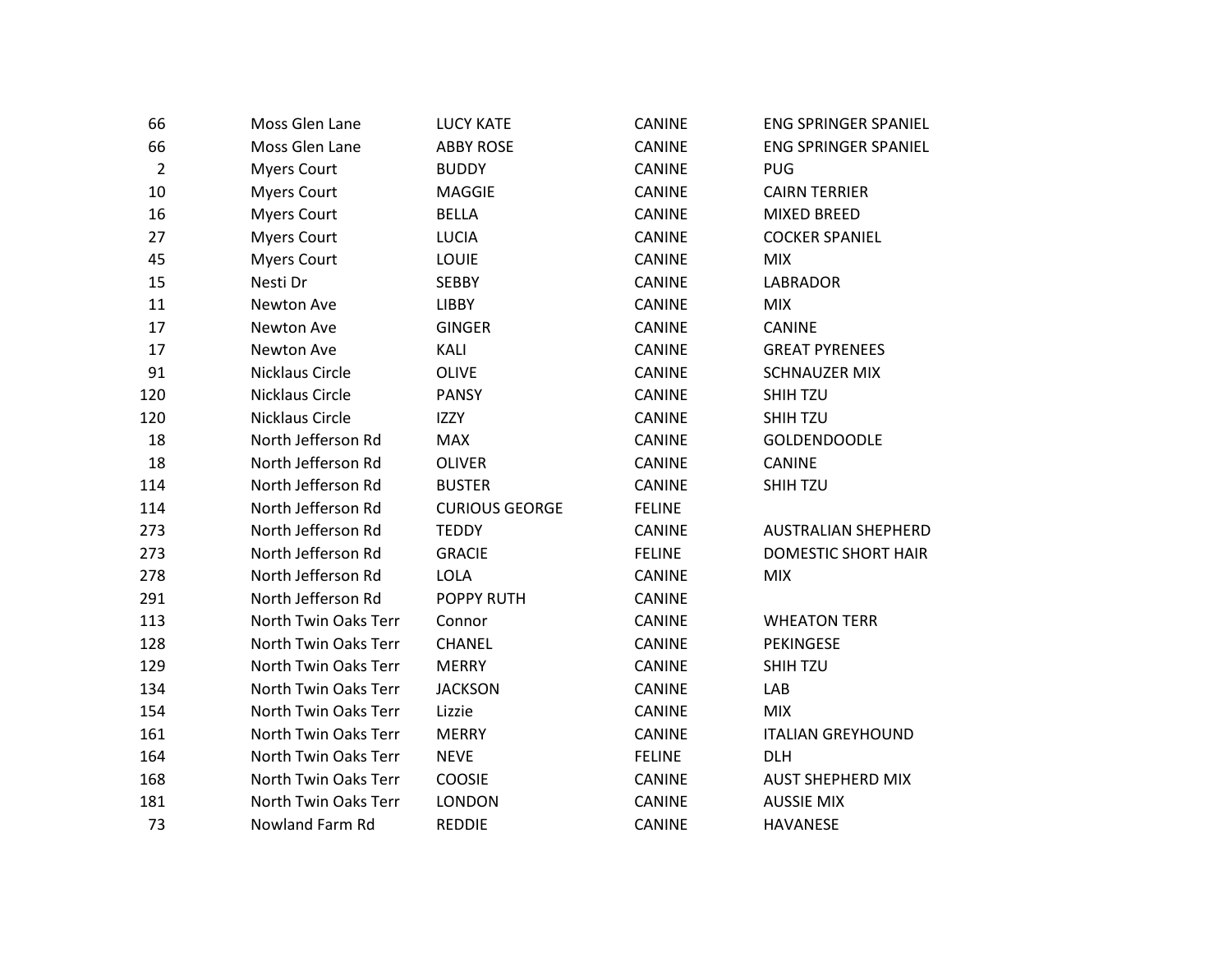| 73                      | Nowland Farm Rd | <b>JAGGER</b>      | CANINE        | <b>HAVANESE</b>             |
|-------------------------|-----------------|--------------------|---------------|-----------------------------|
| 78                      | Nowland Farm Rd | <b>DIDI</b>        | CANINE        | SAMOYED                     |
| 697                     | Nowland Farm Rd | <b>CALLIE</b>      | <b>CANINE</b> | PORTUGUESE WATER            |
| 697                     | Nowland Farm Rd | <b>WINNIE</b>      | CANINE        | <b>AUST LABRADOODLE</b>     |
| 4                       | Oak Creek Dr    | <b>SUMMER</b>      | CANINE        | SHEPHERD MIX                |
| 10                      | Oak Creek Dr    | <b>BREE</b>        | <b>CANINE</b> |                             |
| 11                      | Oak Creek Dr    | <b>CHARLIE</b>     | <b>CANINE</b> | <b>MIX</b>                  |
| 11                      | Oak Creek Dr    | <b>ELLIE</b>       | CANINE        | LAB MIX                     |
| 17                      | Oak Creek Dr    | <b>JORDY BEAU</b>  | CANINE        | <b>AUSTRALIAN LABRADOOD</b> |
| 21                      | Oak Creek Dr    | <b>BOLTON HAWK</b> | <b>CANINE</b> | <b>POINTER</b>              |
| 24                      | Oak Creek Dr    | <b>DEWEY</b>       | CANINE        | <b>RETRIEVER MIX</b>        |
| 11                      | Oak Hill Dr     | <b>BENTLEY</b>     | <b>CANINE</b> | LAB                         |
| 12                      | Oak Hill Dr     | WILLEIGH           | <b>FELINE</b> | <b>DSH</b>                  |
| 20                      | Oak Hill Dr     | <b>REMY</b>        | CANINE        | <b>MIX</b>                  |
| 100                     | Oakwood Dr      | <b>PUFF</b>        | CANINE        | <b>TERRIER</b>              |
| 100                     | Oakwood Dr      | <b>NILLA</b>       | <b>CANINE</b> | <b>GERMAN SHEPHERD MIX</b>  |
| 100                     | Oakwood Dr      | <b>MOCHA</b>       | CANINE        | <b>MIXED</b>                |
| 100                     | Oakwood Dr      | <b>FRAPEE</b>      | <b>CANINE</b> | <b>MIXED</b>                |
| 104                     | Oakwood Dr      | <b>MAEBY</b>       | <b>CANINE</b> | <b>HOUND MIX</b>            |
| 104                     | Oakwood Dr      | <b>IGGY</b>        | CANINE        |                             |
| 122                     | Oakwood Dr      | SALTY              | CANINE        | YELLOW LABRADOR             |
| $\overline{\mathbf{3}}$ | O'Brien Dr      | <b>PIPER</b>       | CANINE        | <b>AUSTRALIAN SHEP</b>      |
| 5                       | O'Brien Dr      | <b>SADIE MAE</b>   | <b>CANINE</b> | <b>JACK RUSSELL TERRIER</b> |
| $\boldsymbol{9}$        | O'Brien Dr      | ARROW              | CANINE        | <b>MIX</b>                  |
| 22                      | O'Brien Dr      | <b>HOPE</b>        | <b>CANINE</b> | <b>MORKIE</b>               |
| 24                      | O'Brien Dr      | <b>STEVEN</b>      | <b>CANINE</b> | <b>MIX</b>                  |
| 24                      | O'Brien Dr      | MARGARET           | CANINE        | <b>ENGLISH BULLDOG</b>      |
| 24                      | O'Brien Dr      | LUKEY              | <b>FELINE</b> | <b>DSH</b>                  |
| 239                     | O'Brien Farm Rd | SAMANTHA           | <b>CANINE</b> | <b>GOLDEN RETRIEVER</b>     |
| 239                     | O'Brien Farm Rd | <b>BRODY</b>       | CANINE        | <b>GOLDEN RETRIEVER</b>     |
| 264                     | O'Brien Farm Rd | KHAMSEEN           | CANINE        | <b>BASENJI MIX</b>          |
| 272                     | O'Brien Farm Rd | SALSA              | <b>CANINE</b> | <b>AUSTRALIAN SHEPHERD</b>  |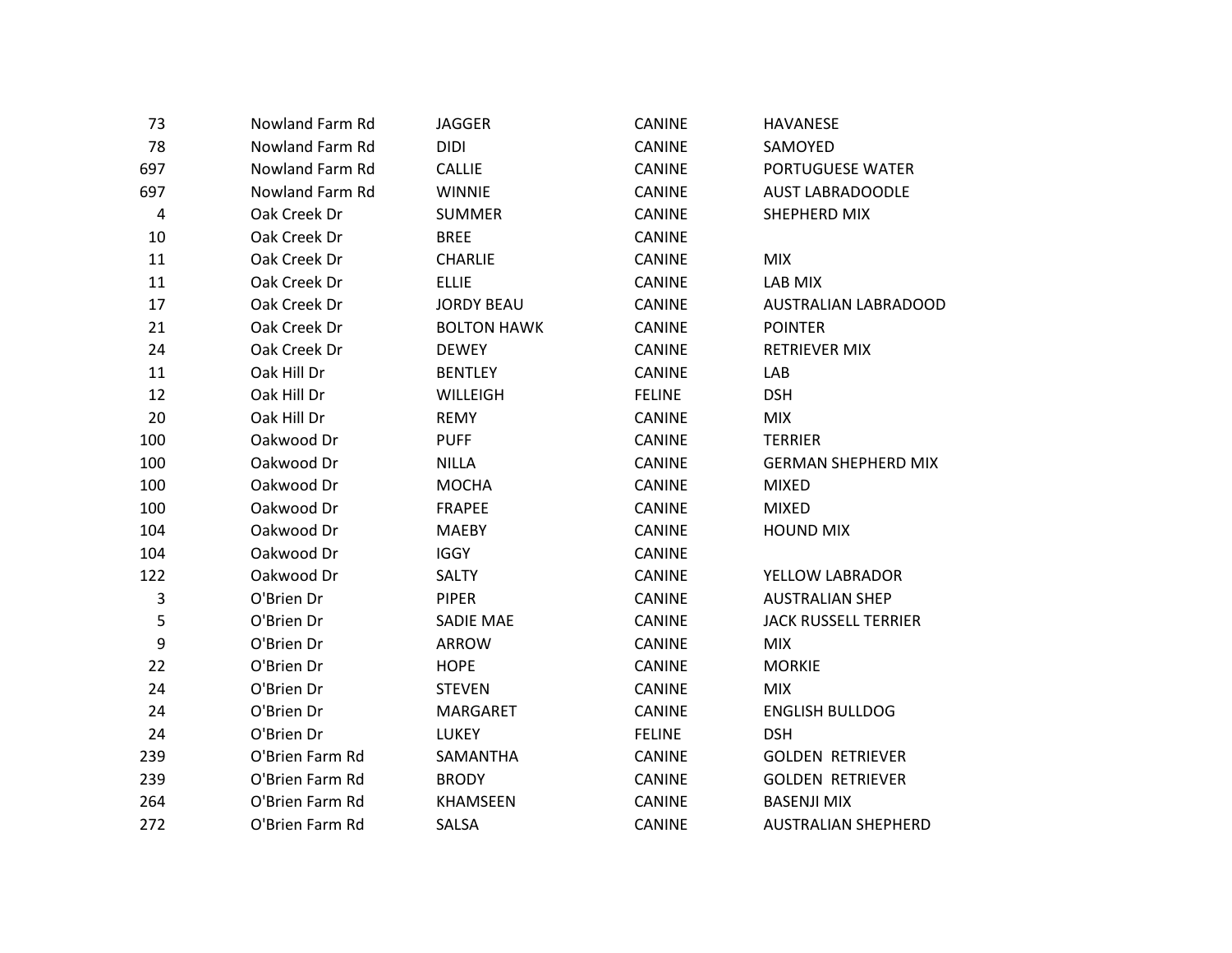| 276            | O'Brien Farm Rd          | <b>MARTY</b>    | <b>CANINE</b> | <b>MIX</b>                 |
|----------------|--------------------------|-----------------|---------------|----------------------------|
| 277            | O'Brien Farm Rd          | CORAL           | <b>FELINE</b> | <b>DOMESTIC SHORT HAIR</b> |
| 277            | O'Brien Farm Rd          | <b>JASPER</b>   | <b>FELINE</b> | <b>DOMESTIC SHORT HAIR</b> |
| 277            | O'Brien Farm Rd          | <b>DIAMOND</b>  | <b>FELINE</b> | <b>DOMESTIC SHORT HAIR</b> |
| 28             | Old Cross Rd             | <b>NANA</b>     | <b>CANINE</b> | <b>GREAT PYRENEES</b>      |
| 105            | Old Farm Rd              | <b>LINCOLN</b>  | <b>CANINE</b> | <b>DACHSHUND MIX</b>       |
| 105            | Old Farm Rd              | <b>MASON</b>    | <b>CANINE</b> | DACHSUHUND LONG HAIR       |
| 37             | Old Schoolhouse          | <b>MOXIE</b>    | CANINE        | <b>HOUND MIX</b>           |
| 54             | Old Schoolhouse          | ZACK            | <b>CANINE</b> | <b>GOLDEN DOODLE</b>       |
| $\overline{7}$ | <b>Olde Orchard Park</b> | <b>FIONA</b>    | <b>FELINE</b> | <b>DSH</b>                 |
| 15             | Orchard Rd               | <b>LOUIE</b>    | <b>CANINE</b> |                            |
| 17             | Orchard Rd               | <b>MURRAY</b>   | CANINE        | CATAHOULA LEOPARD          |
| 21             | Orchard Rd               | <b>DEWEY</b>    | CANINE        | BERNESE/BEAGLE             |
| 22             | Orchard Rd               | <b>DORI</b>     | <b>CANINE</b> | <b>LABRADOR RETRIEVER</b>  |
| 64             | Orchard Rd               | <b>IRIS</b>     | CANINE        | LAB RETRIEVER MIX          |
| 11             | Overlook Dr              | <b>BARKLEY</b>  | <b>CANINE</b> | <b>BEAGLE MIX</b>          |
| 22             | Overlook Dr              | <b>CAT</b>      | <b>FELINE</b> | <b>DSH</b>                 |
| 47             | Overlook Dr              | PETE            | CANINE        | <b>TERRIER MIX</b>         |
| 57             | Overlook Dr              | <b>FITZIE</b>   | CANINE        | <b>COCKAPOO</b>            |
| 77             | Overlook Dr              | <b>NIXON</b>    | <b>CANINE</b> | SIBERIAN HUSKY             |
| 77             | Overlook Dr              | <b>AZULA</b>    | CANINE        | SIBERIAN HUSKY             |
| 96             | Park Rd                  | <b>SATCHEL</b>  | <b>CANINE</b> | <b>STANDARD POODLE</b>     |
| 119            | Park Rd                  | <b>BOGEY</b>    | CANINE        | <b>POODLE</b>              |
| 146            | Park Rd                  | <b>ROBERT</b>   | CANINE        | LAB                        |
| 168            | Park Rd                  | <b>GRACIE</b>   | <b>CANINE</b> | <b>POODLE</b>              |
| 170            | Park Rd                  | <b>GRETCHEN</b> | <b>CANINE</b> | <b>BEAGLE</b>              |
| 189            | Park Rd                  | <b>DUKE</b>     | <b>CANINE</b> | <b>PUG</b>                 |
| 196            | Park Rd                  | <b>BRADY</b>    | <b>FELINE</b> | <b>TABBY</b>               |
| 196            | Park Rd                  | <b>ELI</b>      | <b>FELINE</b> | <b>DSH</b>                 |
| 196            | Park Rd                  | <b>MOOKIE</b>   | <b>FELINE</b> | <b>DSH</b>                 |
| 306            | Park Rd                  | <b>CHASE</b>    | CANINE        | SHEPHERD/BEAGLE MIX        |
| 308            | Park Rd                  | <b>OLIVIA</b>   | CANINE        | <b>JACK RUSSELL</b>        |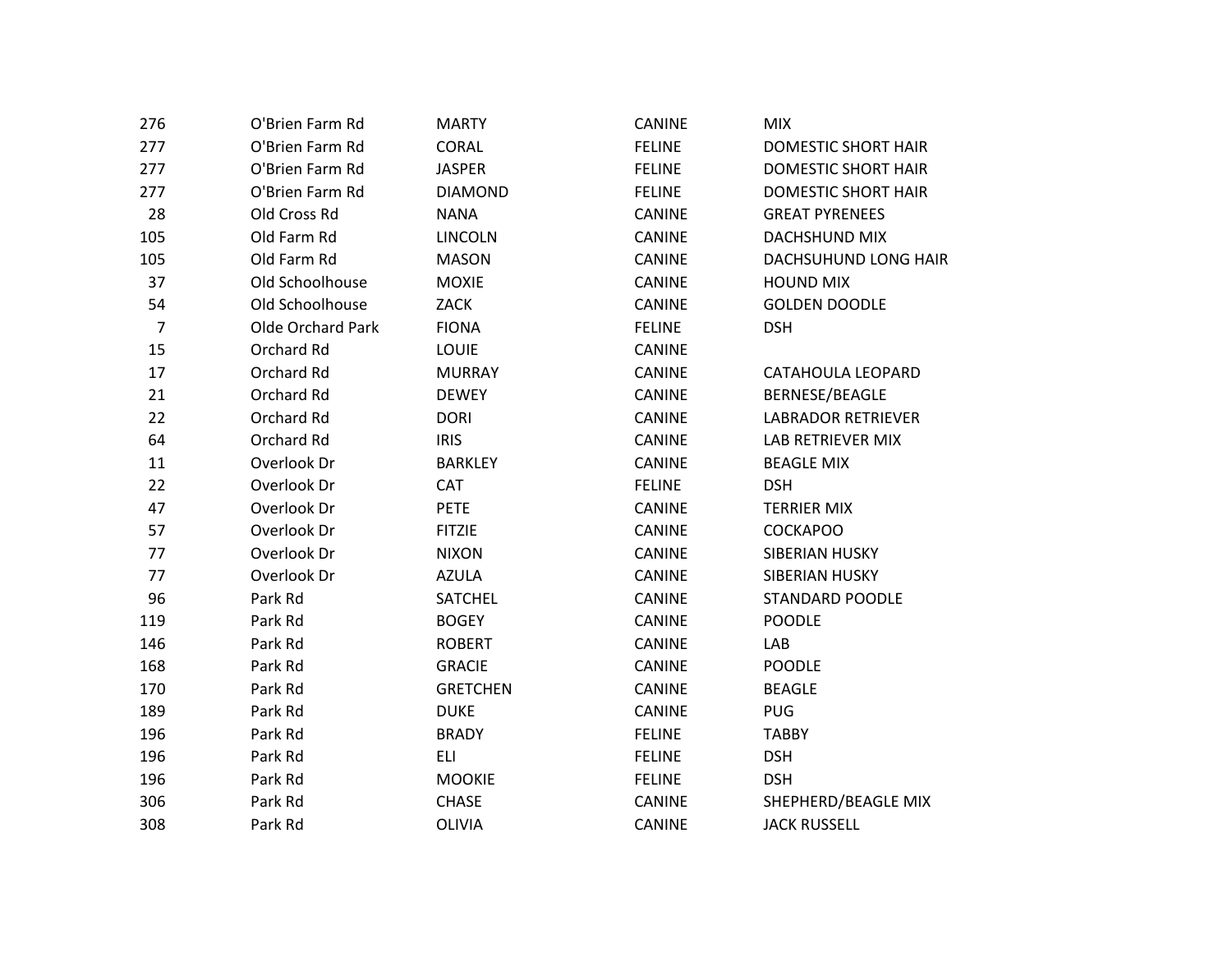| 131          | Patchen Rd          | <b>GENESIS</b>      | <b>CANINE</b> | <b>MIXED BREED</b>             |
|--------------|---------------------|---------------------|---------------|--------------------------------|
| 158          | Patchen Rd          | <b>FIONA</b>        | CANINE        | LAB MIX                        |
| 178          | Patchen Rd          | <b>WHITTAKER</b>    | CANINE        | LAB MIX                        |
| 178          | Patchen Rd          | <b>WINNIE</b>       | CANINE        | <b>TERRIER MIX</b>             |
| 232          | Patchen Rd          | <b>MIDNIGHT</b>     | <b>CANINE</b> | <b>MIX</b>                     |
| $\mathbf 1$  | Patrick St          | <b>KASILYN</b>      | <b>FELINE</b> | <b>SIAMESE</b>                 |
| 5            | Patrick St          | HEMMINGWAY          | CANINE        | <b>JACK RUSSELL TERRIER</b>    |
| 19           | Patrick St          | <b>OSKAR</b>        | CANINE        | <b>GERMAN SHEPHERD</b>         |
| 19           | Patrick St          | LINDA (KIKI)        | <b>FELINE</b> | <b>DSH</b>                     |
| 20           | Patrick St          | <b>SOCHI</b>        | CANINE        | <b>COLLIE MIX</b>              |
| 20           | Patrick St          | <b>PINKERTON</b>    | <b>FELINE</b> | <b>DSH</b>                     |
| 5            | <b>Pavilion Ave</b> | <b>MOXIE</b>        | <b>FELINE</b> | <b>DOMESTIC SHORT HAIR</b>     |
| 5            | <b>Pavilion Ave</b> | <b>KIKI</b>         | <b>FELINE</b> | <b>DOMESTIC SHORT HAIR</b>     |
| 5            | <b>Pavilion Ave</b> | <b>TATER</b>        | <b>CANINE</b> |                                |
| 11           | <b>Pavilion Ave</b> | KIA                 | CANINE        | <b>LHASA APSO</b>              |
| 5            | Peterson Terr       | <b>THOMAS</b>       | <b>FELINE</b> | DOMESTIC LONG HA               |
| 5            | Peterson Terr       | <b>TANNER</b>       | <b>CANINE</b> | <b>BOXER &amp; BULLDOG MIX</b> |
| 13           | Peterson Terr       | <b>GWEN</b>         | CANINE        | <b>BASSETT HOUND</b>           |
| 13           | Peterson Terr       | <b>BENTLEY</b>      | CANINE        | <b>BASSET HOUND</b>            |
| 13           | Peterson Terr       | <b>BUDDY</b>        | CANINE        | <b>BASSET HOUND</b>            |
| 25           | Peterson Terr       | <b>Buddy</b>        | <b>CANINE</b> | <b>COLLIE MIX</b>              |
| $\mathbf{1}$ | Pheasant Way        | <b>JUNE</b>         | CANINE        | <b>HOUND MIX</b>               |
| 10           | Pheasant Way        | <b>SHERLOCK</b>     | CANINE        | <b>GERMAN SHEPHERD</b>         |
| 10           | Pheasant Way        | <b>ATHENA</b>       | CANINE        | MALAMUTE                       |
| 15           | Pheasant Way        | LEO                 | <b>FELINE</b> | <b>DOMESTIC SHORT HAIR</b>     |
| 17           | Pheasant Way        | <b>HOLLY</b>        | <b>CANINE</b> | <b>BOSTON TERRIER</b>          |
| 24           | Pheasant Way        | <b>NOELLE</b>       | <b>FELINE</b> | <b>DOMESTIC SHORT HAIR</b>     |
| 29           | Pheasant Way        | <b>AUGIE</b>        | CANINE        | <b>LABRADOODLE</b>             |
| 29           | Pheasant Way        | <b>HAPPY</b>        | CANINE        | <b>WEST HIGHLAND TERR</b>      |
| 32           | Pheasant Way        | LIMON VAN LEXINGTON | CANINE        | <b>GRIFFON</b>                 |
| 33           | Pheasant Way        | SAMMY               | CANINE        | <b>CANINE</b>                  |
| 35           | Pheasant Way        | <b>ZOEY</b>         | <b>CANINE</b> | YORKSHIRE TERRIER              |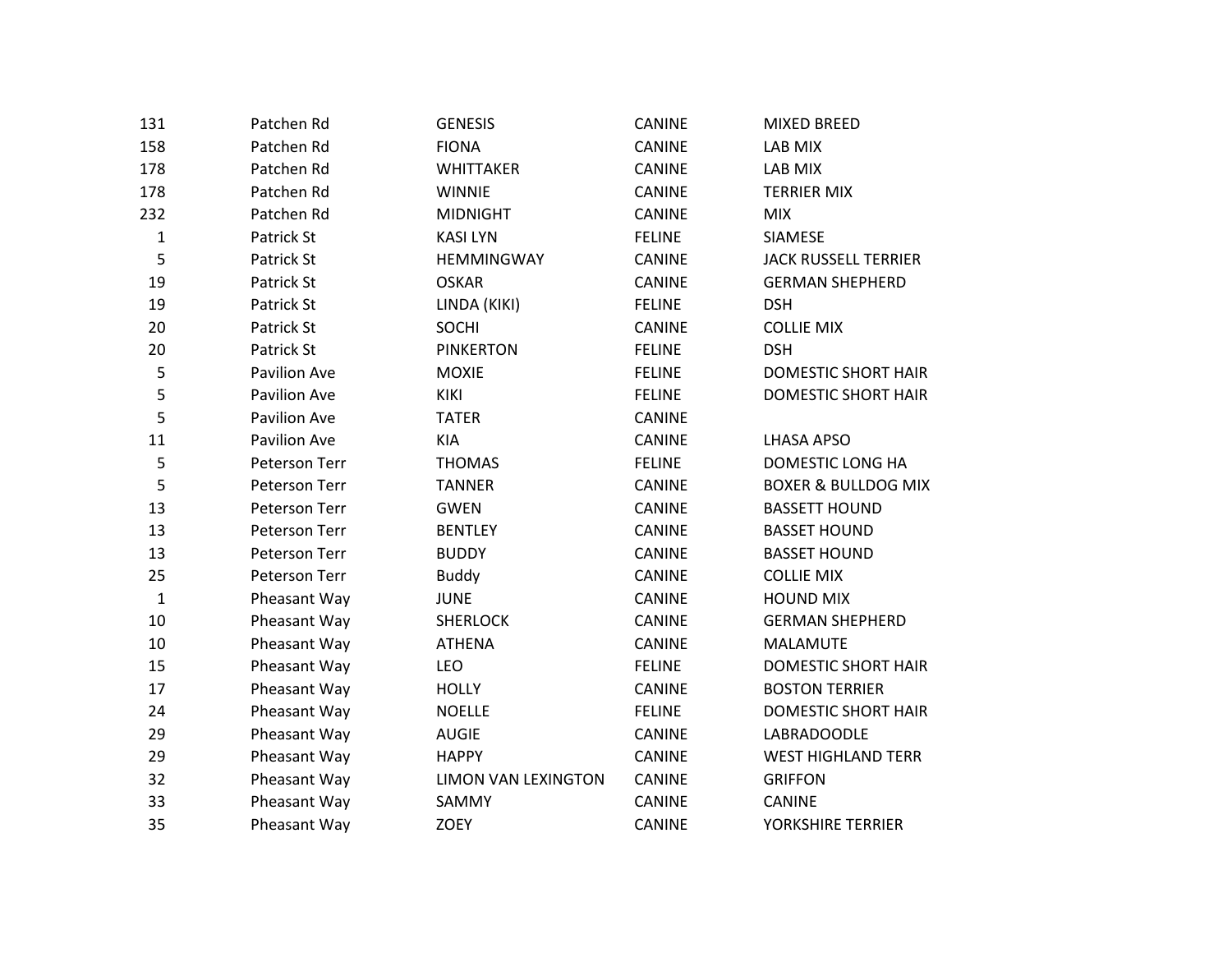| Pheasant Way   | <b>RONNIE</b>     | <b>CANINE</b> | YORKSHIRE TERRIER          |
|----------------|-------------------|---------------|----------------------------|
| Pheasant Way   | <b>SOPHIE</b>     | CANINE        | KING CHARLES SPANIEL       |
| Pheasant Way   | <b>GOLDIE</b>     | <b>CANINE</b> | <b>GOLDENDOODLE</b>        |
| Pheasant Way   | <b>FAYE</b>       | <b>CANINE</b> | AUSTRAILAN LABRADOOD       |
| Pine St        | <b>XANDER</b>     | <b>CANINE</b> | <b>GREAT PYRENEES</b>      |
| Pine St        | <b>PEANUT</b>     | CANINE        | <b>DOBERMAN PINSCHER</b>   |
| Pine Tree Terr | MARMALADE(MINNIE) | <b>FELINE</b> | <b>DOMESTIC SHORT HAIR</b> |
| Pine Tree Terr | <b>KITTY</b>      | <b>FELINE</b> | <b>DOMESTIC SHORT HAIR</b> |
| Pine Tree Terr | SIDNEY            | <b>CANINE</b> | <b>TERRIER MIX</b>         |
| Pine Tree Terr | LILO              | <b>CANINE</b> | <b>DOBERMAN MIX</b>        |
| Pine Tree Terr | ZUZU              | CANINE        | <b>MIX</b>                 |
| Pine Tree Terr | <b>RUBY</b>       | <b>CANINE</b> | <b>BOXER</b>               |
| Pine Tree Terr | LEVI              | CANINE        | <b>BOXER</b>               |
| Pine Tree Terr | <b>DEWEY</b>      | <b>CANINE</b> | KING CHARLES CAV MIX       |
| Pinnacle Dr    | MILO              | CANINE        | LABRADOODLE                |
| Pinnacle Dr    | <b>TOBY</b>       | <b>CANINE</b> | <b>AUST LABRADOODLE</b>    |
| Pinnacle Dr    | <b>CITRA</b>      | CANINE        | <b>STANDARD POODLE</b>     |
| Pinnacle Dr    | <b>COOPER</b>     | <b>CANINE</b> | <b>GOLDEN RETRIEVER</b>    |
| Pinnacle Dr    | <b>BOGIE</b>      | <b>CANINE</b> | <b>MIXED</b>               |
| Pleasant Ave   | <b>GEORGIA</b>    | <b>CANINE</b> | <b>LABRADOR RETRIEVER</b>  |
| Preserve Rd    | <b>NORA</b>       | <b>CANINE</b> | SHIH TZU                   |
| Preserve Rd    | <b>FEBE</b>       | CANINE        | <b>SHIH TZU</b>            |
| Proctor Ave    | SAKI              | <b>CANINE</b> | <b>PUG</b>                 |
| Proctor Ave    | LOUIS             | <b>FELINE</b> | MAINE COON                 |
| Proctor Ave    | SMUGGLER          | CANINE        | <b>MIXED BREED</b>         |
| Proctor Ave    | <b>TAKODA</b>     | CANINE        | <b>MIX</b>                 |
| Proctor Ave    | <b>BAGHERRA</b>   | <b>FELINE</b> | <b>DSH</b>                 |
| Proctor Ave    | <b>MOLLY</b>      | <b>CANINE</b> | MINIATURE DACHSHUND        |
| Proctor Ave    | <b>GABBY</b>      | CANINE        | <b>GER SHEP</b>            |
|                | LYLE              | CANINE        | <b>WEST HIGHLAND TERR</b>  |
|                |                   |               |                            |
| Prouty Pkwy    | LUNA              | CANINE        | <b>GOLDEN DOODLE</b>       |
|                |                   | Prouty Pkwy   |                            |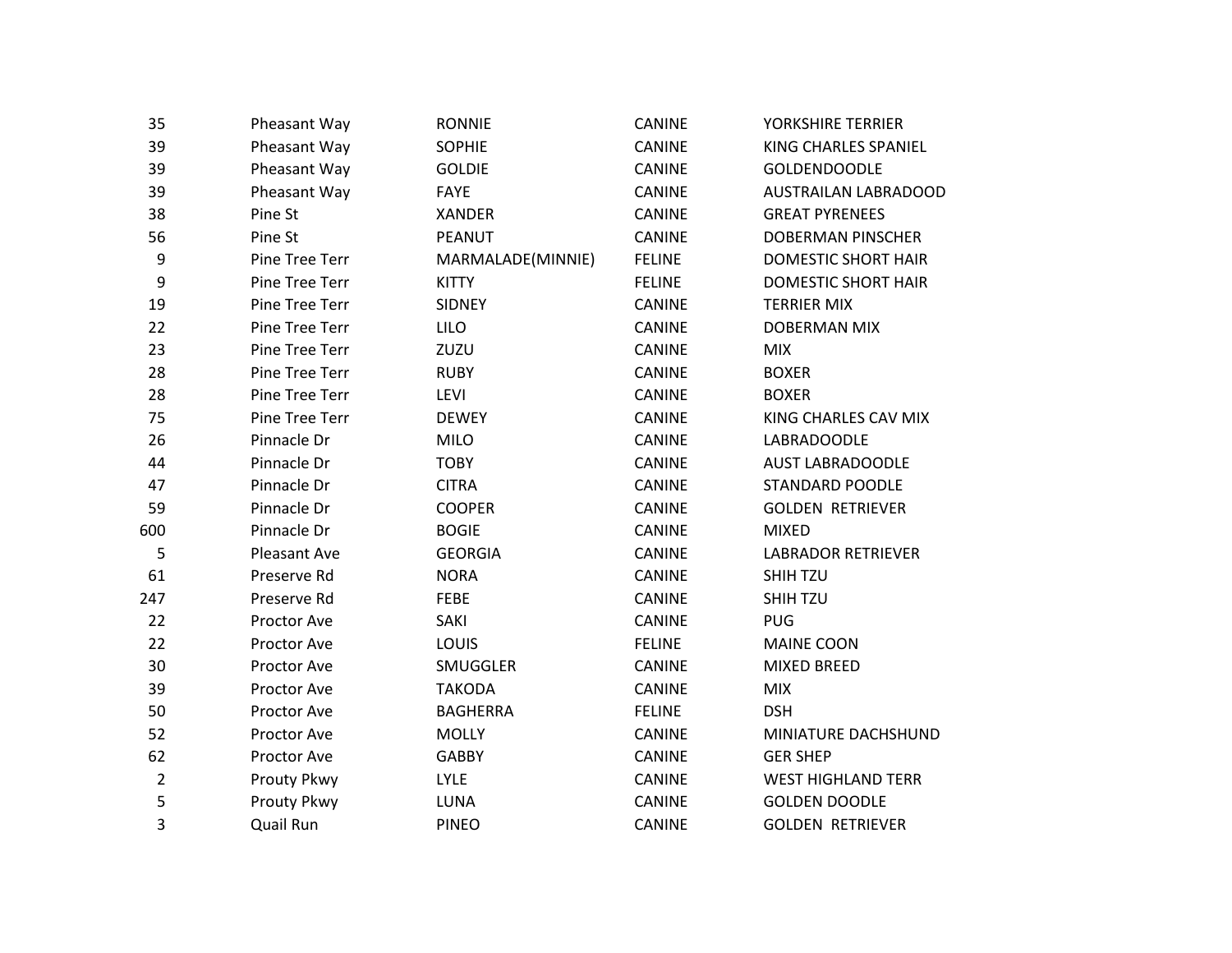| 3              | Quail Run           | PECO              | CANINE        | LAB RETRIEVER MIX          |
|----------------|---------------------|-------------------|---------------|----------------------------|
| 5              | Quail Run           | <b>HARGOW</b>     | CANINE        | BERNESE MOUNTAIN DOG       |
| $\overline{7}$ | Quail Run           | <b>CHARLIE</b>    | CANINE        | <b>GOLDEN RETRIEVER</b>    |
| 15             | Quail Run           | <b>DARLA</b>      | CANINE        | CAV KING CHAS SPAN         |
| 15             | Quail Run           | <b>MOON</b>       | <b>FELINE</b> | DLH                        |
| 16             | Quail Run           | <b>ROOSTER</b>    | CANINE        | POINTER/RETREIVER          |
| 92 #4          | Quarry Hill Rd      | <b>NORA</b>       | <b>FELINE</b> | <b>DLH</b>                 |
| 152 44         | Quarry Hill Rd      | <b>HENRIETTA</b>  | <b>FELINE</b> | <b>DOMESTIC SHORT HAIR</b> |
| 315 #235       | Quarry Hill Rd      | <b>MR NUGGET</b>  | <b>FELINE</b> | DOMESTIC SHORT HAIR        |
| 315 #235       | Quarry Hill Rd      | <b>PUMPKIN</b>    | <b>FELINE</b> | <b>DOMESTIC SHORT HAIR</b> |
| 430 113        | Quarry Hill Rd      | <b>ONION RING</b> | <b>FELINE</b> |                            |
| 430 312        | Quarry Hill Rd      | <b>RANDI</b>      | <b>FELINE</b> | <b>DSH</b>                 |
| 833 30         | Queen City Park Rd  | <b>KANE</b>       | CANINE        |                            |
| 23             | Queensbury Rd       | <b>MOCHI</b>      | <b>CANINE</b> | <b>MALTESE MIX</b>         |
| 32             | Queensbury Rd       | OLIVE             | <b>FELINE</b> | <b>DSH</b>                 |
| 8              | <b>Richard Terr</b> | <b>TITAN</b>      | CANINE        | <b>ELKHOUND</b>            |
| 10             | <b>Richard Terr</b> | <b>GIDGET</b>     | <b>FELINE</b> | <b>DSH</b>                 |
| 10             | <b>Richard Terr</b> | <b>RIPLEY</b>     | <b>FELINE</b> | <b>DLH</b>                 |
| 10             | <b>Richard Terr</b> | <b>TOM HANKS</b>  | <b>FELINE</b> | DOMESTIC LONG HA           |
| 16             | <b>Richard Terr</b> | <b>SCARLETT</b>   | CANINE        | <b>MIX</b>                 |
| 16             | <b>Richard Terr</b> | <b>HENRY</b>      | CANINE        | CHIHUAHUA MIX              |
| 14             | Royal Dr            | <b>EMMA</b>       | CANINE        | <b>LABRADOR RETRIEVER</b>  |
| 14             | Royal Dr            | <b>IVY</b>        | <b>CANINE</b> | <b>LAB RETREIVER</b>       |
| 73             | Royal Dr            | WOLFGANG          | CANINE        | OLD ENGLISH SHEEPDOG       |
| 73             | Royal Dr            | <b>SIGGY</b>      | CANINE        |                            |
| 139            | Royal Dr            | <b>OSCAR</b>      | CANINE        | <b>LABRADOR RETRIEVER</b>  |
| 139            | Royal Dr            | <b>DAISY</b>      | <b>FELINE</b> | <b>DSH</b>                 |
| 144            | Royal Dr            | SATCHMO           | CANINE        |                            |
| 179            | Royal Dr            | Macy              | CANINE        | <b>GOLDENDOODLE</b>        |
| 205            | Royal Dr            | <b>BENNIE</b>     | CANINE        | <b>TERRIER MIX</b>         |
| 205            | Royal Dr            | <b>IZZIE</b>      | CANINE        | <b>ENGLISH SHEPHERD</b>    |
| 205            | Royal Dr            | ABBIE             | <b>FELINE</b> | DOMESTIC SHORT HAIR        |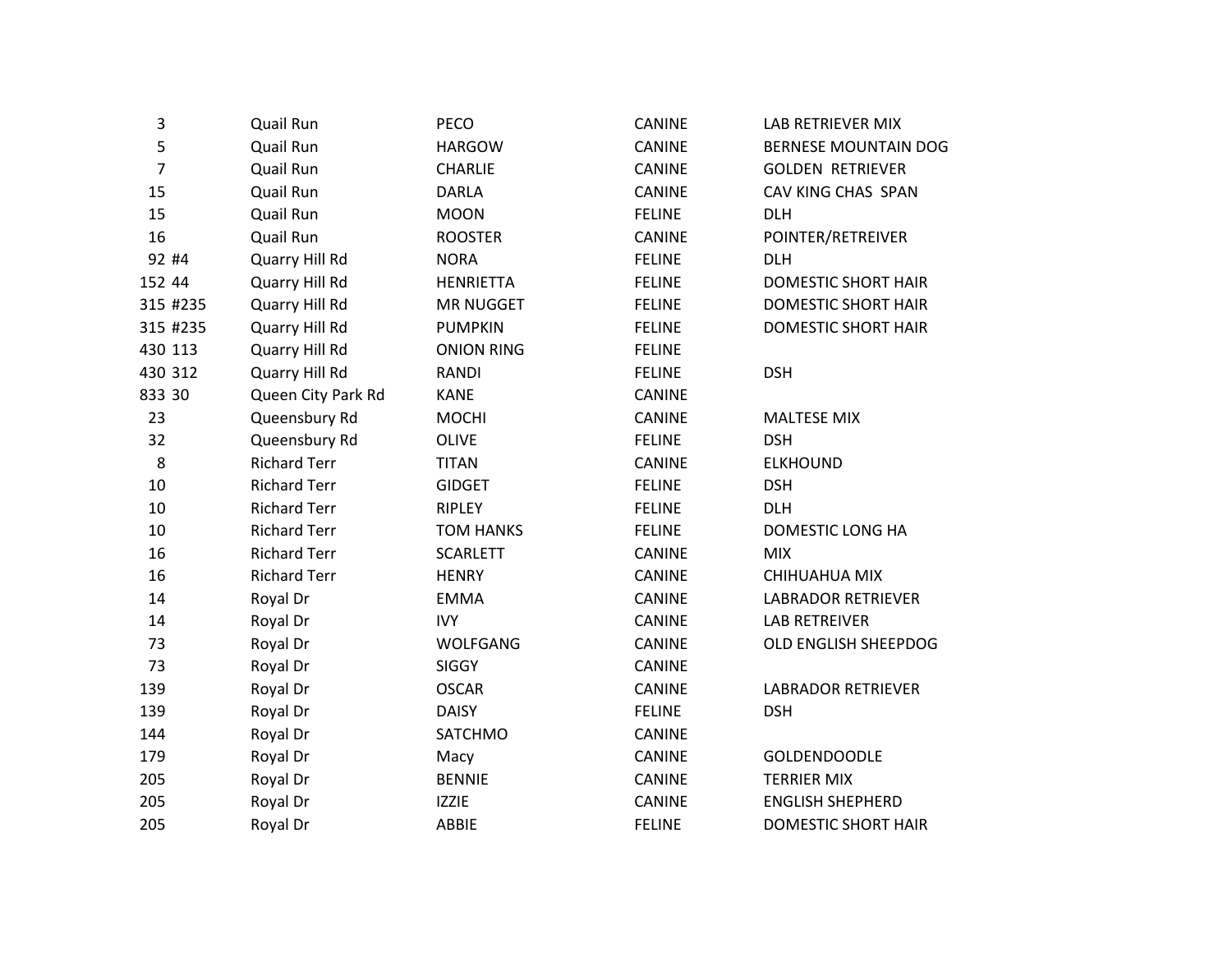| 205              | Royal Dr          | <b>GRACIE</b>        | <b>FELINE</b> | DOMESTIC SHORT HAIR        |
|------------------|-------------------|----------------------|---------------|----------------------------|
| 205              | Royal Dr          | LULU                 | <b>FELINE</b> | <b>DOMESTIC SHORT HAIR</b> |
| 150              | <b>Rye Circle</b> | <b>GRACIE</b>        | CANINE        | <b>GOLDEN RETRIEVER</b>    |
| 225              | <b>Rye Circle</b> | <b>HATTIE</b>        | <b>CANINE</b> | POODLE MIX                 |
| 247              | <b>Rye Circle</b> | <b>GRACIE</b>        | CANINE        | MIN SCHNAUZER              |
| 278              | <b>Rye Circle</b> | <b>WILLOW</b>        | <b>CANINE</b> | <b>HUSKY</b>               |
| $\pmb{0}$        | Sadie Ln          | <b>MAX</b>           | <b>CANINE</b> |                            |
| 110              | Sadie Ln          | <b>ZIGGY</b>         | CANINE        | <b>LABRADOR RETRIEVER</b>  |
| 126              | Sadie Ln          | <b>DEACON</b>        | CANINE        | <b>POODLE</b>              |
| 126              | Sadie Ln          | <b>DANI</b>          | CANINE        | <b>TOY POODLE</b>          |
| 126              | Sadie Ln          | <b>ROSIE</b>         | <b>CANINE</b> | <b>TOY POODLE</b>          |
| 126              | Sadie Ln          | <b>TUFFY</b>         | CANINE        | <b>TOY POODLE</b>          |
| 150              | Sadie Ln          | <b>OLIVER</b>        | CANINE        | <b>BOXER RED BONE COON</b> |
| 150              | Sadie Ln          | SADIE                | <b>CANINE</b> | <b>BOXER</b>               |
| 160              | Sadie Ln          | <b>FINN</b>          | <b>CANINE</b> | <b>TERRIER MIX</b>         |
| 161              | Sadie Ln          | GUS                  | CANINE        | LABRADOODLE                |
| 161              | Sadie Ln          | <b>ELIJAH</b>        | <b>FELINE</b> |                            |
| 6                | Sandalwood Rd     | <b>GEORGE JETSON</b> | <b>CANINE</b> | <b>SETTER</b>              |
| 6                | Sandalwood Rd     | <b>TWIX</b>          | CANINE        | CHIHUAHUA MIX              |
| 6                | Sandalwood Rd     | <b>UNCLE STANLEY</b> | CANINE        |                            |
| $\overline{7}$   | Sandalwood Rd     | <b>MORGAN</b>        | CANINE        | <b>LABRADOR RETRIEVER</b>  |
| 19               | Sandalwood Rd     | <b>ROSE</b>          | <b>CANINE</b> | <b>FEIST</b>               |
| 20               | Sandalwood Rd     | OLIVE                | CANINE        | MINIATURE SCHNAUZER        |
| 20               | Sandalwood Rd     | <b>HAZEL</b>         | <b>CANINE</b> | <b>MIX</b>                 |
| 20               | Sandalwood Rd     | <b>BODHI</b>         | <b>CANINE</b> | MINI SCHNAUZER             |
| $\boldsymbol{9}$ | Scotsdale Rd      | <b>BREE</b>          | CANINE        | WELSH SPRINGER SPAN        |
| 20               | Scotsdale Rd      | SNOWY                | CANINE        | SAMOYED                    |
| 20               | Scotsdale Rd      | <b>DUMPLING</b>      | CANINE        | SAMOYED                    |
| 22               | Scotsdale Rd      | <b>LEON</b>          | <b>FELINE</b> | <b>DSH</b>                 |
| 22               | Scotsdale Rd      | <b>MONTY</b>         | <b>FELINE</b> | <b>DSH</b>                 |
| 6                | Sebring Rd        | <b>BOO</b>           | CANINE        | CHIHUAHUA MIX              |
| 9                | Sebring Rd        | <b>BUZZY</b>         | <b>CANINE</b> | <b>LABRADOODLE</b>         |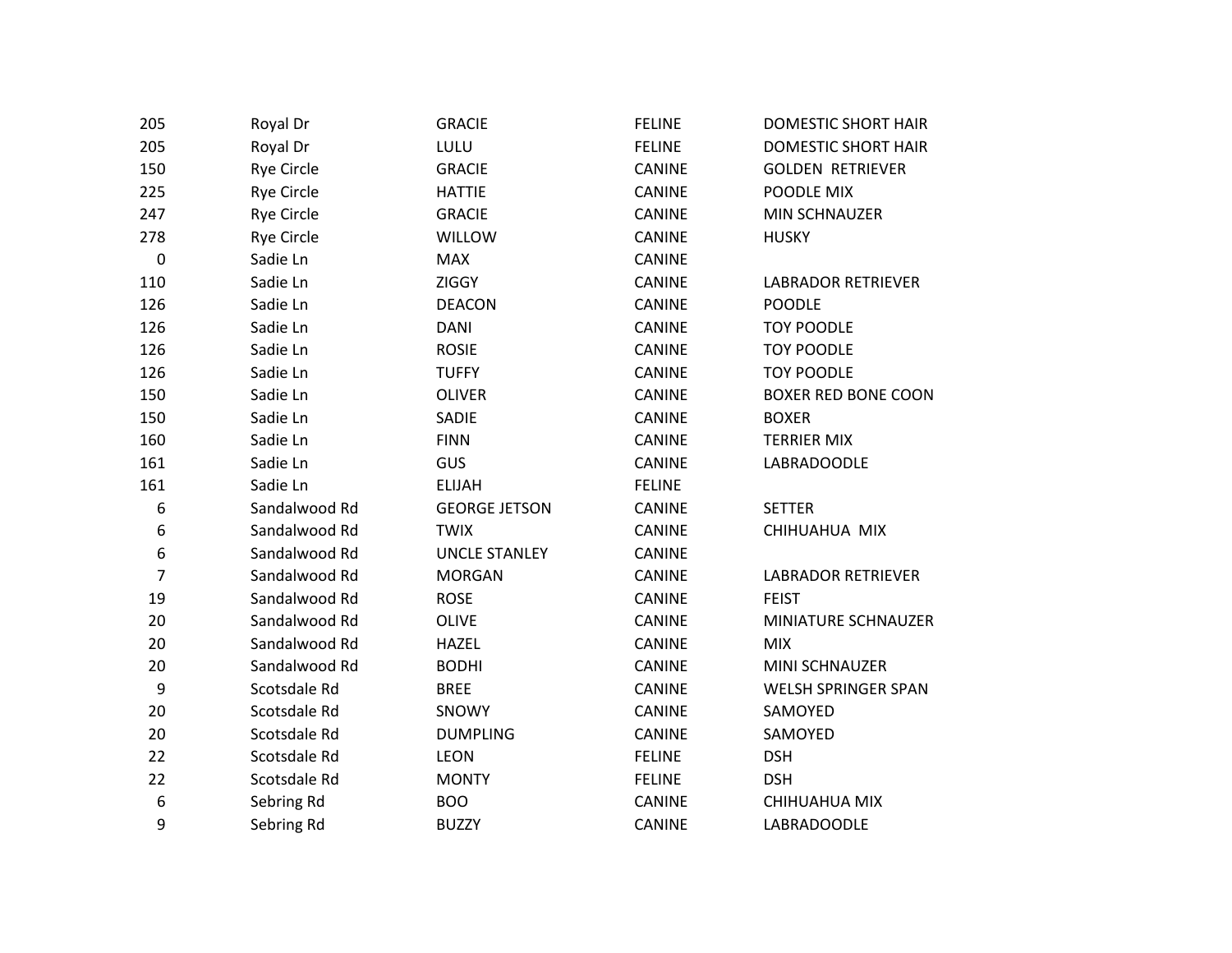| 12        | Sebring Rd      | <b>IZZY</b>          | <b>CANINE</b> | LAB MIX                    |
|-----------|-----------------|----------------------|---------------|----------------------------|
| 15        | Sebring Rd      | <b>RICO</b>          | CANINE        | <b>TERRIER MIX</b>         |
| 15        | Sebring Rd      | LOLA                 | CANINE        | <b>MIXED BREED</b>         |
| 20        | Sebring Rd      | <b>BLACK JACK</b>    | CANINE        | RETRIEVER MIX              |
| 20        | Sebring Rd      | <b>OLAF</b>          | <b>FELINE</b> | <b>DLH</b>                 |
| 21        | Sebring Rd      | <b>POE</b>           | <b>CANINE</b> | SHEPHERD MIX               |
| 27        | Sebring Rd      | <b>CHIP</b>          | CANINE        | <b>LABRADOR RETRIEVER</b>  |
| 27        | Sebring Rd      | <b>BUNNY BELLE</b>   | CANINE        | <b>LABRADOR RETRIEVER</b>  |
| 388 310   | Shelburne Rd    | <b>OLSSON</b>        | CANINE        |                            |
| 1185 309  | Shelburne Rd    | Ginger               | CANINE        | <b>POINTER</b>             |
| 1333      | Shelburne Rd    | <b>MILFORD</b>       | <b>FELINE</b> | <b>DSH</b>                 |
| 1690 115  | Shelburne Rd    | Cooper               | CANINE        | LAB                        |
| 1690 204  | Shelburne Rd    | Dax                  | <b>FELINE</b> | <b>DOMESTIC SHORT HAIR</b> |
| 1690 206  | Shelburne Rd    | Atlas                | <b>FELINE</b> | <b>DOMESTIC SHORT HAIR</b> |
| 1690 311  | Shelburne Rd    | <b>CHARLIE BROWN</b> | CANINE        | <b>CHOCOLATE LAB</b>       |
| 1690 #416 | Shelburne Rd    | <b>BAXTER</b>        | CANINE        | <b>LABRADOR RETRIEVER</b>  |
| 69        | Shepard Lane    | <b>SCOOTER</b>       | <b>CANINE</b> | <b>COLLIE MIX</b>          |
| 40        | Sherry Rd       | <b>JUNIOR</b>        | <b>FELINE</b> | <b>DSH</b>                 |
| 6         | Shunpike Rd     | <b>KIERAN</b>        | CANINE        | LAB MIX                    |
| 76        | Shunpike Rd     | <b>WINSTON</b>       | CANINE        | <b>BULL MASTIFF</b>        |
| 76        | Shunpike Rd     | <b>RUBY</b>          | <b>CANINE</b> | <b>BULL MASTIFF</b>        |
| 84        | Shunpike Rd     | <b>PELE</b>          | <b>FELINE</b> | <b>DSH</b>                 |
| 90        | Shunpike Rd     | <b>GINGER</b>        | CANINE        | <b>LABRADOODLE</b>         |
| 16        | Simpson Ct      | <b>EDNA</b>          | <b>FELINE</b> | <b>TORTOISESHELL</b>       |
| 16        | Simpson Ct      | <b>NADIA</b>         | <b>FELINE</b> | <b>DSH</b>                 |
| 16        | Simpson Ct      | <b>BELLA</b>         | <b>FELINE</b> | <b>DSH</b>                 |
| 53        | Simpson Ct      | <b>MARTHA</b>        | CANINE        | LAB PIT BULL MIX           |
| 53        | Simpson Ct      |                      | <b>FELINE</b> | <b>DSH</b>                 |
| 61        | Simpson Ct      | SHADOW               | CANINE        | LAB                        |
| 5         | Slocum St       | <b>ZIPPY</b>         | <b>FELINE</b> | <b>RUSSIAN BLUE</b>        |
| 6         | Slocum St       | <b>RAMBO</b>         | CANINE        | <b>IRISH SETTER</b>        |
| 5         | Sommerfield Ave | LUNA                 | <b>CANINE</b> | <b>VIZSLA</b>              |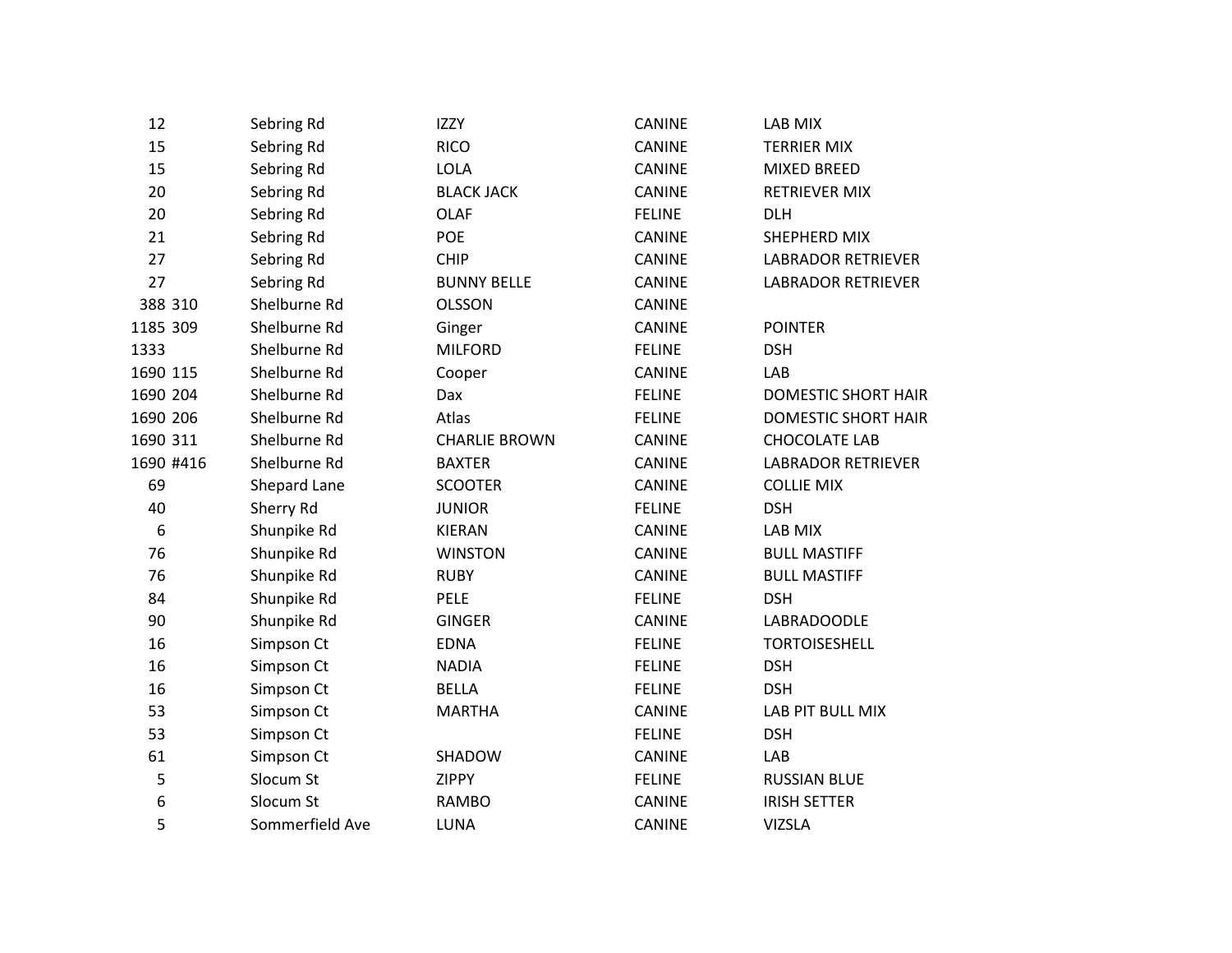| 20       | Sommerfield Ave | <b>ANN</b>            | <b>CANINE</b> | <b>GOLDEN RETRIEVER</b>    |
|----------|-----------------|-----------------------|---------------|----------------------------|
| 40       | Sommerfield Ave | <b>BRADY</b>          | CANINE        | YELLOW LAB                 |
| 79       | Sommerfield Ave | <b>GATSBY</b>         | CANINE        | <b>HAVANESE</b>            |
| 99       | Sommerfield Ave | <b>SKOKI</b>          | CANINE        | <b>LABRADOR RETRIEVER</b>  |
| 130      | Sommerfield Ave | <b>MAILE</b>          | CANINE        | <b>BEAGLE MIX</b>          |
| 130      | Sommerfield Ave | <b>PETER</b>          | <b>FELINE</b> | <b>DSH</b>                 |
| 170      | Sommerfield Ave | <b>ODIN</b>           | CANINE        | <b>CHIHUAHUA</b>           |
| 170      | Sommerfield Ave | <b>APOLLO</b>         | CANINE        | CHIHUAHUA LONG HAIR        |
| 189      | Sommerfield Ave | <b>MASON</b>          | <b>CANINE</b> | <b>BOXER MIX</b>           |
| 228      | Sommerfield Ave | <b>BAILEY</b>         | <b>CANINE</b> | <b>BERNESE MOUNTAIN DO</b> |
| 245      | Sommerfield Ave | <b>MOLLY</b>          | CANINE        | <b>LABRADOODLE</b>         |
| 250      | Songbird Lane   | <b>HERBIE</b>         | <b>FELINE</b> | <b>TABBY</b>               |
| 250      | Songbird Lane   | <b>CLAIRE</b>         | <b>FELINE</b> | <b>TABBY</b>               |
| 405      | South Beach Rd  | <b>GRIFFIN</b>        | <b>FELINE</b> | DOMESTIC SHORT HAIR        |
| 504      | South Beach Rd  | SAM                   | <b>CANINE</b> | LABRADOR                   |
| 508      | South Beach Rd  | <b>MAGGIE</b>         | CANINE        | <b>IRISH SETTER</b>        |
| 508      | South Beach Rd  | <b>ANNIE</b>          | CANINE        | <b>IRISH SETTER</b>        |
| 607      | South Beach Rd  | <b>TEDDY</b>          | <b>CANINE</b> | <b>GOLDEN RETRIEVER</b>    |
| 21       | South Henry Ct  | <b>DALLAS</b>         | <b>FELINE</b> | <b>DSH</b>                 |
| 21       | South Henry Ct  | <b>BREWER JACKSON</b> | CANINE        | <b>BASSET HOUND</b>        |
| 50       | South Henry Ct  | <b>NELLIE</b>         | CANINE        | <b>HOUND MIX</b>           |
| 50       | South Henry Ct  | <b>SOPHIE</b>         | CANINE        | COONHOUND                  |
| 50       | South Henry Ct  | LACEY                 | <b>CANINE</b> | <b>RETRIEVER MIX</b>       |
| 73       | South Jefferson | <b>TRIXIE</b>         | CANINE        | <b>GLEN OF IMAAL</b>       |
| 74 103   | South Jefferson | <b>FINN</b>           | CANINE        | <b>MIX</b>                 |
| 74 103   | South Jefferson | <b>CHARLEY</b>        | <b>FELINE</b> | <b>DOMESTIC SHORT HAIR</b> |
| 123      | South Jefferson | <b>KIKO</b>           | <b>CANINE</b> | <b>MIXED</b>               |
| 144 105  | South Jefferson | <b>BOONE RADLEY</b>   | CANINE        | <b>GREAT PYRENEES</b>      |
| 144 #106 | South Jefferson | <b>LOKI</b>           | CANINE        | SAMOYED                    |
| 128      | South Pointe Dr | ZIM                   | CANINE        | <b>PUG</b>                 |
| 149      | South Pointe Dr | <b>FRIEDA</b>         | CANINE        | <b>DACHSHUND</b>           |
| 177      | South Pointe Dr | <b>BLAIR</b>          | <b>CANINE</b> | <b>GERMAN SHEPARD</b>      |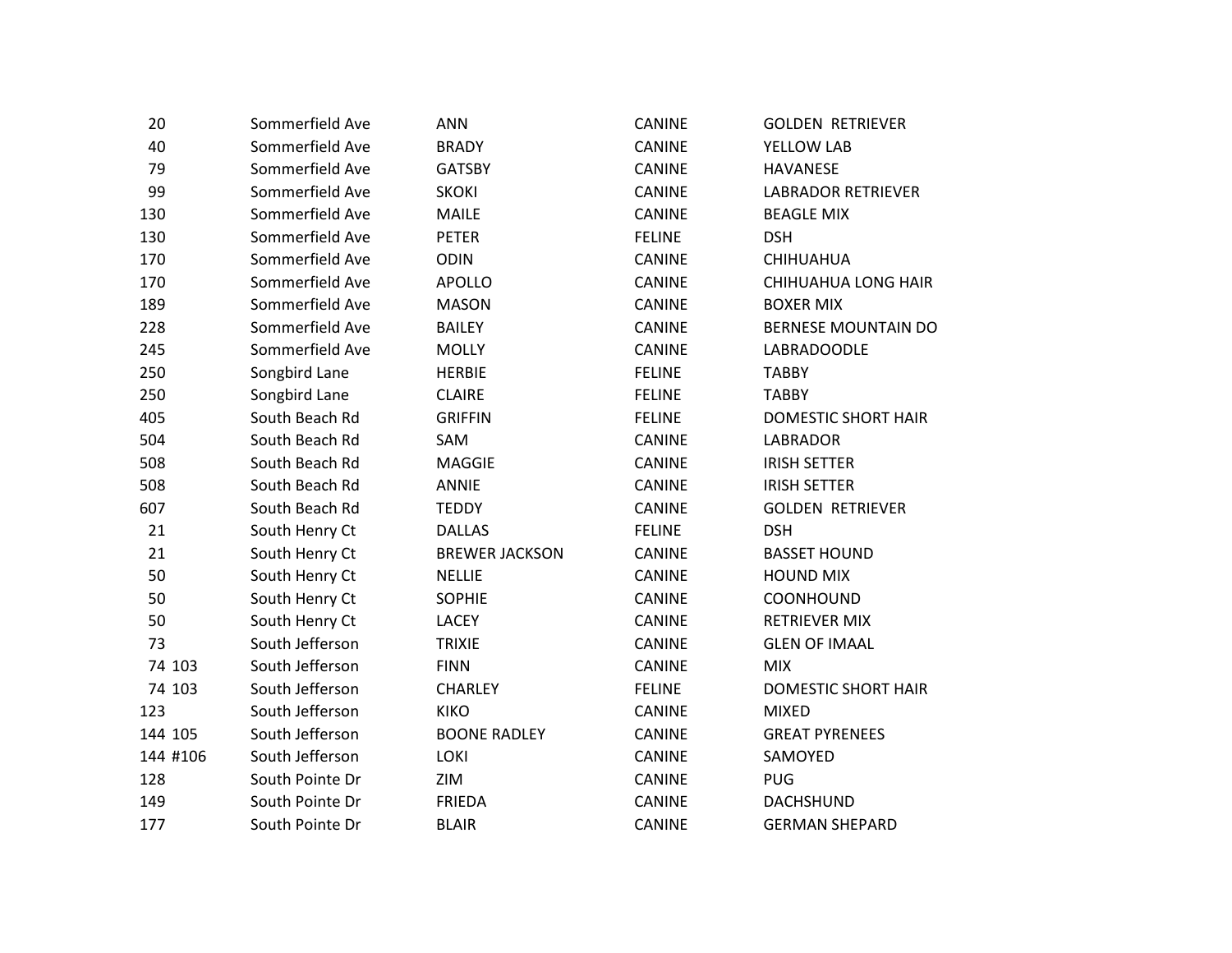| 18      | Southview Dr       | <b>TAXI</b>           | <b>CANINE</b> | LABRADOODLE                 |
|---------|--------------------|-----------------------|---------------|-----------------------------|
| 168     | Spear St           | AMBER                 | CANINE        | <b>BOXER</b>                |
| 168     | Spear St           | <b>LUCY</b>           | CANINE        |                             |
| 233     | Spear St           | <b>CHIP</b>           | CANINE        | SHIH TZU                    |
| 234     | Spear St           | <b>MAISY</b>          | <b>CANINE</b> | SHIH POO                    |
| 234     | Spear St           | MAYMAY                | <b>FELINE</b> | AMERICAN SHORTHIAR          |
| 234     | Spear St           | <b>GANDALF</b>        | <b>FELINE</b> | AMERICAN SHORTHIAR          |
| 234     | Spear St           | <b>THEO</b>           | CANINE        | <b>HUSKY</b>                |
| 590     | Spear St           | RILEY                 | <b>CANINE</b> | <b>SHIBA INU</b>            |
| 596     | Spear St           | <b>BAILEY</b>         | CANINE        | <b>BOXER MIX</b>            |
| 1263    | Spear St           | OREO                  | CANINE        | <b>TERRIER MIX</b>          |
| 1263    | Spear St           | <b>DILLON</b>         | <b>FELINE</b> | <b>DSH</b>                  |
| 1295    | Spear St           | KALI                  | CANINE        | LAB RETRIEVER               |
| 1317    | Spear St           | <b>BAGHEERA</b>       | <b>FELINE</b> |                             |
| 1317    | Spear St           | <b>PEPPER</b>         | CANINE        |                             |
| 1402    | Spear St           | <b>DIZZY</b>          | CANINE        | <b>GOLDEN RETRIEVER</b>     |
| 1437    | Spear St           | <b>LUCY</b>           | CANINE        | LABRADOODLE                 |
| 1589    | Spear St           | <b>MURPHY</b>         | <b>CANINE</b> | <b>CANINE</b>               |
| 1725    | Spear St           | <b>HENRY</b>          | <b>CANINE</b> | YELLOW LAB                  |
| 1725    | Spear St           | <b>ELLA</b>           | CANINE        | YELLOW LAB                  |
| 1741    | Spear St           | LOBO                  | CANINE        | <b>AUSTRALIAN SHEP MIX</b>  |
| 1751    | Spear St           | <b>TUGBOAT "TUGG"</b> | CANINE        | LAB RETRIEVER MIX           |
| 1751    | Spear St           | <b>RUDDER</b>         | <b>CANINE</b> | LAB RETRIEVER MIX           |
| 1967    | Spear St           | RALEIGH               | CANINE        | SPRINGER SPANIEL            |
| 15      | Springhouse Rd     | <b>BINGO</b>          | CANINE        | <b>POODLE</b>               |
| 41      | Springhouse Rd     | <b>ROKEN</b>          | CANINE        | <b>STABYHOUN</b>            |
| 220 103 | <b>Stafford St</b> | <b>REMY</b>           | <b>CANINE</b> | <b>WIREHAIR PNTG GRFFON</b> |
| 220 104 | Stafford St        | Bella                 | CANINE        |                             |
| 220 104 | Stafford St        | Sammy                 | <b>FELINE</b> | <b>DOMESTIC SHORT HAIR</b>  |
| 259 109 | Stafford St        | <b>MR HOBBS</b>       | CANINE        | YORKSHIRE MIX               |
| 259     | <b>Stafford St</b> | <b>MOCHA</b>          | CANINE        | <b>SCHNAUZER MIX</b>        |
| $0 B-2$ | Stonehedge Dr      | <b>HATTIE</b>         | <b>FELINE</b> | <b>DSH</b>                  |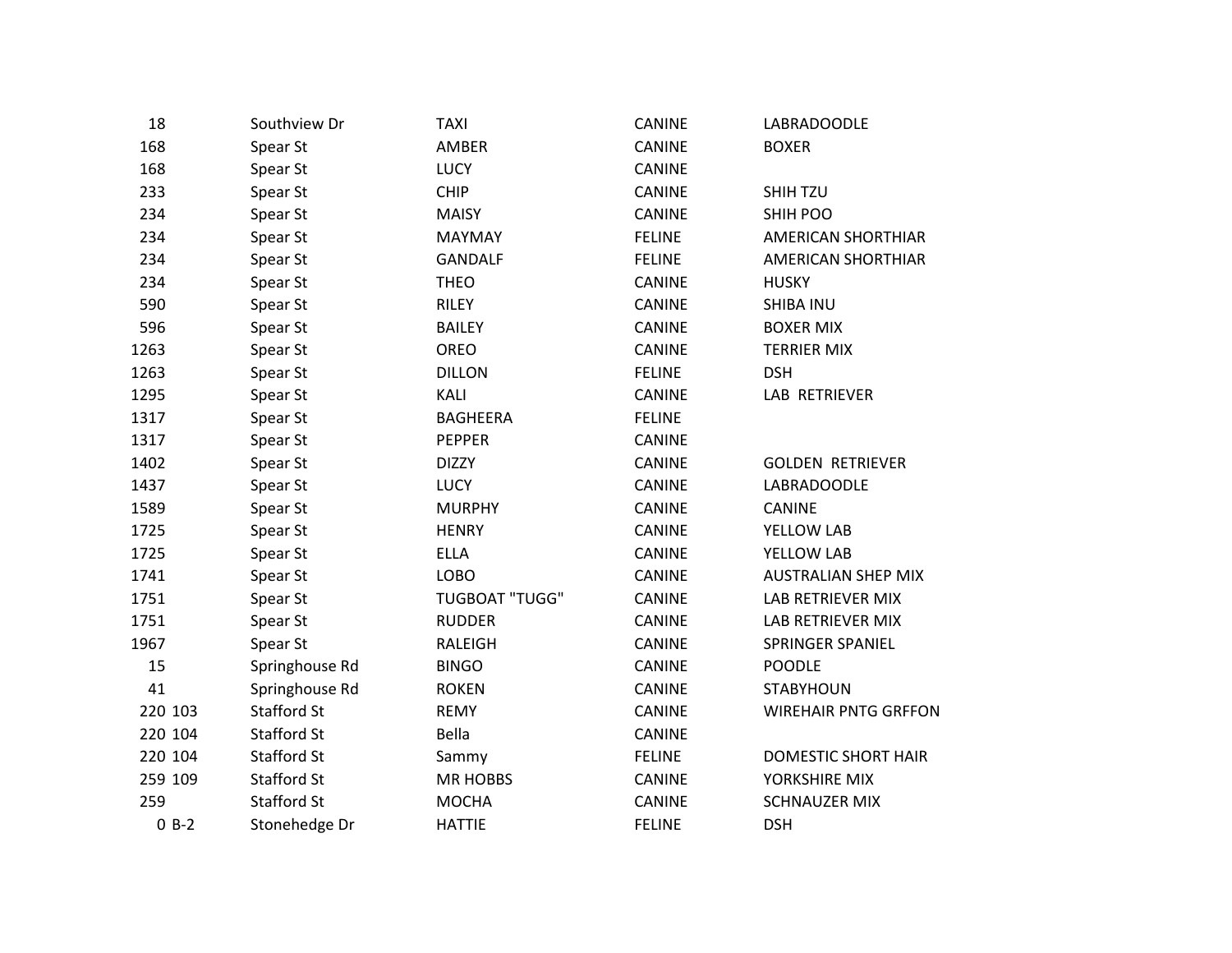| $0 B-8$         | Stonehedge Dr             | LUNA                   | CANINE        | <b>MIX</b>                 |
|-----------------|---------------------------|------------------------|---------------|----------------------------|
| 0 <sub>D8</sub> | Stonehedge Dr             | <b>LILY</b>            | CANINE        | <b>TERRIER MIX</b>         |
| $0E-9$          | Stonehedge Dr             | <b>ANNABELLE JEAN</b>  | <b>FELINE</b> | <b>DSH</b>                 |
| $0 F-5$         | Stonehedge Dr             | <b>TOMMY</b>           | CANINE        | MINI GOLDEN DOODLE         |
| $0 F - 7$       | Stonehedge Dr             | <b>NESSIE</b>          | CANINE        | MIXED BREED                |
| $0 G-3$         | Stonehedge Dr             | GIL                    | <b>CANINE</b> | <b>POMERIAN</b>            |
| $0 G-8$         | Stonehedge Dr             | ARAGORN                | <b>FELINE</b> | <b>DOMESTIC SHORT HAIR</b> |
| $0 H-4$         | Stonehedge Dr             | SYLVIE                 | CANINE        | <b>LABRADOR RETRIEVER</b>  |
| $0 H-5$         | Stonehedge Dr             | <b>DAKOTA</b>          | CANINE        | LABRADOODLE                |
| $01-11$         | Stonehedge Dr             | <b>PEPPER</b>          | CANINE        | <b>MIXED</b>               |
| 0 K12           | Stonehedge Dr             | <b>KOTA</b>            | CANINE        | <b>CANINE</b>              |
| $0 K-12$        | Stonehedge Dr             | CAMERON                | CANINE        | <b>CANINE</b>              |
| $0 K-14$        | Stonehedge Dr             | Farrah                 | <b>CANINE</b> | <b>BICHON FRISE</b>        |
| 0 L16           | Stonehedge Dr             | Samson                 | CANINE        | NEWFOUNDLAND               |
| $0 M-11$        | Stonehedge Dr             | <b>CHIA</b>            | CANINE        | CHIHUAHUA                  |
| $0 M-16$        | Stonehedge Dr             | <b>PEPPER</b>          | CANINE        | <b>MIX</b>                 |
| $0 N-16$        | Stonehedge Dr             | <b>DUKE</b>            | CANINE        | WEIZLA                     |
| $0 N-3$         | Stonehedge Dr             | RAIDER                 | <b>FELINE</b> | <b>DOMESTIC SHORT HAIR</b> |
| $0 N-6$         | Stonehedge Dr             | <b>MILO</b>            | <b>CANINE</b> | SIBERIAN HUSKY             |
| 54              | <b>Stonehouse Commons</b> | <b>JOLIE</b>           | <b>FELINE</b> | <b>DSH</b>                 |
| 56              | <b>Stonehouse Commons</b> | <b>ROCKET</b>          | CANINE        | <b>LABRADOR RETRIEVER</b>  |
| 39              | <b>Stonington Circle</b>  | <b>REYNA</b>           | CANINE        | SHEPHERD MIX               |
| 78              | <b>Stonington Circle</b>  | <b>HALEY</b>           | CANINE        | <b>SHIH TZU</b>            |
| 117             | <b>Stonington Circle</b>  | <b>COOPER</b>          | CANINE        | LAB MIX                    |
| 42              | Suburban Sq               | <b>NUTMEG</b>          | CANINE        | <b>SHIH TZU</b>            |
| 62              | Suburban Sq               | <b>JED</b>             | CANINE        | SHEPHERD MIX               |
| 78              | Suburban Sq               | PROFESSOR WAFFLES      | <b>FELINE</b> | DOMESTIC SHORT HAIR        |
| 78              | Suburban Sq               | <b>MRS BUTTERWORTH</b> | <b>FELINE</b> | <b>DOMESTIC SHORT HAIR</b> |
| 107             | Sugartree Lane            | <b>CRASH CART</b>      | CANINE        | <b>BOXER MIX</b>           |
| 208             | Sugartree Lane            | <b>GUNTHER</b>         | CANINE        | CHIHUAHUA                  |
| 307             | Sugartree Lane            | <b>JACKSON</b>         | CANINE        | LAB MIX                    |
| 31              | <b>Sunset Ave</b>         | <b>JACOBY</b>          | <b>CANINE</b> | <b>MIXED BREED</b>         |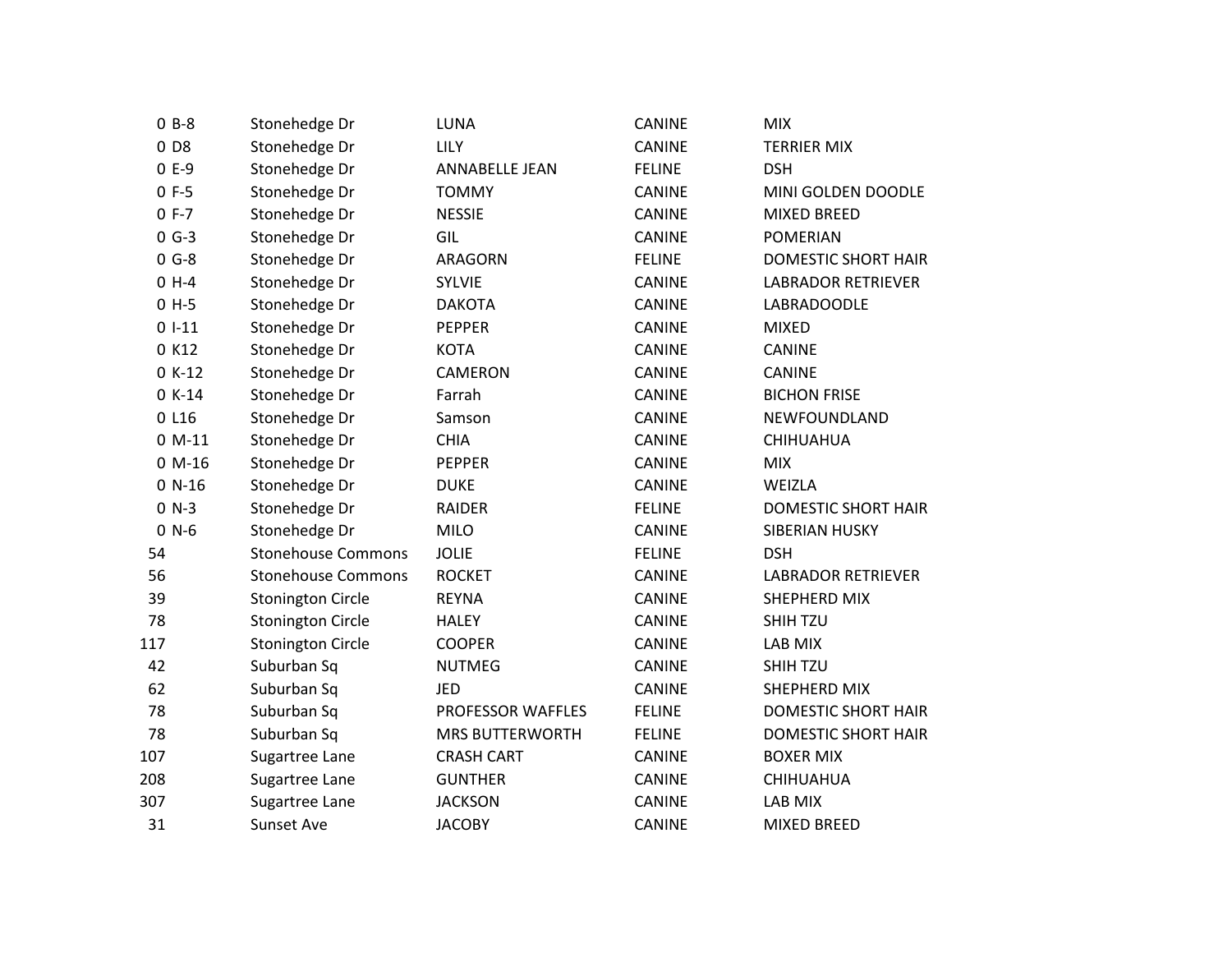| 31             | <b>Sunset Ave</b>     | <b>ZOE BEAN</b>       | CANINE        |                            |
|----------------|-----------------------|-----------------------|---------------|----------------------------|
| 38             | Swift St              | <b>HOPE</b>           | <b>CANINE</b> | <b>ROTTWEILER</b>          |
| 214            | Swift St              | <b>BLOSSOM</b>        | CANINE        | PIT BULL TERRIER           |
| 214            | Swift St              | <b>CHARLIIE BUDDY</b> | <b>CANINE</b> | <b>BEAGLE MIX</b>          |
| 294            | Swift St              | <b>LILY</b>           | CANINE        | HUSKY MIX                  |
| 294            | Swift St              | SADIE                 | CANINE        | <b>BOXER MIX</b>           |
| 37             | <b>Tabor Place</b>    | LUNA                  | CANINE        | ALASKAN MALAMUTE           |
| 6              | Tanglewood Dr         | <b>ROSIE</b>          | <b>CANINE</b> | <b>BEAGLE MIX</b>          |
| 14             | Tanglewood Dr         | <b>LUKE</b>           | <b>CANINE</b> | RAT TERRIER                |
| 82             | <b>Timber Lane</b>    | <b>ACE</b>            | <b>CANINE</b> | <b>RETRIEVER MIX</b>       |
| 8 2 0          | <b>Timber Lane</b>    | <b>OSCAR</b>          | CANINE        | CHIHUAHUA                  |
| 8 2 5          | <b>Timber Lane</b>    | <b>DILLON</b>         | CANINE        | TERRIER/W HIGHLAND         |
| 103            | Tumblebrook           | <b>TEDDY</b>          | CANINE        | <b>LABRADOR MIX</b>        |
| 113            | Tumblebrook           | <b>SCARLETT</b>       | CANINE        | <b>GOLDEN RETRIEVER</b>    |
| 10             | <b>Twin Oaks Terr</b> | <b>JACK</b>           | <b>CANINE</b> | <b>TERRIER MIX</b>         |
| 46             | <b>Twin Oaks Terr</b> | <b>TANGO</b>          | <b>CANINE</b> | <b>GERMAN SHEPHERD</b>     |
| 47             | <b>Twin Oaks Terr</b> | <b>FRANK</b>          | <b>CANINE</b> | <b>DACHSHUND</b>           |
| 83             | <b>Twin Oaks Terr</b> | <b>LOLA</b>           | CANINE        | <b>CANINE</b>              |
| 97             | <b>Twin Oaks Terr</b> | <b>GRACE</b>          | CANINE        | SHELTIE MIX                |
| 103            | <b>Twin Oaks Terr</b> | <b>HENRY</b>          | CANINE        | MINI AUST SHEPERD          |
| 248            | <b>Twin Oaks Terr</b> | <b>SHARK BAIT</b>     | <b>CANINE</b> | <b>HAVANESE</b>            |
| 254            | Twin Oaks Terr        | <b>RUBY</b>           | CANINE        | <b>LABRADOR RETRIEVER</b>  |
| 67             | Upswept Ln            | <b>DEGROM</b>         | <b>FELINE</b> | <b>DOMESTIC SHORT HAIR</b> |
| 67             | Upswept Ln            | <b>MURPHY</b>         | <b>FELINE</b> | <b>DOMESTIC SHORT HAIR</b> |
| 120            | Upswept Ln            | <b>OPAL</b>           | <b>CANINE</b> | <b>RETRIEVER</b>           |
| 120            | Upswept Ln            | LULU                  | <b>CANINE</b> | <b>LABRADOR RETRIEVER</b>  |
| 120            | Upswept Ln            | <b>PARKER</b>         | CANINE        | <b>GREAT PYRENEES</b>      |
| 141            | Upswept Ln            | <b>MYKONOS</b>        | CANINE        | <b>POODLE</b>              |
| 148            | Upswept Ln            | <b>MURPHY</b>         | <b>CANINE</b> | <b>WEST HIGHLAND TERR</b>  |
| $\overline{2}$ | Vale Dr               | <b>BARKLEY</b>        | CANINE        | <b>GOLDENDOODLE</b>        |
| 3              | Vale Dr               | <b>KEIKO</b>          | <b>CANINE</b> | <b>AKITA</b>               |
| 10             | Vale Dr               | <b>MARLEY</b>         | <b>CANINE</b> | <b>CHINESE CRESTED</b>     |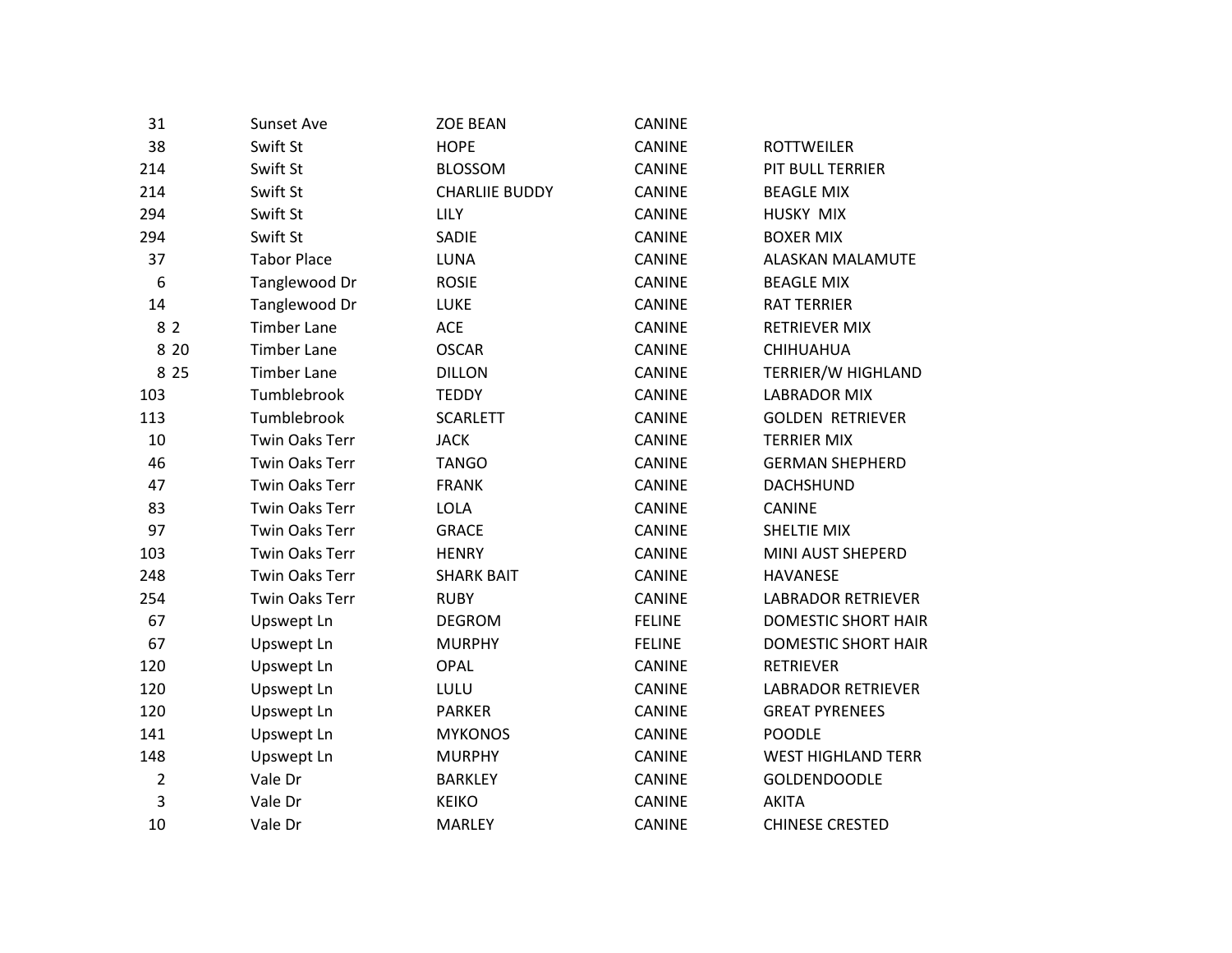| 11             | Vale Dr            | <b>TUCKER</b>   | CANINE        | <b>LABRADOR RETRIEVER</b> |  |
|----------------|--------------------|-----------------|---------------|---------------------------|--|
| 14             | Vale Dr            | ZANA            | <b>CANINE</b> |                           |  |
| 21             | Vale Dr            | <b>PEANUT</b>   | <b>CANINE</b> | <b>TOY POODLE</b>         |  |
| 21             | Vale Dr            | <b>OLIVE</b>    | <b>CANINE</b> |                           |  |
| 31             | Vale Dr            | PIP             | <b>CANINE</b> | CHIHUAHUA MIX             |  |
| $\mathbf{1}$   | Valley Ridge Rd    | GUS             | CANINE        | <b>CANINE</b>             |  |
| $\overline{2}$ | Valley Ridge Rd    | <b>FINNEGAN</b> | CANINE        | <b>SPANIEL MIX</b>        |  |
| 2              | Valley Ridge Rd    | <b>PIPER</b>    | <b>CANINE</b> | SPANIEL MIX               |  |
| 8              | Valley Ridge Rd    | <b>GINGER</b>   | CANINE        | <b>GOLDEN RETRIEVER</b>   |  |
| 25             | Valley Ridge Rd    | <b>TILLY</b>    | CANINE        | <b>MIXED</b>              |  |
| 30             | Valley Ridge Rd    | <b>ROXY</b>     | <b>CANINE</b> | <b>TERRIER MIX</b>        |  |
| $\overline{2}$ | Victoria Dr        | TINKERBELL      | <b>CANINE</b> | <b>LABRADOR</b>           |  |
| 3              | Victoria Dr        | <b>KONA</b>     | CANINE        |                           |  |
| 6              | Victoria Dr        | <b>PHOEBE</b>   | <b>CANINE</b> | <b>IRISH SETTER</b>       |  |
| 10             | Victoria Dr        | <b>HAPPY</b>    | CANINE        | <b>GOLDEN RETRIEVER</b>   |  |
| 12             | Victoria Dr        | <b>CEDAR</b>    | <b>CANINE</b> | SHEPHERD MIX              |  |
| 16             | Victoria Dr        | <b>BUDDY</b>    | CANINE        | <b>BOXER</b>              |  |
| 18             | Victoria Dr        | <b>RUPERT</b>   | <b>CANINE</b> | <b>TERRIER MIX</b>        |  |
| 30             | Victoria Dr        | <b>MIKA</b>     | <b>FELINE</b> | <b>DSH</b>                |  |
| 30             | Victoria Dr        | GUS             | <b>FELINE</b> | <b>DSH</b>                |  |
| 30             | Victoria Dr        | <b>BENJI</b>    | CANINE        | SHIH TZU MIX              |  |
| 3              | Victory Dr         | <b>OZZIE</b>    | <b>FELINE</b> | <b>DSH</b>                |  |
| 3              | Victory Dr         | GAZZY           | <b>FELINE</b> | <b>DSH</b>                |  |
| 3              | Victory Dr         | <b>UNAGI</b>    | <b>CANINE</b> | LAB MIX                   |  |
| 3              | Victory Dr         | <b>BOOK</b>     | <b>CANINE</b> | <b>ANATOLIAN SHEP</b>     |  |
| 7              | Victory Dr         | <b>COOPER</b>   | <b>CANINE</b> | LABRADOODLE               |  |
| 7              | Victory Dr         | <b>TEDDY</b>    | CANINE        | AUSTRALIAN LABRADOOD      |  |
| 99 #4          | Village Green Dr   | <b>RUBY SUE</b> | <b>FELINE</b> | <b>DSH</b>                |  |
| 99 B           | Village Green Dr   | BABE            | <b>FELINE</b> | <b>DMH</b>                |  |
| 4              | <b>Wealthy Ave</b> | WILLY           | CANINE        | <b>TERRIER MIX</b>        |  |
| 4              | <b>Wealthy Ave</b> | <b>ROSEALIE</b> | CANINE        | <b>PUG MIX</b>            |  |
| 4              | <b>Wealthy Ave</b> | <b>LUCKY</b>    | <b>FELINE</b> | <b>DSH</b>                |  |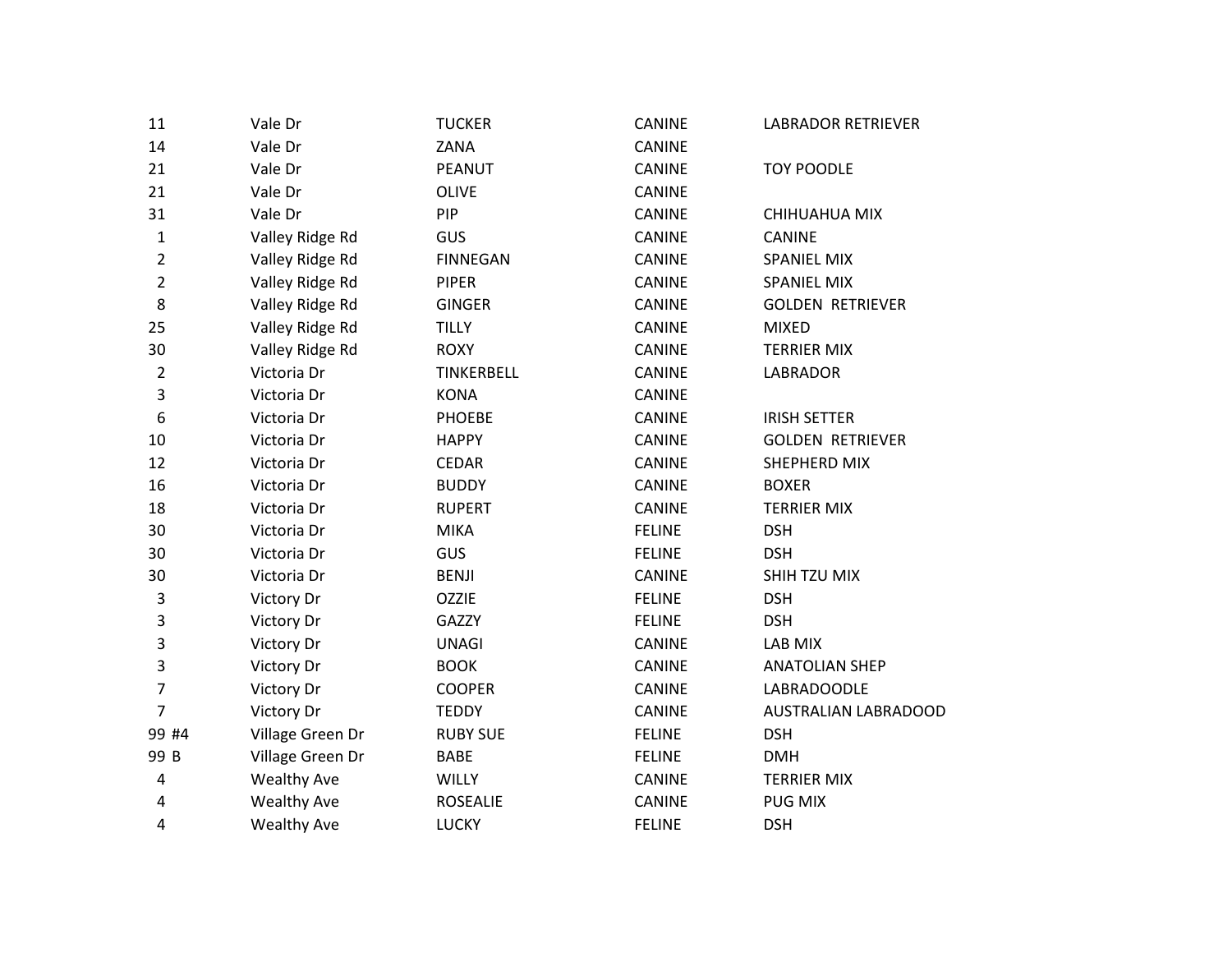| 6              | <b>Wealthy Ave</b>   | <b>EMMIE</b>       | CANINE        | LAB                        |
|----------------|----------------------|--------------------|---------------|----------------------------|
| 13             | <b>Wealthy Ave</b>   | <b>CHARLIE</b>     | CANINE        | <b>BEAGLE MIX</b>          |
| 13             | <b>Wealthy Ave</b>   | <b>CANDY</b>       | CANINE        | <b>BORDER COLL MIX</b>     |
| 14             | <b>Wealthy Ave</b>   | <b>BOAZ</b>        | <b>CANINE</b> | <b>TERRIER MIX</b>         |
| $\overline{4}$ | <b>Whately Place</b> | <b>KOLBY</b>       | CANINE        | <b>GOLDEN RETRIEVER</b>    |
| 6              | <b>Whately Place</b> | MILO               | CANINE        |                            |
| 13             | <b>White Place</b>   | CABOT              | CANINE        | <b>LABRADOR RETRIEVER</b>  |
| 126            | White St             | <b>MAYA</b>        | CANINE        | <b>GERMAN SHEPARD</b>      |
| 153            | White St             | <b>CHARLIE</b>     | <b>CANINE</b> | <b>CAIRN TERRIER MIX</b>   |
| 250            | White St             | Sophie             | CANINE        | YORKSHIRE MIX              |
| 279            | White St             | <b>DOZER</b>       | CANINE        | PIT BULL MIX               |
| $\overline{7}$ | Whiteface St         | <b>PETEY</b>       | CANINE        | <b>MIXED</b>               |
| 10             | Whiteface St         | LANI               | <b>CANINE</b> | <b>GOLDENDOODLE</b>        |
| 19             | Whiteface St         | <b>GIGGSY</b>      | <b>CANINE</b> | <b>HOUND</b>               |
| 21             | Whiteface St         | OREO               | CANINE        | <b>COCKAPOO</b>            |
| 32             | Wildflower Dr        | <b>CHARLIE</b>     | <b>CANINE</b> | <b>MINI PINSCHER</b>       |
| 1234           | <b>Williston Rd</b>  | <b>BENTLEY III</b> | CANINE        | <b>STANDARD POODLE</b>     |
| 1381           | <b>Williston Rd</b>  | <b>SOPHIE</b>      | <b>FELINE</b> | <b>DOMESTIC SHORT HAIR</b> |
| 1381           | <b>Williston Rd</b>  | <b>ROGER</b>       | <b>FELINE</b> | <b>DOMESTIC SHORT HAIR</b> |
| 1485           | <b>Williston Rd</b>  | MILEY              | <b>CANINE</b> | <b>PUG</b>                 |
| 1485           | <b>Williston Rd</b>  | <b>KYLIE</b>       | <b>CANINE</b> | <b>PUGGLE</b>              |
| 1485           | Williston Rd         | <b>KINZIE FAE</b>  | <b>CANINE</b> | <b>PUGGLE</b>              |
| 1510 26        | <b>Williston Rd</b>  | SADIE              | CANINE        | <b>JACK RUSSELL</b>        |
| 1585           | Williston Rd         | <b>NOVA</b>        | CANINE        | TERRIER/PIT BULL           |
| 1627           | Williston Rd         | <b>FIONA</b>       | CANINE        | PIT BULL MIX               |
| 15             | Winding Brook Dr     | <b>OTIS</b>        | CANINE        | <b>TERRIER MIX</b>         |
| 17             | Winding Brook Dr     | <b>DENVER</b>      | CANINE        | <b>HUSKY MIX</b>           |
| 19             | Winding Brook Dr     | <b>PUSSILLA</b>    | <b>FELINE</b> | <b>DSH</b>                 |
| 20             | Winding Brook Dr     | Kiger              | CANINE        | <b>PIT BULL</b>            |
| 34             | Winding Brook Dr     | <b>MARCO</b>       | CANINE        | <b>GERMAN SHEPHERD</b>     |
| 34             | Winding Brook Dr     | CATERINA           | <b>FELINE</b> |                            |
| 42             | Winding Brook Dr     | <b>IVY</b>         | <b>CANINE</b> | <b>MIX</b>                 |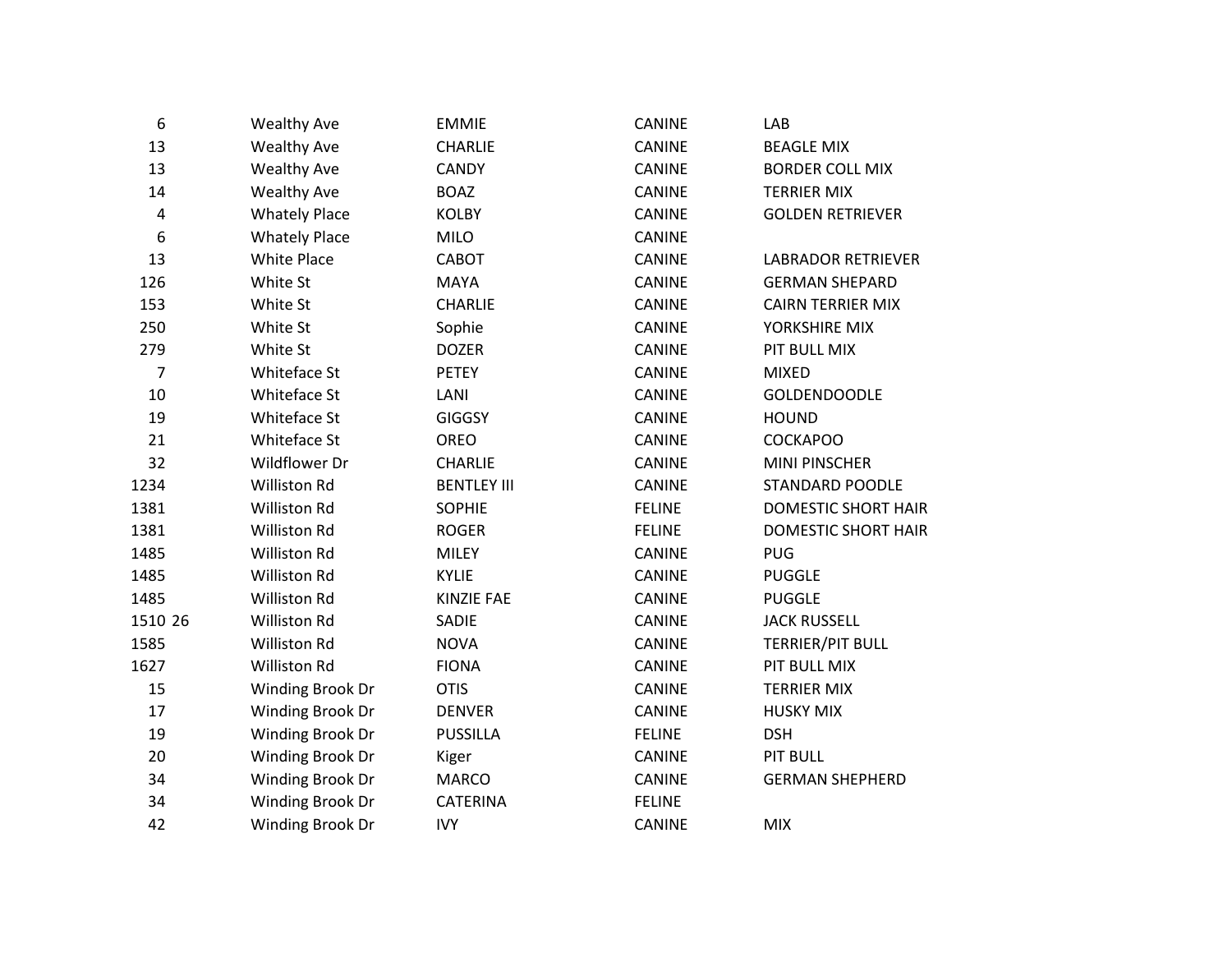| 63                      | Winding Brook Dr      | SALAAM          | <b>FELINE</b> | <b>DSH</b>                 |
|-------------------------|-----------------------|-----------------|---------------|----------------------------|
| 63                      | Winding Brook Dr      | SHALOM          | <b>FELINE</b> | <b>DSH</b>                 |
| 65                      | Winding Brook Dr      | <b>BIJOU</b>    | CANINE        | MINIATURE POODLE           |
| 84                      | Winding Brook Dr      | <b>KAILEY</b>   | CANINE        | <b>SHIH TZU</b>            |
| 5                       | Windsor Ct            | <b>PEPPER</b>   | CANINE        | LAB MIX                    |
| $\overline{7}$          | Windsor Ct            | SAMSON          | CANINE        | <b>ENGLISH COCKER SPAN</b> |
| 29                      | Winesap Lane          | SAGE            | CANINE        | <b>BOXER MIX</b>           |
| 37                      | Winesap Lane          | PALOMA          | <b>CANINE</b> | RAT TERRIER MIX            |
| 51                      | Winesap Lane          | Juniper         | CANINE        |                            |
| 70                      | Winesap Lane          | <b>FIONA</b>    | CANINE        | <b>BOXER MIX</b>           |
| 9                       | Woodbine St           | <b>CHASE</b>    | CANINE        | <b>HOUND MIX</b>           |
| 11                      | Woodbine St           | <b>LUCIANA</b>  | <b>CANINE</b> | SPINONE ITALIANO           |
| 11                      | Woodbine St           | <b>GIUSEPPE</b> | CANINE        | SPIONONE ITALIANO          |
| $\overline{\mathbf{4}}$ | Woodcrest Dr          | <b>OLIVIA</b>   | <b>FELINE</b> | <b>DOMESTIC SHORT HAIR</b> |
| 21                      | Woodcrest Dr          | <b>WINSTON</b>  | CANINE        | <b>SHIH TZU</b>            |
| 21                      | Woodcrest Dr          | <b>WILEY</b>    | CANINE        | CATAHOULA MIX              |
| 21                      | Woodcrest Dr          | <b>PUPPY</b>    | CANINE        | CHIHUAHUA MIX              |
| 25                      | Woodcrest Dr          | SPROUT          | CANINE        | <b>BEAGLE</b>              |
| 25                      | Woodcrest Dr          | <b>BINGLEY</b>  | CANINE        |                            |
| $\overline{2}$          | <b>Woodland Place</b> | <b>SCOUT</b>    | <b>CANINE</b> | <b>BORDER COLL MIX</b>     |
| 4                       | <b>Woodland Place</b> | <b>ROSALITA</b> | CANINE        | <b>LABRADOR RETRIEVER</b>  |
| 6                       | <b>Woodland Place</b> | CABOT           | CANINE        | <b>LABRADOR RETRIEVER</b>  |
| 3                       | Woodside Dr           | ABBY            | CANINE        | POMERANIAN                 |
| 9                       | Woodside Dr           | <b>APOLLO</b>   | <b>CANINE</b> | <b>TERRIER MIX</b>         |
| 9                       | Woodside Dr           | <b>ZEPHYR</b>   | CANINE        | <b>TERRIER MIX</b>         |
| 15                      | Woodside Dr           | <b>MADISON</b>  | <b>FELINE</b> | <b>DSH</b>                 |
| 30                      | Woodthrush            | <b>PENNY</b>    | CANINE        | CHIHUAHUA                  |
| 30                      | Woodthrush            | <b>JUNE BUG</b> | CANINE        | CANINE                     |
| 4                       | <b>Worcester St</b>   | KAI             | <b>FELINE</b> | <b>DSH</b>                 |
| 4                       | Worth St              | <b>WILLOE</b>   | CANINE        |                            |
| 5                       | Worth St              | LAYLA           | CANINE        | LABRADOR                   |
| 6                       | Worth St              | <b>MOLLY</b>    | <b>CANINE</b> | <b>AUSTRALIAN SHEP MIX</b> |